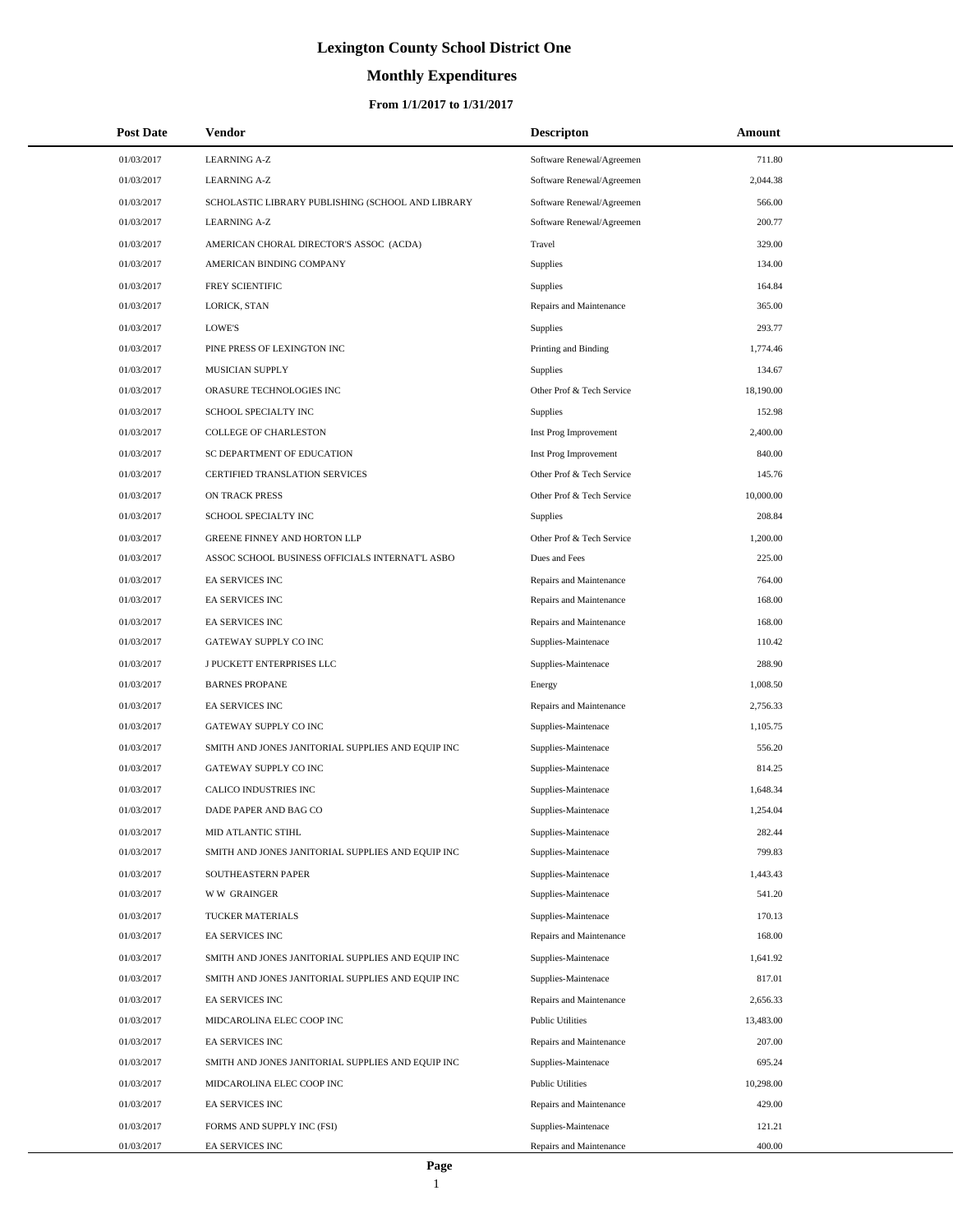# **Monthly Expenditures**

#### **From 1/1/2017 to 1/31/2017**

| <b>Post Date</b> | Vendor                         | <b>Descripton</b>          | Amount   |
|------------------|--------------------------------|----------------------------|----------|
| 01/03/2017       | MIDCAROLINA ELEC COOP INC      | <b>Public Utilities</b>    | 9,070.00 |
| 01/03/2017       | EA SERVICES INC                | Repairs and Maintenance    | 220.00   |
| 01/03/2017       | CASCADE WATER SERVICES         | Repairs and Maintenance    | 105.60   |
| 01/03/2017       | EA SERVICES INC                | Repairs and Maintenance    | 325.00   |
| 01/03/2017       | <b>SUPPLY WORKS</b>            | Supplies-Maintenace        | 1,593.23 |
| 01/03/2017       | CHECKER YELLOW CAB CO INC      | Pupil Transportation       | 6,168.50 |
| 01/03/2017       | KLINSIC, JENNIFER              | Other Prof & Tech Service  | 120.00   |
| 01/03/2017       | HART, MICHAEL JOSEPH           | Other Prof & Tech Service  | 180.00   |
| 01/03/2017       | RICCIARDI, CHRISTOPHER         | Other Prof & Tech Service  | 120.00   |
| 01/03/2017       | MEFFORD, ROY EARL              | Other Prof & Tech Service  | 180.00   |
| 01/03/2017       | SPLASH OMNIMEDIA LLC           | Software Renewal/Agreemen  | 1,800.00 |
| 01/03/2017       | PINE PRESS OF LEXINGTON INC    | Printing and Binding       | 378.94   |
| 01/03/2017       | CERTIFIED TRANSLATION SERVICES | Other Prof & Tech Service  | 157.28   |
| 01/03/2017       | <b>BOUNDLESS NETWORK</b>       | Other Objects              | 2,166.75 |
| 01/03/2017       | <b>JUMPER, ROBIN P</b>         | Other Objects              | 535.00   |
| 01/03/2017       | US INK AND TONER INC           | <b>Supplies</b>            | 948.82   |
| 01/03/2017       | SPIRIT COMMUNICATIONS          | Communication              | 129.89   |
| 01/03/2017       | MAVERICKLABEL.COM              | Supplies                   | 1,358.10 |
| 01/03/2017       | CABLE AND CONNECTIONS          | <b>Technology Supplies</b> | 105.92   |
| 01/03/2017       | CDWG ACCT 305089               | <b>Technology Supplies</b> | 287.94   |
| 01/03/2017       | <b>GRAYBAR ELECTRIC CO INC</b> | <b>Technology Supplies</b> | 554.69   |
| 01/03/2017       | <b>LENOVO US</b>               | <b>Technology Supplies</b> | 1,476.60 |
| 01/03/2017       | <b>GROVE MEDICAL</b>           | Supplies                   | 344.32   |
| 01/03/2017       | <b>NCS PEARSON</b>             | Supplies                   | 737.23   |
| 01/03/2017       | LEACH, DEBRA                   | Inst Prog Improvement      | 4,000.00 |
| 01/03/2017       | WINTHROP UNIVERSITY            | Inst Prog Improvement      | 2,970.00 |
| 01/03/2017       | LOWE'S                         | Supplies                   | 404.57   |
| 01/03/2017       | <b>HEINEMANN</b>               | Supplies                   | 1,738.00 |
| 01/03/2017       | <b>HEINEMANN</b>               | Supplies                   | 2,130.95 |
| 01/03/2017       | FORT POTTERY COMPANY LLC       | Pupil Activity             | 1,015.35 |
| 01/03/2017       | STAR MUSIC CO                  | Pupil Activity             | 180.00   |
| 01/03/2017       | SCHOOL SPECIALTY INC           | Pupil Activity             | 106.19   |
| 01/03/2017       | MCGRAW HILL EDUCATION INC      | Pupil Activity             | 1,026.50 |
| 01/03/2017       | FISHER SCIENTIFIC COMPANY LLC  | Pupil Activity             | 246.10   |
| 01/03/2017       | SC DEPARTMENT OF EDUCATION     | Pupil Activity             | 1,691.69 |
| 01/03/2017       | MUSICIAN SUPPLY                | Pupil Activity             | 149.76   |
| 01/03/2017       | SC DEPARTMENT OF EDUCATION     | Pupil Activity             | 801.81   |
| 01/03/2017       | HOWIES HOCKEY TAPE             | Pupil Activity             | 960.00   |
| 01/03/2017       | T AND T SPORTS                 | Pupil Activity             | 523.87   |
| 01/03/2017       | <b>ANCHOR LANES</b>            | Pupil Activity             | 400.00   |
| 01/03/2017       | <b>BSN SPORTS</b>              | Pupil Activity             | 208.65   |
| 01/03/2017       | MSC INDUSTRIAL SUPPLY CO       | Supplies                   | 2,836.67 |
| 01/03/2017       | MSC INDUSTRIAL SUPPLY CO       | Supplies                   | 264.59   |
| 01/04/2017       | <b>APPLIED VIDEO</b>           | Supplies                   | 582.62   |
| 01/04/2017       | BARNES & NOBLE BOOKSELLERS INC | Supplies                   | 383.40   |
| 01/04/2017       | MOTOROLA SOLUTIONS             | Supplies                   | 423.83   |
| 01/04/2017       | SCHOOL HEALTH CORP             | Supplies                   | 259.00   |
| 01/04/2017       | LENOVO US                      | <b>Technology Supplies</b> | 1,855.38 |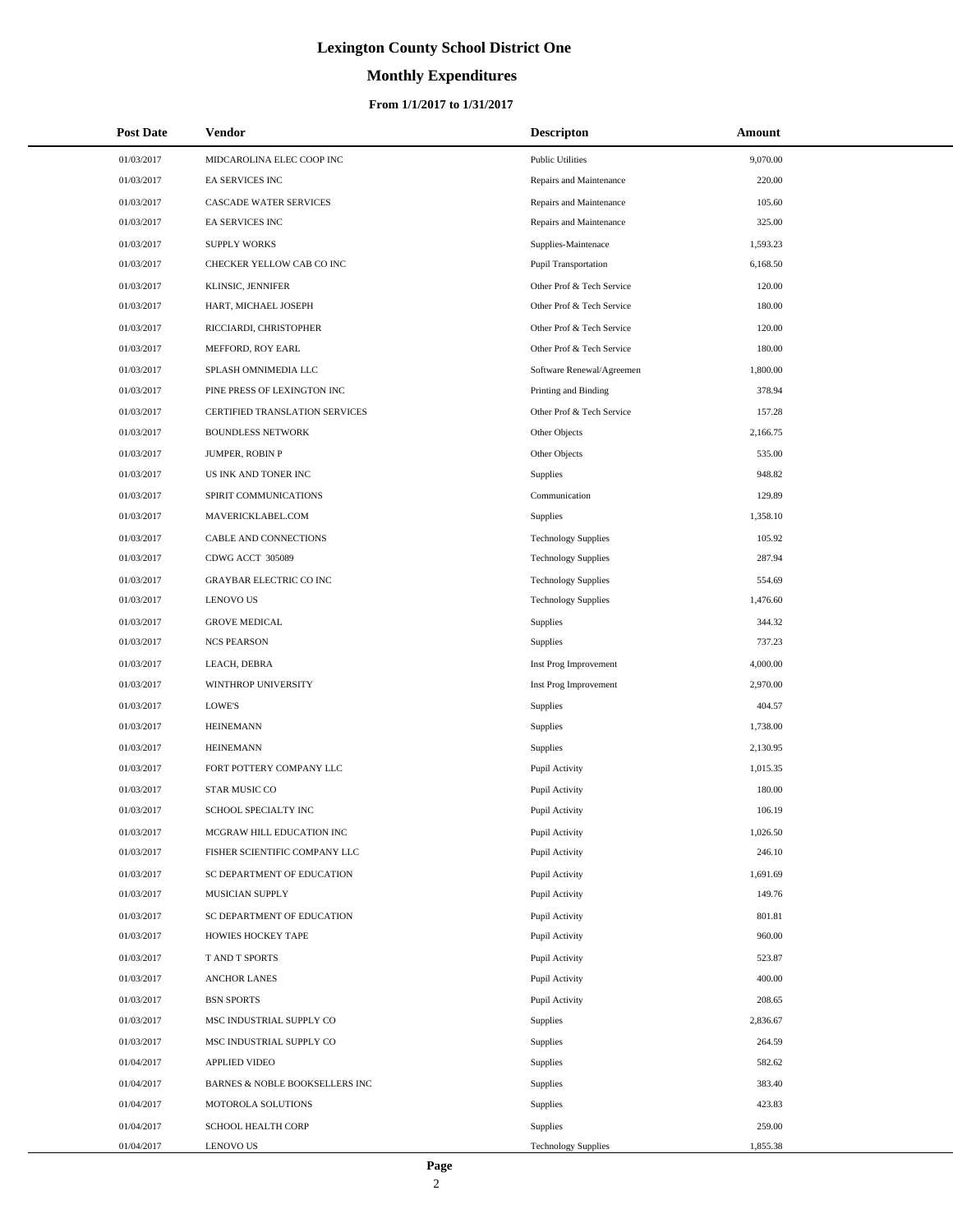# **Monthly Expenditures**

| <b>Post Date</b>         | Vendor                                                   | <b>Descripton</b>                                  | Amount           |
|--------------------------|----------------------------------------------------------|----------------------------------------------------|------------------|
| 01/04/2017               | FOLLETT SCHOOL SOLUTIONS INC                             | <b>Library Books</b>                               | 271.99           |
| 01/04/2017               | <b>WT COX SUBSCRIPTIONS</b>                              | Periodicals                                        | 109.99           |
| 01/04/2017               | SC ASSOCIATION SUPERVISION AND CURRICULUM DEV            | Travel                                             | 170.00           |
| 01/04/2017               | GFOA GOVERNMENT FINANCE OFFICERS ASSOCIATION             | Dues and Fees                                      | 850.00           |
| 01/04/2017               | LCJMWANDSC (LEX CTY JOINT WATER AND SEWER COMMI          | <b>Public Utilities</b>                            | 117.87           |
| 01/04/2017               | MIDCAROLINA ELEC COOP INC                                | <b>Public Utilities</b>                            | 108.00           |
| 01/04/2017               | SCE&G                                                    | <b>Public Utilities</b>                            | 14,188.12        |
| 01/04/2017               | GATEWAY SUPPLY CO INC                                    | Supplies-Maintenace                                | 685.17           |
| 01/04/2017               | LCJMWANDSC (LEX CTY JOINT WATER AND SEWER COMMI          | <b>Public Utilities</b>                            | 2,555.76         |
| 01/04/2017               | SCE&G                                                    | <b>Public Utilities</b>                            | 45,813.60        |
| 01/04/2017               | SCE&G                                                    | <b>Public Utilities</b>                            | 8,748.10         |
| 01/04/2017               | GILBERTSUMMIT RURAL WATER DISTRICT                       | <b>Public Utilities</b>                            | 1,803.34         |
| 01/04/2017               | MIDCAROLINA ELEC COOP INC                                | <b>Public Utilities</b>                            | 25,387.00        |
| 01/04/2017               | SUBURBAN PROPANE                                         | Energy                                             | 2,086.44         |
| 01/04/2017               | GILBERTSUMMIT RURAL WATER DISTRICT                       | <b>Public Utilities</b>                            | 708.51           |
| 01/04/2017               | LCJMWANDSC (LEX CTY JOINT WATER AND SEWER COMMI          | <b>Public Utilities</b>                            | 1,242.76         |
| 01/04/2017               | LCJMWANDSC (LEX CTY JOINT WATER AND SEWER COMMI          | <b>Public Utilities</b>                            | 1,173.95         |
| 01/04/2017               | REBEL YELL INC                                           | Supplies-Maintenace                                | 224.70           |
| 01/04/2017               | SCE&G                                                    | <b>Public Utilities</b>                            | 5,254.36         |
| 01/04/2017               | SLOAN CONSTRUCTION                                       | Supplies-Maintenace                                | 162.24           |
| 01/04/2017               | SCE&G                                                    | <b>Public Utilities</b>                            | 15,031.10        |
| 01/04/2017               | SCE&G                                                    | <b>Public Utilities</b>                            | 16,021.07        |
| 01/04/2017               | LCJMWANDSC (LEX CTY JOINT WATER AND SEWER COMMI          | <b>Public Utilities</b>                            | 1,677.07         |
| 01/04/2017               | LCJMWANDSC (LEX CTY JOINT WATER AND SEWER COMMI          | <b>Public Utilities</b>                            | 2,046.62         |
| 01/04/2017               | SCE&G                                                    | <b>Public Utilities</b>                            | 8,326.58         |
| 01/04/2017               | SCE&G                                                    | <b>Public Utilities</b>                            | 8,481.29         |
| 01/04/2017               | SCE&G                                                    | <b>Public Utilities</b>                            | 12,239.81        |
| 01/04/2017               | LCJMWANDSC (LEX CTY JOINT WATER AND SEWER COMMI          | <b>Public Utilities</b>                            | 7,029.08         |
| 01/04/2017               | GILBERTSUMMIT RURAL WATER DISTRICT                       | <b>Public Utilities</b>                            | 577.40           |
| 01/04/2017               | FERGUSON ENTERPRISES INC FEI 27                          | Supplies-Maintenace                                | 1,437.93         |
| 01/04/2017               | LCJMWANDSC (LEX CTY JOINT WATER AND SEWER COMMI          | <b>Public Utilities</b>                            | 589.37           |
| 01/04/2017               | LCJMWANDSC (LEX CTY JOINT WATER AND SEWER COMMI          | <b>Public Utilities</b>                            | 540.27           |
| 01/04/2017               | <b>SUPPLY WORKS</b>                                      | Supplies-Maintenace                                | 805.44           |
| 01/04/2017               | GILBERTSUMMIT RURAL WATER DISTRICT                       | <b>Public Utilities</b>                            | 683.67           |
| 01/04/2017               | LCJMWANDSC (LEX CTY JOINT WATER AND SEWER COMMI          | <b>Public Utilities</b>                            | 567.28           |
| 01/04/2017               | SCE&G                                                    | <b>Public Utilities</b>                            | 421.30           |
| 01/04/2017               | LCJMWANDSC (LEX CTY JOINT WATER AND SEWER COMMI          | <b>Public Utilities</b>                            | 661.94           |
| 01/04/2017               | SCE&G                                                    | <b>Public Utilities</b>                            | 178.94           |
| 01/04/2017               | LCJMWANDSC (LEX CTY JOINT WATER AND SEWER COMMI          | <b>Public Utilities</b>                            | 1,803.86         |
| 01/04/2017               | LCJMWANDSC (LEX CTY JOINT WATER AND SEWER COMMI          | <b>Public Utilities</b>                            | 1,565.89         |
| 01/04/2017               | LCJMWANDSC (LEX CTY JOINT WATER AND SEWER COMMI          | <b>Public Utilities</b>                            | 728.11           |
| 01/04/2017               | CITY ELECTRIC SUPPLY CO                                  | Supplies-Maintenace                                | 374.50           |
| 01/04/2017               | <b>SUPPLY WORKS</b>                                      | Supplies-Maintenace                                | 531.79           |
| 01/04/2017               | LCJMWANDSC (LEX CTY JOINT WATER AND SEWER COMMI          | <b>Public Utilities</b>                            | 603.92           |
| 01/04/2017               | SCE&G                                                    | <b>Public Utilities</b>                            | 7,239.35         |
| 01/04/2017               | GILBERTSUMMIT RURAL WATER DISTRICT                       | <b>Public Utilities</b>                            | 390.79           |
| 01/04/2017<br>01/04/2017 | LCJMWANDSC (LEX CTY JOINT WATER AND SEWER COMMI<br>SCE&G | <b>Public Utilities</b><br><b>Public Utilities</b> | 215.00<br>131.48 |
|                          |                                                          |                                                    |                  |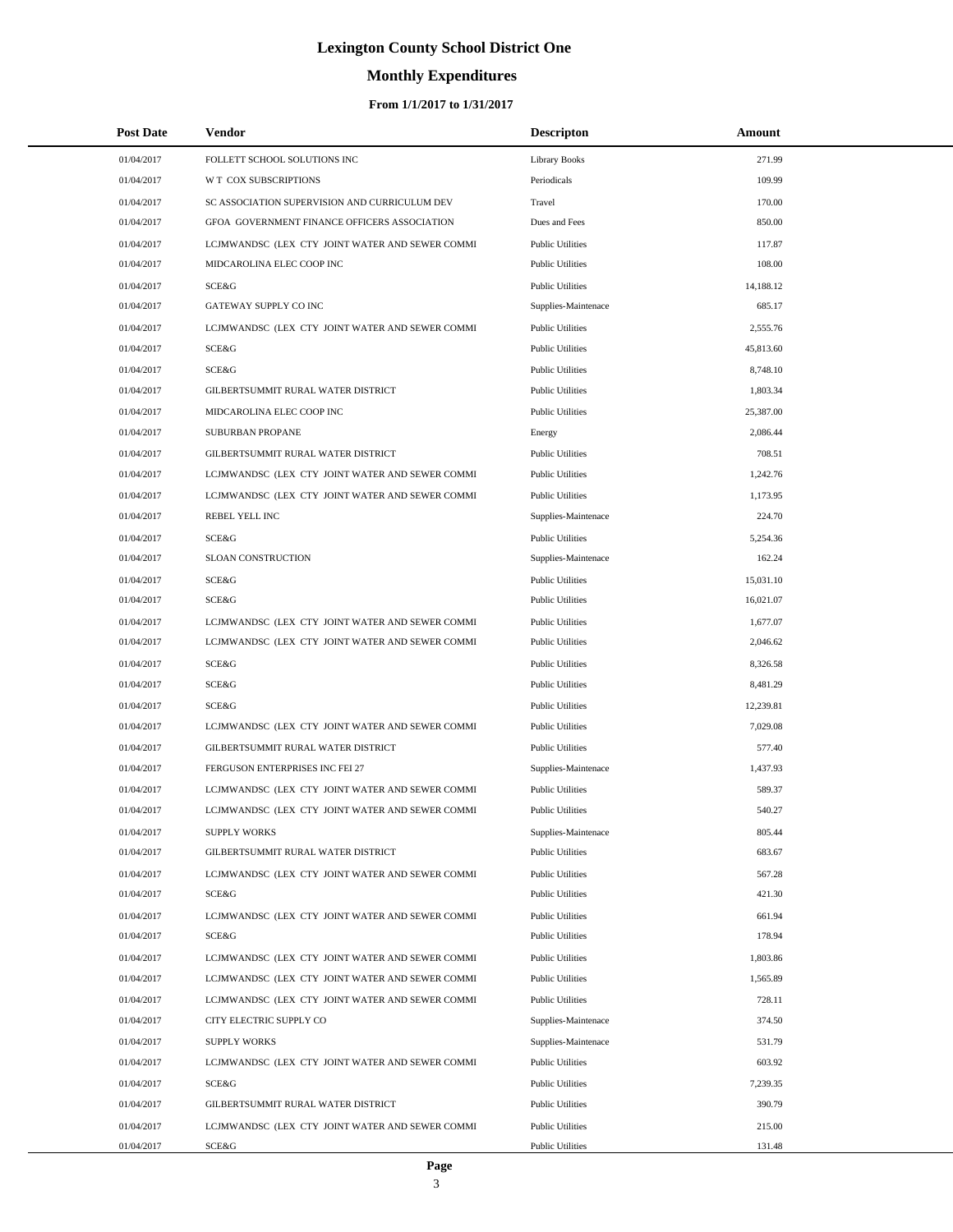# **Monthly Expenditures**

#### **From 1/1/2017 to 1/31/2017**

| <b>Post Date</b> | Vendor                                             | <b>Descripton</b>           | Amount   |
|------------------|----------------------------------------------------|-----------------------------|----------|
| 01/04/2017       | LCJMWANDSC (LEX CTY JOINT WATER AND SEWER COMMI    | <b>Public Utilities</b>     | 1,675.16 |
| 01/04/2017       | ASMAR, HAYA A                                      | Pupil Transportation        | 158.76   |
| 01/04/2017       | <b>BATCHLER, NICHOLE</b>                           | Pupil Transportation        | 172.80   |
| 01/04/2017       | COLE, SUSAN                                        | Pupil Transportation        | 407.16   |
| 01/04/2017       | FOGLE, PAM                                         | Pupil Transportation        | 151.20   |
| 01/04/2017       | GARDNER, BARBARA                                   | Pupil Transportation        | 120.96   |
| 01/04/2017       | HAMMOND, ROSE                                      | <b>Pupil Transportation</b> | 173.88   |
| 01/04/2017       | HEADDEN, CYNTHIA                                   | Pupil Transportation        | 508.68   |
| 01/04/2017       | KEMP, LISA                                         | Pupil Transportation        | 226.80   |
| 01/04/2017       | PURCHASED SERVICE                                  | Pupil Transportation        | 617.76   |
| 01/04/2017       | PEARCE, TIM                                        | Pupil Transportation        | 604.80   |
| 01/04/2017       | SIMUEL, DEATRU                                     | Pupil Transportation        | 264.60   |
| 01/04/2017       | STROUD, ANDREA                                     | Pupil Transportation        | 252.72   |
| 01/04/2017       | PURCHASED SERVICE                                  | Pupil Transportation        | 181.44   |
| 01/04/2017       | VAUGHN, DANA                                       | Pupil Transportation        | 544.32   |
| 01/04/2017       | <b>EAPS INC</b>                                    | Supplies                    | 1,653.15 |
| 01/04/2017       | FRANKLIN, TIMOTHY WILLIAM                          | Other Prof & Tech Service   | 120.00   |
| 01/04/2017       | TAYLOR, JONATHAN LAWRENCE                          | Other Prof & Tech Service   | 150.00   |
| 01/04/2017       | DATA NETWORK SOLUTIONS                             | <b>Technology Supplies</b>  | 1,297.65 |
| 01/04/2017       | HP INC                                             | <b>Technology Supplies</b>  | 1,010.57 |
| 01/04/2017       | FRANKLIN COVEY                                     | Travel                      | 1,276.00 |
| 01/04/2017       | SHAMPY, MADELAINE DAISY                            | Other Prof & Tech Service   | 900.00   |
| 01/04/2017       | PRAXAIR DISTRIBUTION                               | Supplies                    | 205.31   |
| 01/04/2017       | HEINEMANN                                          | Supplies                    | 914.00   |
| 01/04/2017       | LEXINGTON COUNTY SCHOOL DIST 1                     | Pupil Transportation        | 476.16   |
| 01/04/2017       | <b>JROTC EXCHANGE</b>                              | Pupil Activity              | 198.90   |
| 01/04/2017       | <b>CAROLINA IDEAS</b>                              | Pupil Activity              | 142.31   |
| 01/04/2017       | <b>HEINEMANN</b>                                   | Pupil Activity              | 395.00   |
| 01/04/2017       | PROVIDENCE HOSPITAL LLC                            | Pupil Activity              | 170.00   |
| 01/04/2017       | LINT, CHARLES ROBERT                               | Pupil Activity              | 120.00   |
| 01/04/2017       | <b>GIVENS, MARK A</b>                              | Pupil Activity              | 122.10   |
| 01/04/2017       | HOWELL, MARVIN M                                   | Pupil Activity              | 123.90   |
| 01/04/2017       | MADISON, ZELL                                      | Pupil Activity              | 105.00   |
| 01/04/2017       | <b>BSN SPORTS</b>                                  | Pupil Activity              | 162.64   |
| 01/04/2017       | <b>BROWN, ERIC</b>                                 | Pupil Activity              | 104.10   |
| 01/04/2017       | AIRPORT HIGH SCHOOL                                | Pupil Activity              | 225.00   |
| 01/04/2017       | STATE DEPARTMENT OF EDUCATION LEX DIST ONEBUS SHOP | Pupil Activity              | 203.36   |
| 01/04/2017       | <b>CAROLINA IDEAS</b>                              | Supplies                    | 267.50   |
| 01/05/2017       | FRANKLIN COVEY                                     | Inst Prog Improvement       | 560.82   |
| 01/05/2017       | HP INC                                             | Supplies                    | 844.99   |
| 01/05/2017       | PURCHASED SERVICE                                  | Travel                      | 111.89   |
| 01/05/2017       | PURCHASED SERVICE                                  | Travel                      | 144.99   |
| 01/05/2017       | EDLEADER21                                         | Dues and Fees               | 8,000.00 |
| 01/05/2017       | NSTA NATIONAL SCIENCE TEACHERS ASSOCIATION         | Dues and Fees               | 138.00   |
| 01/05/2017       | CHILDS AND HALLIGAN P A                            | <b>Legal Services</b>       | 3,468.59 |
| 01/05/2017       | DUFF AND WHITE LLC                                 | <b>Legal Services</b>       | 5,716.86 |
| 01/05/2017       | MANSFIELD OIL CO                                   | Supplies-Maintenace         | 3,868.96 |
| 01/05/2017       | COOK & BOARDMAN LLC                                | Supplies-Maintenace         | 758.80   |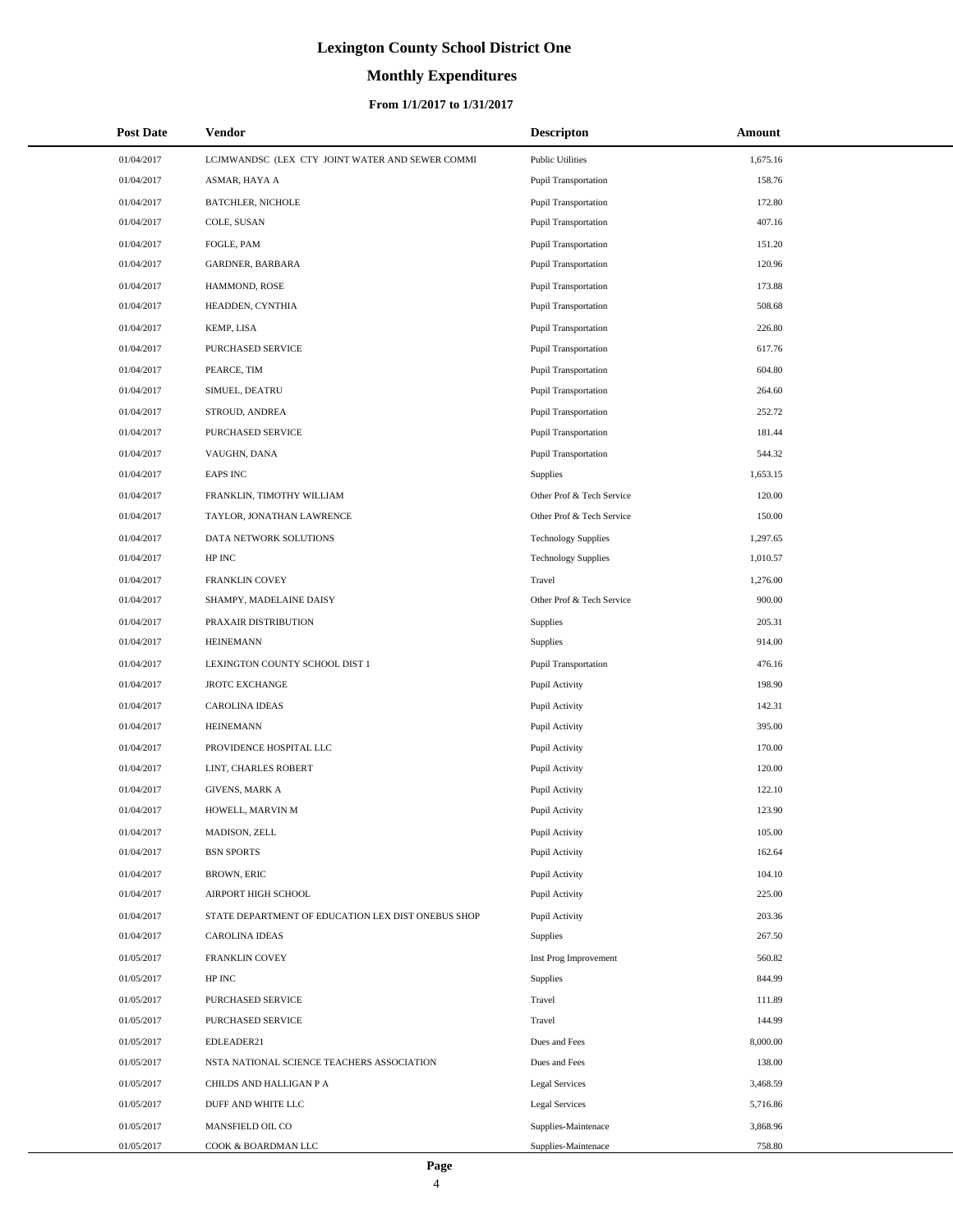# **Monthly Expenditures**

#### **From 1/1/2017 to 1/31/2017**

| <b>Post Date</b> | Vendor                                            | <b>Descripton</b>           | Amount     |  |
|------------------|---------------------------------------------------|-----------------------------|------------|--|
| 01/05/2017       | MSC INDUSTRIAL SUPPLY CO                          | <b>Supplies</b>             | 165.64     |  |
| 01/05/2017       | COOK & BOARDMAN LLC                               | Supplies-Maintenace         | 860.28     |  |
| 01/05/2017       | COOK & BOARDMAN LLC                               | Supplies-Maintenace         | 758.78     |  |
| 01/05/2017       | THYSSENKRUPP ELEVATOR                             | Repairs and Maintenance     | 992.90     |  |
| 01/05/2017       | <b>TRANE COMPANY</b>                              | Supplies-Maintenace         | 732.94     |  |
| 01/05/2017       | CALICO INDUSTRIES INC                             | Supplies-Maintenace         | 329.67     |  |
| 01/05/2017       | <b>WW GRAINGER</b>                                | Supplies-Maintenace         | 381.02     |  |
| 01/05/2017       | SC DEPARTMENT OF ADMINISTRATION                   | Repairs and Maintenance     | 14,646.14  |  |
| 01/05/2017       | FILIPPONI, LANE                                   | <b>Pupil Transportation</b> | 184.00     |  |
| 01/05/2017       | <b>BARRETT, S LEE</b>                             | Other Prof & Tech Service   | 120.00     |  |
| 01/05/2017       | PURCHASED SERVICE                                 | Travel                      | 160.38     |  |
| 01/05/2017       | <b>APPLE INC</b>                                  | <b>Technology Supplies</b>  | 4,145.18   |  |
| 01/05/2017       | MOTOROLA SOLUTIONS                                | <b>Technology Supplies</b>  | 971.24     |  |
| 01/05/2017       | MSC INDUSTRIAL SUPPLY CO                          | <b>Supplies</b>             | 1,962.27   |  |
| 01/05/2017       | <b>GS2 ENGINEERING INC</b>                        | Improv Other Than Bldg      | 575.50     |  |
| 01/05/2017       | M B KAHN CONSTRUCTION CO INC                      | Improv Other Than Bldg      | 272,231.85 |  |
| 01/05/2017       | M B KAHN CONSTRUCTION CO INC                      | Building                    | 486,270.16 |  |
| 01/05/2017       | CONTRACT CONSTRUCTION INC                         | Improv Other Than Bldg      | 52,271.00  |  |
| 01/05/2017       | HILL, SHARMIN B                                   | Pupil Activity              | 1,800.00   |  |
| 01/05/2017       | PURCHASED SERVICE                                 | Pupil Activity              | 120.00     |  |
| 01/09/2017       | PINE PRESS OF LEXINGTON INC                       | Printing and Binding        | 312.58     |  |
| 01/09/2017       | PURCHASED SERVICE                                 | Travel                      | 172.50     |  |
| 01/09/2017       | PURCHASED SERVICE                                 | Travel                      | 254.50     |  |
| 01/09/2017       | PURCHASED SERVICE                                 | Travel                      | 222.50     |  |
| 01/09/2017       | HP INC                                            | <b>Technology Supplies</b>  | 230.05     |  |
| 01/09/2017       | MOTOROLA SOLUTIONS                                | <b>Supplies</b>             | 144.18     |  |
| 01/09/2017       | TROXELL COMMUNICATIONS INC                        | Supplies                    | 1,046.34   |  |
| 01/09/2017       | <b>FASTENAL CO</b>                                | <b>Supplies</b>             | 239.08     |  |
| 01/09/2017       | FORMS AND SUPPLY INC (FSI)                        | <b>Supplies</b>             | 179.05     |  |
| 01/09/2017       | SC MUSIC EDUCATORS ASSOCIATION ORCHESTRA DIVISION | <b>Pupil Transportation</b> | 250.00     |  |
| 01/09/2017       | <b>SHAR PRODUCTS</b>                              | Supplies                    | 1,476.56   |  |
| 01/09/2017       | <b>JW PEPPER</b>                                  | <b>Supplies</b>             | 322.50     |  |
| 01/09/2017       | FORMS AND SUPPLY INC (FSI)                        | Supplies                    | $-1.42$    |  |
| 01/09/2017       | OCCUPATIONAL HEALTH                               | Supplies                    | 486.00     |  |
| 01/09/2017       | <b>SCHOOL HEALTH CORP</b>                         | Supplies                    | 259.00     |  |
| 01/09/2017       | FOLLETT SCHOOL SOLUTIONS INC                      | <b>Library Books</b>        | 222.00     |  |
| 01/09/2017       | DODGE LEARNING RESOURCES                          | Supplies                    | 3,506.04   |  |
| 01/09/2017       | SC DEPARTMENT OF REVENUE (SALES TAX RETURN)       | Supplies                    | 106.58     |  |
| 01/09/2017       | THE HALL COMPANY INC                              | Supplies                    | 1,323.78   |  |
| 01/09/2017       | TOWN OF LEXINGTON                                 | <b>Public Utilities</b>     | 389.55     |  |
| 01/09/2017       | FORMS AND SUPPLY INC (FSI)                        | Supplies-Maintenace         | 164.35     |  |
| 01/09/2017       | TOWN OF LEXINGTON                                 | <b>Public Utilities</b>     | 3,973.94   |  |
| 01/09/2017       | TOWN OF LEXINGTON                                 | <b>Public Utilities</b>     | 1,236.08   |  |
| 01/09/2017       | <b>BARNES PROPANE</b>                             | Energy                      | 326.52     |  |
| 01/09/2017       | <b>WW GRAINGER</b>                                | Supplies-Maintenace         | 610.30     |  |
| 01/09/2017       | TOWN OF LEXINGTON                                 | <b>Public Utilities</b>     | 300.58     |  |
| 01/09/2017       | TOWN OF LEXINGTON                                 | <b>Public Utilities</b>     | 947.11     |  |
| 01/09/2017       | TOWN OF LEXINGTON                                 | <b>Public Utilities</b>     | 179.89     |  |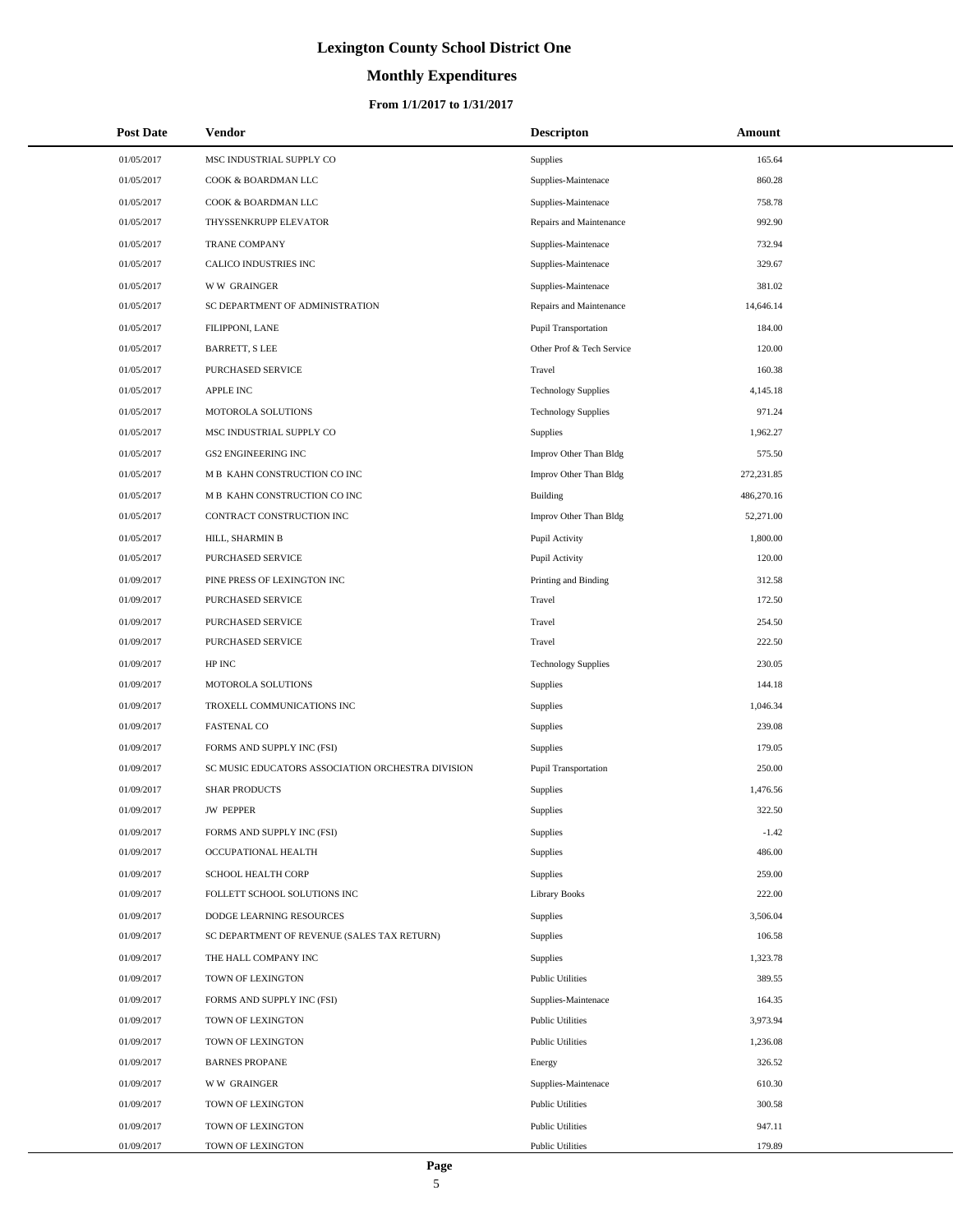# **Monthly Expenditures**

#### **From 1/1/2017 to 1/31/2017**

| <b>Post Date</b> | Vendor                                             | <b>Descripton</b>           | Amount   |
|------------------|----------------------------------------------------|-----------------------------|----------|
| 01/09/2017       | TOWN OF LEXINGTON                                  | <b>Public Utilities</b>     | 558.29   |
| 01/09/2017       | CALICO INDUSTRIES INC                              | Supplies-Maintenace         | 274.72   |
| 01/09/2017       | OSWALD WHOLESALE LUMBER INC                        | Supplies-Maintenace         | 749.27   |
| 01/09/2017       | DODSON PEST CONTROL                                | Repairs and Maintenance     | 1,075.00 |
| 01/09/2017       | TOWN OF LEXINGTON                                  | <b>Public Utilities</b>     | 710.53   |
| 01/09/2017       | TOWN OF LEXINGTON                                  | <b>Public Utilities</b>     | 889.17   |
| 01/09/2017       | OSWALD WHOLESALE LUMBER INC                        | Supplies-Maintenace         | 749.26   |
| 01/09/2017       | <b>WW GRAINGER</b>                                 | Supplies-Maintenace         | 459.46   |
| 01/09/2017       | TOWN OF LEXINGTON                                  | <b>Public Utilities</b>     | 426.29   |
| 01/09/2017       | TOWN OF LEXINGTON                                  | <b>Public Utilities</b>     | 468.53   |
| 01/09/2017       | TOWN OF LEXINGTON                                  | <b>Public Utilities</b>     | 1,586.94 |
| 01/09/2017       | TOWN OF LEXINGTON                                  | <b>Public Utilities</b>     | 2,029.56 |
| 01/09/2017       | TOWN OF LEXINGTON                                  | <b>Public Utilities</b>     | 2,823.18 |
| 01/09/2017       | CALICO INDUSTRIES INC                              | Supplies-Maintenace         | 549.45   |
| 01/09/2017       | <b>WW GRAINGER</b>                                 | Supplies-Maintenace         | 1,018.66 |
| 01/09/2017       | SC DEPARTMENT OF EDUCATION OFFICE OF TRANSPORTATIO | <b>Pupil Transportation</b> | 4,316.64 |
| 01/09/2017       | <b>CARTER, BRENT C</b>                             | Other Prof & Tech Service   | 120.00   |
| 01/09/2017       | HAIGLER III, THOMAS I                              | Other Prof & Tech Service   | 180.00   |
| 01/09/2017       | HAIGLER III, THOMAS I                              | Other Prof & Tech Service   | 180.00   |
| 01/09/2017       | FINLEY, STEPHEN CRAIG                              | Other Prof & Tech Service   | 180.00   |
| 01/09/2017       | FRANKLIN, TIMOTHY WILLIAM                          | Other Prof & Tech Service   | 180.00   |
| 01/09/2017       | <b>GOVAN, TERRY</b>                                | Other Prof & Tech Service   | 180.00   |
| 01/09/2017       | NEWZ GROUP                                         | Other Prof & Tech Service   | 240.00   |
| 01/09/2017       | <b>BOUNDLESS NETWORK</b>                           | Other Objects               | 1,026.95 |
| 01/09/2017       | FORMS AND SUPPLY INC (FSI)                         | Supplies                    | 358.15   |
| 01/09/2017       | <b>COMPORIUM</b>                                   | Communication               | 6,100.38 |
| 01/09/2017       | CABLE AND CONNECTIONS                              | <b>Technology Supplies</b>  | 117.70   |
| 01/09/2017       | CDWG ACCT 305089                                   | <b>Technology Supplies</b>  | 575.87   |
| 01/09/2017       | <b>LENOVO US</b>                                   | <b>Technology Supplies</b>  | 893.45   |
| 01/09/2017       | DIGITAL OFFICE SOLUTIONS INC                       | Repairs and Maintenance     | 147.16   |
| 01/09/2017       | DIGITAL OFFICE SOLUTIONS INC                       | Repairs and Maintenance     | 1,216.07 |
| 01/09/2017       | <b>COMPORIUM</b>                                   | Communication               | 5,405.51 |
| 01/09/2017       | DIGITAL OFFICE SOLUTIONS INC                       | Repairs and Maintenance     | 937.69   |
| 01/09/2017       | <b>COMPORIUM</b>                                   | Communication               | 1,867.88 |
| 01/09/2017       | DIGITAL OFFICE SOLUTIONS INC                       | Repairs and Maintenance     | 566.87   |
| 01/09/2017       | <b>COMPORIUM</b>                                   | Communication               | 3,442.86 |
| 01/09/2017       | <b>COMPORIUM</b>                                   | Communication               | 1,861.90 |
| 01/09/2017       | DIGITAL OFFICE SOLUTIONS INC                       | Repairs and Maintenance     | 711.29   |
| 01/09/2017       | <b>COMPORIUM</b>                                   | Communication               | 2,672.60 |
| 01/09/2017       | DIGITAL OFFICE SOLUTIONS INC                       | Repairs and Maintenance     | 604.84   |
| 01/09/2017       | <b>COMPORIUM</b>                                   | Communication               | 2,396.72 |
| 01/09/2017       | DIGITAL OFFICE SOLUTIONS INC                       | Repairs and Maintenance     | 123.11   |
| 01/09/2017       | <b>COMPORIUM</b>                                   | Communication               | 1,182.90 |
| 01/09/2017       | DIGITAL OFFICE SOLUTIONS INC                       | Repairs and Maintenance     | 1,570.59 |
| 01/09/2017       | <b>COMPORIUM</b>                                   | Communication               | 2,568.06 |
| 01/09/2017       | <b>COMPORIUM</b>                                   | Communication               | 1,730.18 |
| 01/09/2017       | DIGITAL OFFICE SOLUTIONS INC                       | Repairs and Maintenance     | 802.12   |
| 01/09/2017       | <b>COMPORIUM</b>                                   | Communication               | 1,794.29 |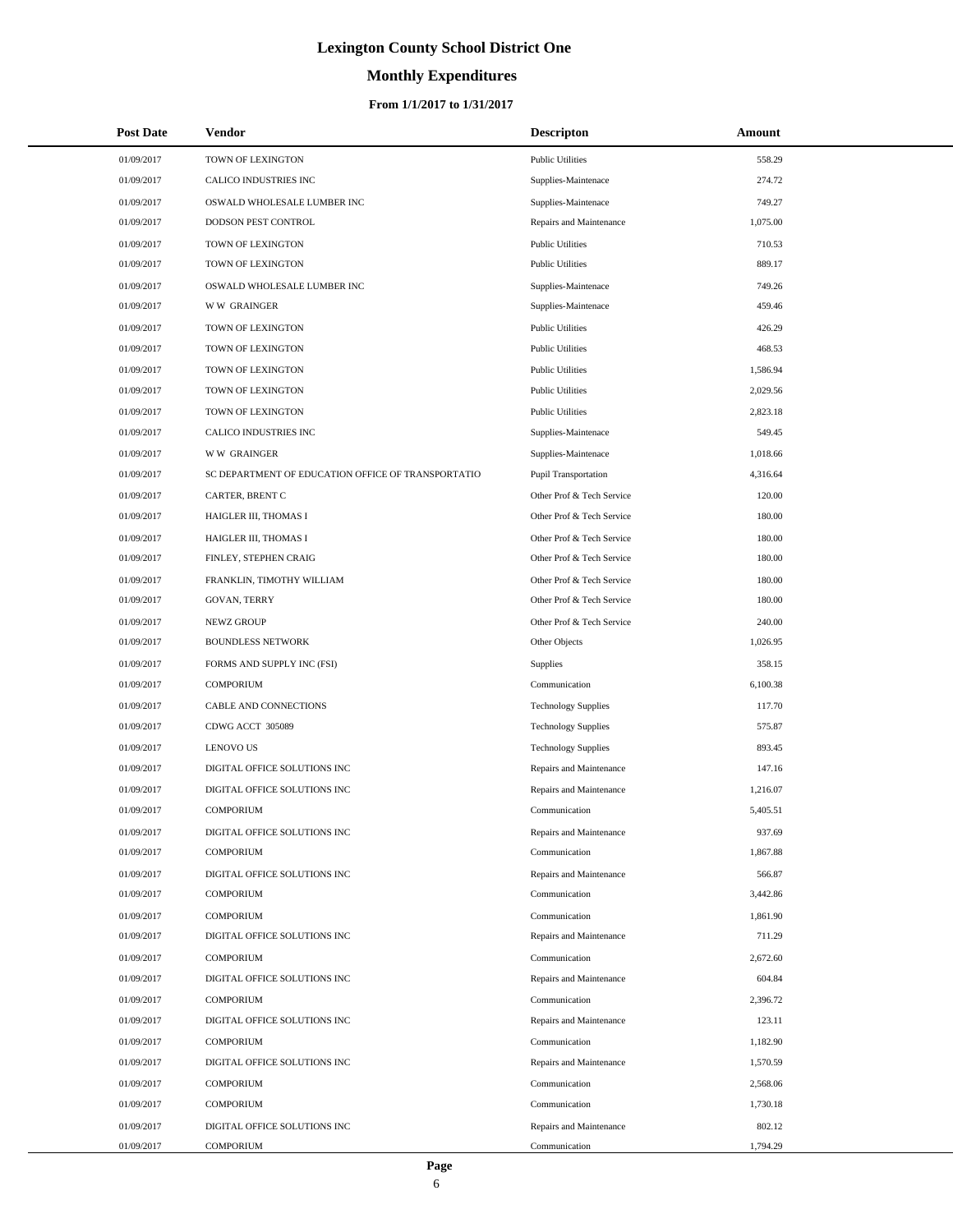# **Monthly Expenditures**

#### **From 1/1/2017 to 1/31/2017**

| <b>Post Date</b> | Vendor                       | <b>Descripton</b>          | Amount   |
|------------------|------------------------------|----------------------------|----------|
| 01/09/2017       | DIGITAL OFFICE SOLUTIONS INC | Repairs and Maintenance    | 142.88   |
| 01/09/2017       | <b>COMPORIUM</b>             | Communication              | 1,864.32 |
| 01/09/2017       | DIGITAL OFFICE SOLUTIONS INC | Repairs and Maintenance    | 205.40   |
| 01/09/2017       | <b>COMPORIUM</b>             | Communication              | 2,293.83 |
| 01/09/2017       | DIGITAL OFFICE SOLUTIONS INC | Repairs and Maintenance    | 639.29   |
| 01/09/2017       | <b>COMPORIUM</b>             | Communication              | 2,009.84 |
| 01/09/2017       | CDWG ACCT 305089             | <b>Technology Supplies</b> | 287.94   |
| 01/09/2017       | DIGITAL OFFICE SOLUTIONS INC | Repairs and Maintenance    | 838.88   |
| 01/09/2017       | <b>COMPORIUM</b>             | Communication              | 2,632.01 |
| 01/09/2017       | DIGITAL OFFICE SOLUTIONS INC | Repairs and Maintenance    | 1,544.90 |
| 01/09/2017       | <b>COMPORIUM</b>             | Communication              | 5,178.91 |
| 01/09/2017       | DIGITAL OFFICE SOLUTIONS INC | Repairs and Maintenance    | 798.74   |
| 01/09/2017       | <b>COMPORIUM</b>             | Communication              | 2,176.03 |
| 01/09/2017       | DIGITAL OFFICE SOLUTIONS INC | Repairs and Maintenance    | 816.60   |
| 01/09/2017       | <b>COMPORIUM</b>             | Communication              | 2,251.18 |
| 01/09/2017       | DIGITAL OFFICE SOLUTIONS INC | Repairs and Maintenance    | 510.16   |
| 01/09/2017       | <b>COMPORIUM</b>             | Communication              | 2,168.82 |
| 01/09/2017       | DIGITAL OFFICE SOLUTIONS INC | Repairs and Maintenance    | 634.10   |
| 01/09/2017       | <b>COMPORIUM</b>             | Communication              | 2,176.26 |
| 01/09/2017       | DIGITAL OFFICE SOLUTIONS INC | Repairs and Maintenance    | 538.49   |
| 01/09/2017       | <b>COMPORIUM</b>             | Communication              | 2,373.78 |
| 01/09/2017       | DIGITAL OFFICE SOLUTIONS INC | Repairs and Maintenance    | 478.30   |
| 01/09/2017       | <b>COMPORIUM</b>             | Communication              | 2,788.89 |
| 01/09/2017       | DIGITAL OFFICE SOLUTIONS INC | Repairs and Maintenance    | 1,881.58 |
| 01/09/2017       | <b>COMPORIUM</b>             | Communication              | 2,235.28 |
| 01/09/2017       | DIGITAL OFFICE SOLUTIONS INC | Repairs and Maintenance    | 739.39   |
| 01/09/2017       | <b>COMPORIUM</b>             | Communication              | 2,173.86 |
| 01/09/2017       | DIGITAL OFFICE SOLUTIONS INC | Repairs and Maintenance    | 947.56   |
| 01/09/2017       | <b>COMPORIUM</b>             | Communication              | 2,159.51 |
| 01/09/2017       | <b>COMPORIUM</b>             | Communication              | 1,744.68 |
| 01/09/2017       | DIGITAL OFFICE SOLUTIONS INC | Repairs and Maintenance    | 497.74   |
| 01/09/2017       | <b>COMPORIUM</b>             | Communication              | 1,700.69 |
| 01/09/2017       | DIGITAL OFFICE SOLUTIONS INC | Repairs and Maintenance    | 490.41   |
| 01/09/2017       | <b>COMPORIUM</b>             | Communication              | 1,991.60 |
| 01/09/2017       | <b>COMPORIUM</b>             | Communication              | 2,175.17 |
| 01/09/2017       | DIGITAL OFFICE SOLUTIONS INC | Repairs and Maintenance    | 739.48   |
| 01/09/2017       | <b>COMPORIUM</b>             | Communication              | 2,633.20 |
| 01/09/2017       | DIGITAL OFFICE SOLUTIONS INC | Repairs and Maintenance    | 988.95   |
| 01/09/2017       | <b>COMPORIUM</b>             | Communication              | 6,262.16 |
| 01/09/2017       | DIGITAL OFFICE SOLUTIONS INC | Repairs and Maintenance    | 547.66   |
| 01/09/2017       | <b>COMPORIUM</b>             | Communication              | 2,570.43 |
| 01/09/2017       | PURCHASED SERVICE            | Travel                     | 204.71   |
| 01/09/2017       | <b>HEINEMANN</b>             | Supplies                   | 128.00   |
| 01/09/2017       | DODGE LEARNING RESOURCES     | <b>Supplies</b>            | 750.00   |
| 01/09/2017       | HP INC                       | <b>Technology Supplies</b> | 3,835.95 |
| 01/09/2017       | US INK AND TONER INC         | Supplies                   | 700.92   |
| 01/09/2017       | <b>LENOVO US</b>             | <b>Technology Supplies</b> | 1,590.02 |
| 01/09/2017       | <b>HEINEMANN</b>             | Supplies                   | 251.66   |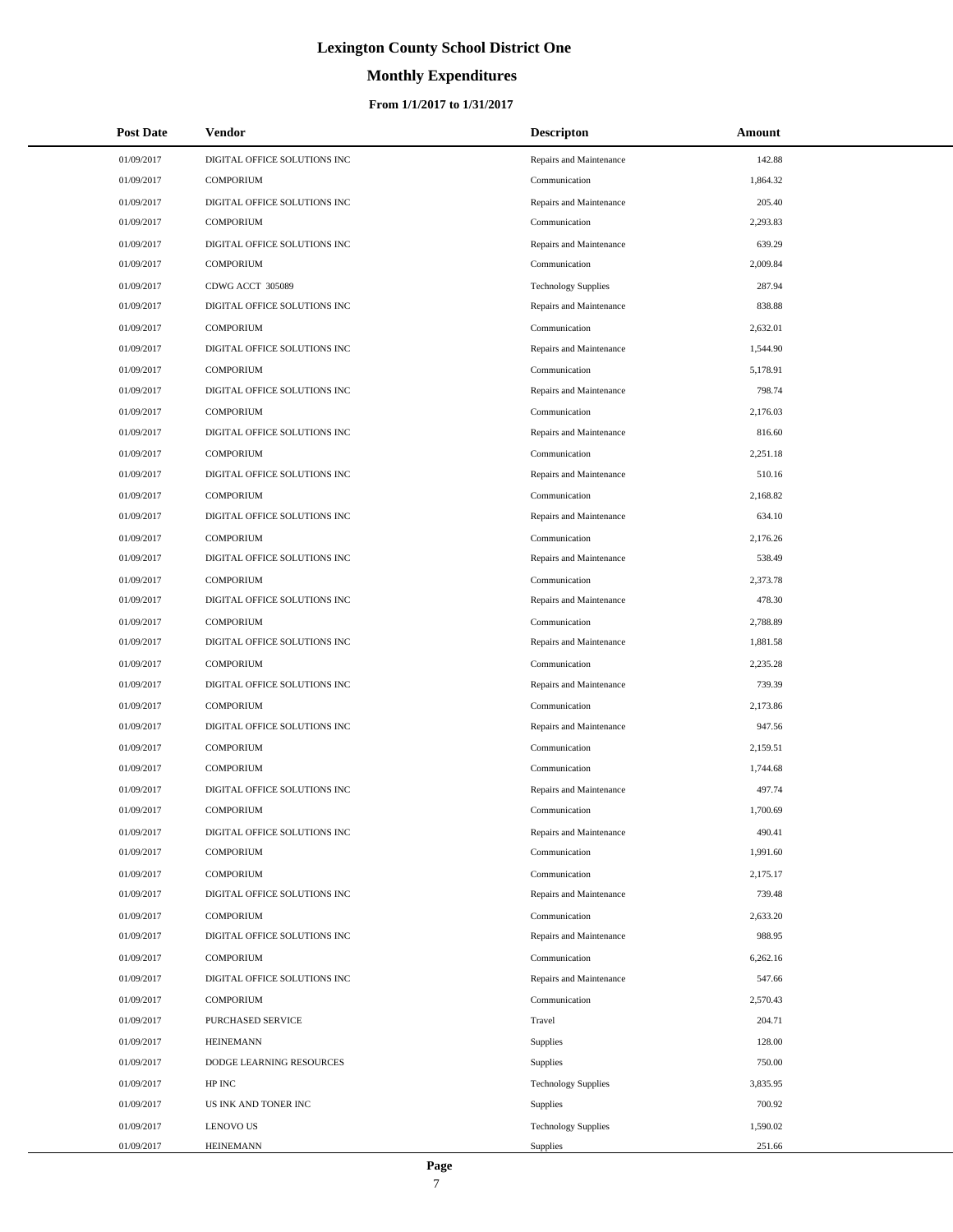# **Monthly Expenditures**

#### **From 1/1/2017 to 1/31/2017**

| <b>Post Date</b> | Vendor                                  | <b>Descripton</b>          | Amount    |
|------------------|-----------------------------------------|----------------------------|-----------|
| 01/09/2017       | SMARTPHONE MEDIC LLC                    | Pupil Activity             | 198.00    |
| 01/09/2017       | SMARTPHONE MEDIC LLC                    | Pupil Activity             | 297.00    |
| 01/09/2017       | SMARTPHONE MEDIC LLC                    | Pupil Activity             | 198.00    |
| 01/09/2017       | SMARTPHONE MEDIC LLC                    | Pupil Activity             | 297.00    |
| 01/09/2017       | SMARTPHONE MEDIC LLC                    | Pupil Activity             | 298.00    |
| 01/09/2017       | BARNES & NOBLE BOOKSELLERS INC          | Pupil Activity             | 263.60    |
| 01/09/2017       | <b>SCRUB TRENDZ LLC</b>                 | Pupil Activity             | 346.68    |
| 01/09/2017       | US INK AND TONER INC                    | Pupil Activity             | 349.26    |
| 01/09/2017       | T AND T SPORTS                          | Pupil Activity             | 2,920.57  |
| 01/09/2017       | GWYN, JAIME L                           | Pupil Activity             | 165.00    |
| 01/09/2017       | MURNANE, MATTHEW JOSEPH                 | Pupil Activity             | 225.00    |
| 01/09/2017       | COBBS, MILTON                           | Pupil Activity             | 102.30    |
| 01/09/2017       | CUMMINGS, KEVIN                         | Pupil Activity             | 102.30    |
| 01/09/2017       | ATLANTIC WINDOW COVERINGS INC           | Pupil Activity             | 1,936.69  |
| 01/09/2017       | PURCHASED SERVICE                       | Pupil Activity             | 189.00    |
| 01/09/2017       | <b>BARRETT, S LEE</b>                   | Pupil Activity             | 105.00    |
| 01/09/2017       | BOROUGH, BRIAN VINCENT                  | Pupil Activity             | 210.00    |
| 01/09/2017       | REED, JOHN MARCUS                       | Pupil Activity             | 210.00    |
| 01/09/2017       | ABNEY, CHARLIE R                        | Pupil Activity             | 114.90    |
| 01/09/2017       | <b>BROWN, ANTONIO</b>                   | Pupil Activity             | 125.70    |
| 01/09/2017       | DURRELL, RONALD G                       | Pupil Activity             | 101.40    |
| 01/09/2017       | HENDRICKS, KINZELL                      | Pupil Activity             | 101.40    |
| 01/09/2017       | KELLY, EARNEST                          | Pupil Activity             | 104.10    |
| 01/09/2017       | SELLE, MICHAEL W                        | Pupil Activity             | 130.20    |
| 01/09/2017       | SMITH, LAWTON G                         | Pupil Activity             | 122.10    |
| 01/09/2017       | <b>BSN SPORTS</b>                       | Pupil Activity             | 629.16    |
| 01/09/2017       | SOUTHPAW SCREEN PRINTING AND EMBROIDERY | Pupil Activity             | 829.79    |
| 01/09/2017       | <b>BSN SPORTS</b>                       | Pupil Activity             | 6,250.94  |
| 01/09/2017       | BYRD, GARY                              | Pupil Activity             | 453.70    |
| 01/09/2017       | HARMON, SCOTT                           | Pupil Activity             | 453.70    |
| 01/09/2017       | LEYEN, THOMAS                           | Pupil Activity             | 480.70    |
| 01/09/2017       | MALCOLM, CALEB ANDREW                   | Pupil Activity             | 480.70    |
| 01/09/2017       | MCCOLLUM, CHRIS                         | Pupil Activity             | 453.70    |
| 01/09/2017       | MCGOVERN, JAMES J                       | Pupil Activity             | 453.70    |
| 01/09/2017       | PHILLIPS, AARON M                       | Pupil Activity             | 473.70    |
| 01/09/2017       | WHITMORE, MILTON                        | Pupil Activity             | 453.70    |
| 01/09/2017       | <b>BSN SPORTS</b>                       | Pupil Activity             | 679.31    |
| 01/09/2017       | <b>BSN SPORTS</b>                       | Pupil Activity             | 1,070.00  |
| 01/09/2017       | <b>BSN SPORTS</b>                       | Pupil Activity             | 14,522.44 |
| 01/09/2017       | <b>BSN SPORTS</b>                       | Pupil Activity             | 2,068.00  |
| 01/09/2017       | CURLINGS, JACK M                        | Pupil Activity             | 1,337.50  |
| 01/09/2017       | <b>BSN SPORTS</b>                       | Pupil Activity             | 577.80    |
| 01/10/2017       | MUSICIAN SUPPLY                         | Supplies                   | 577.80    |
| 01/10/2017       | GLENDALE PARADE STORE LLC               | Supplies                   | 166.00    |
| 01/10/2017       | <b>JW PEPPER</b>                        | Supplies                   | 419.00    |
| 01/10/2017       | THEATRICAL RIGHTS WORLDWIDE LLC         | Supplies                   | 1,630.00  |
| 01/10/2017       | TROXELL COMMUNICATIONS INC              | Supplies                   | 630.38    |
| 01/10/2017       | HP INC                                  | <b>Technology Supplies</b> | 323.57    |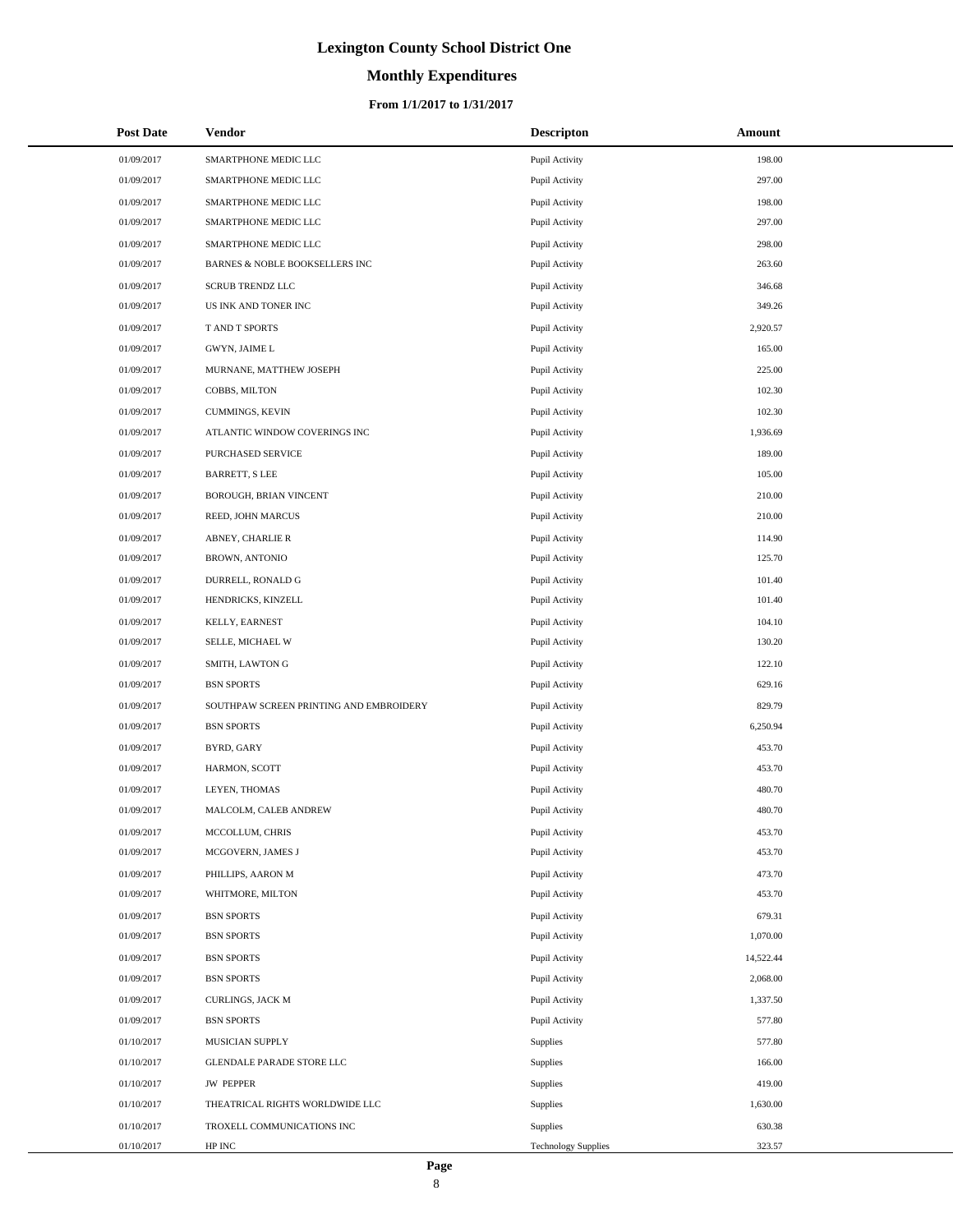# **Monthly Expenditures**

| <b>Post Date</b>         | Vendor                                                                                         | <b>Descripton</b>                                      | Amount           |
|--------------------------|------------------------------------------------------------------------------------------------|--------------------------------------------------------|------------------|
| 01/10/2017               | <b>SC HOSA</b>                                                                                 | Travel                                                 | 160.00           |
| 01/10/2017               | SCHOOL SPECIALTY INC                                                                           | <b>Supplies</b>                                        | 125.79           |
| 01/10/2017               | SIMPLY SOUTHERN CATERING LLC                                                                   | Other Objects                                          | 162.64           |
| 01/10/2017               | ROTARY CLUB OF LEXINGTON                                                                       | Dues and Fees                                          | 180.00           |
| 01/10/2017               | SC ASSOCIATION EDUCATIONAL OFFICE PROFESSIONS                                                  | Travel                                                 | 170.00           |
| 01/10/2017               | ADVANCED DISPOSAL SERVICES SOUTH CAROLINA LLC                                                  | Other Property Services                                | 215.90           |
| 01/10/2017               | <b>CULLUM SERVICES INC</b>                                                                     | Repairs and Maintenance                                | 467.35           |
| 01/10/2017               | ADVANCED DISPOSAL SERVICES SOUTH CAROLINA LLC                                                  | Other Property Services                                | 1,809.36         |
| 01/10/2017               | ADVANCED DISPOSAL SERVICES SOUTH CAROLINA LLC                                                  | Other Property Services                                | 944.45           |
| 01/10/2017               | FERGUSON ENTERPRISES INC FEI 27                                                                | Supplies-Maintenace                                    | 430.15           |
| 01/10/2017               | ADVANCED DOOR SYSTEMS INC                                                                      | Repairs and Maintenance                                | 9,500.00         |
| 01/10/2017               | PELLA WINDOW AND DOOR CO                                                                       | Repairs and Maintenance                                | 417.04           |
| 01/10/2017               | ADVANCED DISPOSAL SERVICES SOUTH CAROLINA LLC                                                  | Other Property Services                                | 1,263.26         |
| 01/10/2017               | MAR CONSTRUCTION COMPANY INC                                                                   | Repairs and Maintenance                                | 8,206.90         |
| 01/10/2017               | ADVANCED DISPOSAL SERVICES SOUTH CAROLINA LLC                                                  | Other Property Services                                | 1,263.26         |
| 01/10/2017               | ADVANCED DISPOSAL SERVICES SOUTH CAROLINA LLC                                                  | Other Property Services                                | 1,263.26         |
| 01/10/2017               | ADVANCED DISPOSAL SERVICES SOUTH CAROLINA LLC                                                  | Other Property Services                                | 1.581.97         |
| 01/10/2017               | ADVANCED DISPOSAL SERVICES SOUTH CAROLINA LLC                                                  | Other Property Services                                | 625.73           |
| 01/10/2017               | ADVANCED DISPOSAL SERVICES SOUTH CAROLINA LLC                                                  | <b>Other Property Services</b>                         | 1,263.26         |
| 01/10/2017               | ADVANCED DISPOSAL SERVICES SOUTH CAROLINA LLC                                                  | <b>Other Property Services</b>                         | 944.45           |
| 01/10/2017               | ADVANCED DISPOSAL SERVICES SOUTH CAROLINA LLC                                                  | Other Property Services                                | 944.45           |
| 01/10/2017               | ADVANCED DISPOSAL SERVICES SOUTH CAROLINA LLC                                                  | Other Property Services                                | 625.73           |
| 01/10/2017               | ADVANCED DISPOSAL SERVICES SOUTH CAROLINA LLC                                                  | Other Property Services                                | 944.45           |
| 01/10/2017               | CRESCENT CONSTRUCTION LLC                                                                      | Repairs and Maintenance                                | 1,912.50         |
| 01/10/2017               | ADVANCED DISPOSAL SERVICES SOUTH CAROLINA LLC                                                  | Other Property Services                                | 1,171.83         |
| 01/10/2017               | ADVANCED DISPOSAL SERVICES SOUTH CAROLINA LLC                                                  | Other Property Services                                | 1,263.26         |
| 01/10/2017               | ADVANCED DISPOSAL SERVICES SOUTH CAROLINA LLC                                                  | Other Property Services                                | 1,263.26         |
| 01/10/2017               | GECP (GENERAL ELECTRIC)                                                                        | Supplies-Maintenace                                    | 421.00           |
| 01/10/2017               | CITY OF WEST COLUMBIA WATER COLLECTION DIVISION                                                | <b>Public Utilities</b>                                | 386.00           |
| 01/10/2017               | ADVANCED DISPOSAL SERVICES SOUTH CAROLINA LLC                                                  | <b>Other Property Services</b>                         | 944.45           |
| 01/10/2017               | ADVANCED DISPOSAL SERVICES SOUTH CAROLINA LLC                                                  | <b>Other Property Services</b>                         | 944.45           |
| 01/10/2017               | ADVANCED DISPOSAL SERVICES SOUTH CAROLINA LLC                                                  | <b>Other Property Services</b>                         | 944.45           |
| 01/10/2017               | ADVANCED DISPOSAL SERVICES SOUTH CAROLINA LLC                                                  | Other Property Services                                | 944.45           |
| 01/10/2017               | ADVANCED DISPOSAL SERVICES SOUTH CAROLINA LLC                                                  | Other Property Services                                | 1,263.25         |
| 01/10/2017               | <b>CLAY KING COM INC</b>                                                                       | Supplies-Maintenace                                    | 3,832.61         |
| 01/10/2017               | CRESCENT CONSTRUCTION LLC                                                                      | Repairs and Maintenance                                | 5,737.50         |
| 01/10/2017               | ADVANCED DISPOSAL SERVICES SOUTH CAROLINA LLC                                                  | Other Property Services                                | 944.45           |
| 01/10/2017               | ADVANCED DISPOSAL SERVICES SOUTH CAROLINA LLC                                                  | <b>Other Property Services</b>                         | 944.45           |
| 01/10/2017               | ADVANCED DISPOSAL SERVICES SOUTH CAROLINA LLC                                                  | Other Property Services                                | 944.45           |
| 01/10/2017               | ADVANCED DISPOSAL SERVICES SOUTH CAROLINA LLC                                                  | <b>Other Property Services</b>                         | 944.45           |
| 01/10/2017<br>01/10/2017 | ADVANCED DISPOSAL SERVICES SOUTH CAROLINA LLC                                                  | Other Property Services                                | 944.45           |
|                          | ADVANCED DISPOSAL SERVICES SOUTH CAROLINA LLC                                                  | <b>Other Property Services</b>                         | 944.45           |
| 01/10/2017               | ADVANCED DISPOSAL SERVICES SOUTH CAROLINA LLC                                                  | Other Property Services                                | 944.45           |
| 01/10/2017               | ADVANCED DISPOSAL SERVICES SOUTH CAROLINA LLC                                                  | Other Property Services                                | 944.45           |
| 01/10/2017<br>01/10/2017 | ADVANCED DISPOSAL SERVICES SOUTH CAROLINA LLC<br>ADVANCED DISPOSAL SERVICES SOUTH CAROLINA LLC | Other Property Services                                | 944.45<br>944.45 |
| 01/10/2017               | ADVANCED DISPOSAL SERVICES SOUTH CAROLINA LLC                                                  | Other Property Services                                | 944.45           |
| 01/10/2017               | MANSFIELD OIL CO                                                                               | Other Property Services<br><b>Pupil Transportation</b> | 462.63           |
|                          |                                                                                                |                                                        |                  |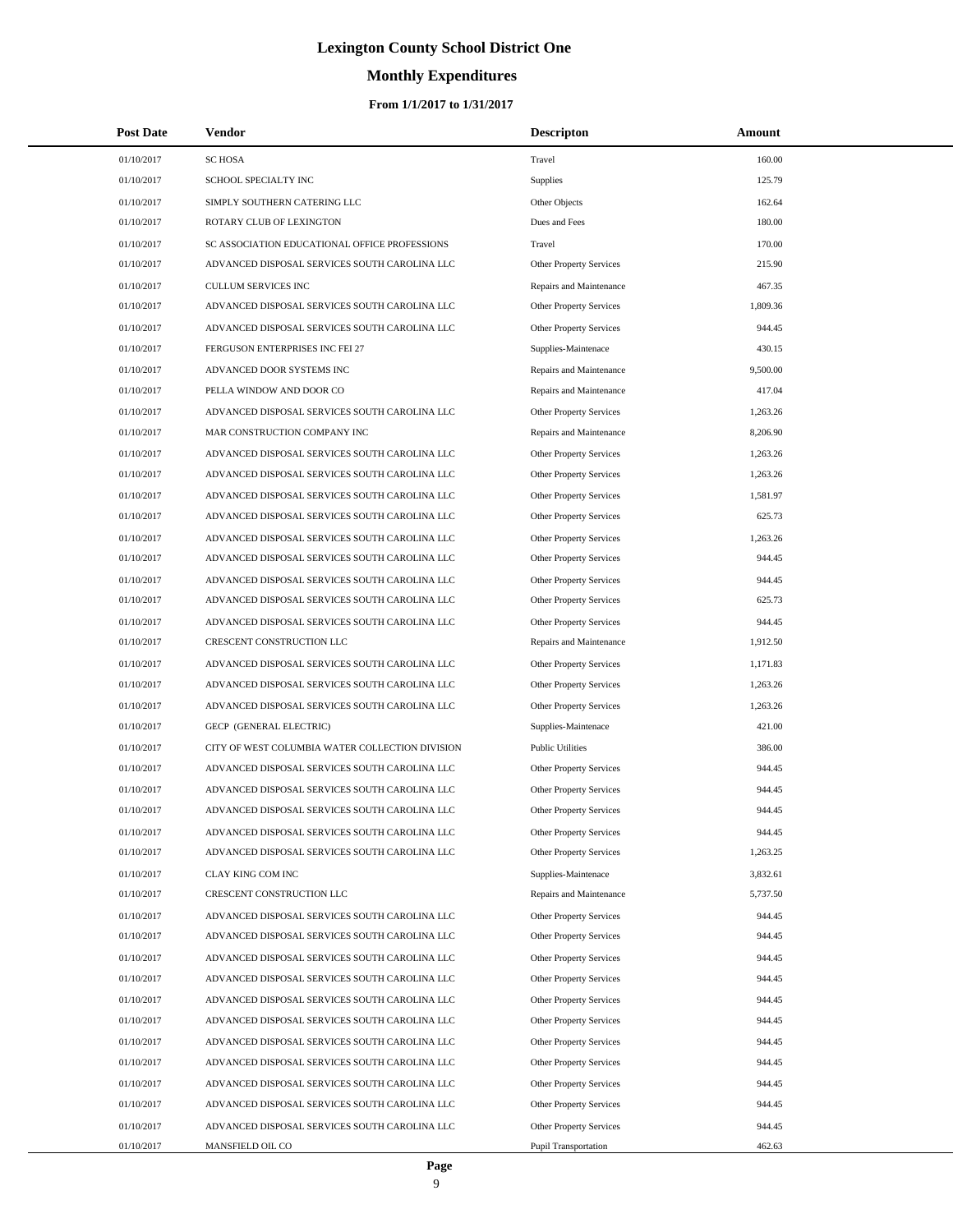# **Monthly Expenditures**

| <b>Post Date</b> | Vendor                                        | <b>Descripton</b>              | Amount    |
|------------------|-----------------------------------------------|--------------------------------|-----------|
| 01/10/2017       | RANDOM DRUG SCREENS INC                       | Other Prof & Tech Service      | 2,190.00  |
| 01/10/2017       | 4IMPRINT INC                                  | Supplies                       | 285.00    |
| 01/10/2017       | <b>NASCO</b>                                  | Supplies                       | 697.50    |
| 01/10/2017       | COMMUNICATION MANAGEMENT INC                  | Other Prof & Tech Service      | 3,821.87  |
| 01/10/2017       | <b>B E PUBLISHING</b>                         | Software Renewal/Agreemen      | 2,157.45  |
| 01/10/2017       | SC DEPARTMENT OF REVENUE (SALES TAX RETURN)   | Software Renewal/Agreemen      | 139.65    |
| 01/10/2017       | <b>BOOKSOURCE</b>                             | <b>Supplies</b>                | 2,846.46  |
| 01/10/2017       | FERGUSON ENTERPRISES INC FEI 27               | Equipment - Nonexpendable      | 13,287.25 |
| 01/10/2017       | SMARTPHONE MEDIC LLC                          | Pupil Activity                 | 198.00    |
| 01/10/2017       | <b>GILBERT MIDDLE SCHOOL</b>                  | Pupil Act-Fee/Collection Refnd | 173.00    |
| 01/10/2017       | SC HIGH SCHOOL LEAGUE                         | Pupil Activity                 | 500.00    |
| 01/10/2017       | <b>EASTSIDE HIGH SCHOOL</b>                   | Pupil Activity                 | 300.00    |
| 01/10/2017       | LUGOFF ELGIN HIGH SCHOOL                      | Pupil Activity                 | 200.00    |
| 01/10/2017       | COUNTRY INN AND SUITES HAMPTON                | Pupil Activity                 | 2,288.88  |
| 01/10/2017       | TANGIBLE PLAY INC                             | Pupil Activity                 | 783.24    |
| 01/11/2017       | DISCOUNT DANCE SUPPLY                         | Supplies                       | 222.36    |
| 01/11/2017       | BLICK ART MATERIALS LLC                       | <b>Supplies</b>                | 507.88    |
| 01/11/2017       | ADVANCED DISPOSAL SERVICES SOUTH CAROLINA LLC | Repairs and Maintenance        | 300.00    |
| 01/11/2017       | OCCUPATIONAL HEALTH                           | Supplies                       | 648.00    |
| 01/11/2017       | <b>MACKIN LIBRARY MEDIA</b>                   | <b>Library Books</b>           | 1,178.63  |
| 01/11/2017       | EBSCO                                         | Supplies                       | 244.77    |
| 01/11/2017       | EBSCO                                         | Periodicals                    | 500.00    |
| 01/11/2017       | CERTIFIED TRANSLATION SERVICES                | Other Prof & Tech Service      | 168.08    |
| 01/11/2017       | BURKETT BURKETT AND BURKETT                   | Other Prof & Tech Service      | 364.93    |
| 01/11/2017       | SUNGARD PUBLIC SECTOR INC                     | Dues and Fees                  | 175.00    |
| 01/11/2017       | <b>GRAYBAR ELECTRIC CO INC</b>                | Supplies-Maintenace            | 219.88    |
| 01/11/2017       | <b>CK SUPPLY</b>                              | Supplies-Maintenace            | 788.89    |
| 01/11/2017       | DAKTRONICS INC                                | Supplies-Maintenace            | 428.00    |
| 01/11/2017       | GRAYBAR ELECTRIC CO INC                       | Supplies-Maintenace            | 777.35    |
| 01/11/2017       | GRAYBAR ELECTRIC CO INC                       | Supplies-Maintenace            | 1,588.42  |
| 01/11/2017       | GATEWAY SUPPLY CO INC                         | Supplies-Maintenace            | 187.57    |
| 01/11/2017       | <b>GRAYBAR ELECTRIC CO INC</b>                | Supplies-Maintenace            | 102.72    |
| 01/11/2017       | <b>GRAYBAR ELECTRIC CO INC</b>                | Supplies-Maintenace            | 449.40    |
| 01/11/2017       | <b>GRAYBAR ELECTRIC CO INC</b>                | Supplies-Maintenace            | 102.72    |
| 01/11/2017       | <b>ALPINE SALES INC</b>                       | Supplies-Maintenace            | 215.71    |
| 01/11/2017       | <b>GRAYBAR ELECTRIC CO INC</b>                | Supplies-Maintenace            | 447.26    |
| 01/11/2017       | GRAYBAR ELECTRIC CO INC                       | Supplies-Maintenace            | 2,409.11  |
| 01/11/2017       | GRAYBAR ELECTRIC CO INC                       | Supplies-Maintenace            | 658.05    |
| 01/11/2017       | <b>GRAYBAR ELECTRIC CO INC</b>                | Supplies-Maintenace            | 219.89    |
| 01/11/2017       | SOUTHEASTERN PAPER                            | Supplies-Maintenace            | 144.34    |
| 01/11/2017       | BLACK, CALEB JAMES                            | Other Prof & Tech Service      | 180.00    |
| 01/11/2017       | GUERRY, JAMES SPENCER                         | Other Prof & Tech Service      | 120.00    |
| 01/11/2017       | PINE PRESS OF LEXINGTON INC                   | Printing and Binding           | 205.88    |
| 01/11/2017       | NATIONAL SCHOOL PUBLIC RELATIONS ASSOC        | Other Prof & Tech Service      | 450.00    |
| 01/11/2017       | <b>COMPORIUM</b>                              | Communication                  | 100.22    |
| 01/11/2017       | DIGITAL OFFICE SOLUTIONS INC                  | Repairs and Maintenance        | 381.73    |
| 01/11/2017       | DIGITAL OFFICE SOLUTIONS INC                  | Repairs and Maintenance        | 402.02    |
| 01/11/2017       | NANCY K PERRY CHILDREN'S SHELTER              | <b>Instructional Services</b>  | 352.50    |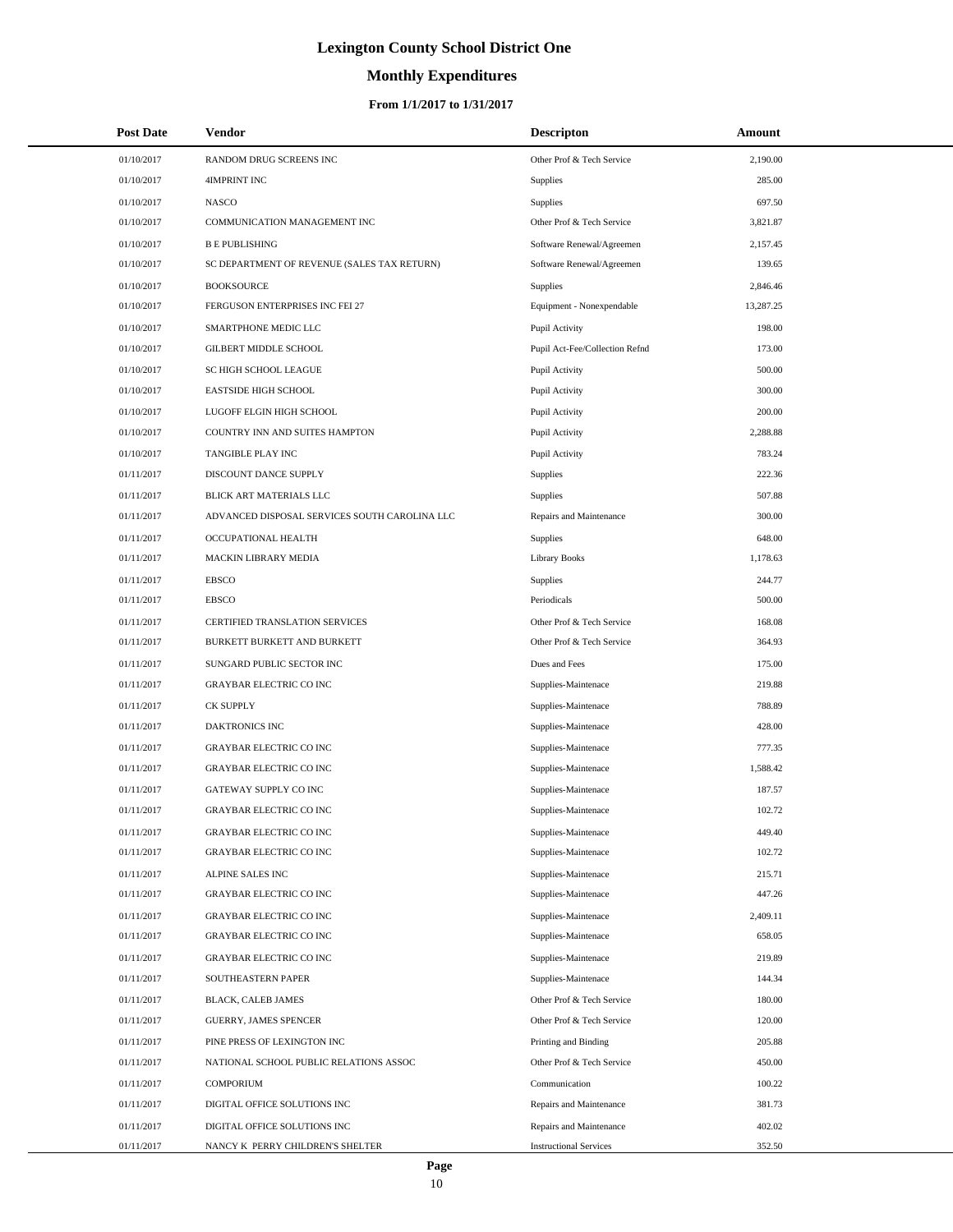# **Monthly Expenditures**

#### **From 1/1/2017 to 1/31/2017**

| <b>Post Date</b> | Vendor                                             | <b>Descripton</b>              | Amount   |
|------------------|----------------------------------------------------|--------------------------------|----------|
| 01/11/2017       | EMPOWERING WRITERS LLC                             | Supplies                       | 1,514.80 |
| 01/11/2017       | SC DEPARTMENT OF REVENUE (SALES TAX RETURN)        | Supplies                       | 145.95   |
| 01/11/2017       | SCHOOL NURSE SUPPLY INC                            | Supplies                       | 2,380.00 |
| 01/11/2017       | COMMUNICATION MANAGEMENT INC                       | Other Prof & Tech Service      | 3,686.00 |
| 01/11/2017       | <b>HEINEMANN</b>                                   | Supplies                       | 420.00   |
| 01/11/2017       | COMMUNICATION MANAGEMENT INC                       | <b>Technology Supplies</b>     | 3,211.78 |
| 01/11/2017       | <b>COMPORIUM</b>                                   | Communication                  | 452.33   |
| 01/11/2017       | SC DEPARTMENT OF REVENUE (SALES TAX RETURN)        | Sales Tax on Adult Meals       | 1,648.04 |
| 01/11/2017       | LANGUAGE TESTING INTERNATIONAL INC                 | Pupil Activity                 | 350.00   |
| 01/11/2017       | PROVIDENCE HOSPITAL LLC                            | Pupil Activity                 | 250.00   |
| 01/11/2017       | LEXINGTON TECHNOLOGY CENTER                        | Pupil Act-Fee/Collection Refnd | 494.00   |
| 01/11/2017       | PITNEY BOWES (RENTMAINTSUPPLIES)                   | Pupil Activity                 | 112.35   |
| 01/11/2017       | THE TROPHY & AWARDS CENTER                         | Pupil Activity                 | 423.72   |
| 01/11/2017       | REED, JOHN MARCUS                                  | Pupil Activity                 | 105.00   |
| 01/11/2017       | COOPER, JOEL L                                     | Pupil Activity                 | 120.00   |
| 01/11/2017       | FAUTH, DAVID J                                     | Pupil Activity                 | 127.50   |
| 01/11/2017       | HALLINGQUEST, SHANNON                              | Pupil Activity                 | 123.00   |
| 01/11/2017       | RAMSEY, DERRA                                      | Pupil Activity                 | 108.50   |
| 01/11/2017       | SARGENT, DWAYNE L                                  | Pupil Activity                 | 132.00   |
| 01/11/2017       | <b>SCOTT, GEORGE R</b>                             | Pupil Activity                 | 101.40   |
| 01/11/2017       | WILLIAMS, PAMELA                                   | Pupil Activity                 | 123.00   |
| 01/11/2017       | <b>BSN SPORTS</b>                                  | Pupil Activity                 | 2,581.65 |
| 01/11/2017       | CRESCENT HIGH SCHOOL ATHLETICS                     | Pupil Activity                 | 250.00   |
| 01/11/2017       | <b>IRMO HIGH SCHOOL</b>                            | Pupil Activity                 | 140.00   |
| 01/11/2017       | COUNTRY CLUB OF LEXINGTON                          | Pupil Activity                 | 500.00   |
| 01/11/2017       | T AND T SPORTS                                     | Pupil Activity                 | 217.21   |
| 01/11/2017       | T AND T SPORTS                                     | Pupil Activity                 | 192.60   |
| 01/11/2017       | <b>BSN SPORTS</b>                                  | Pupil Activity                 | 588.50   |
| 01/11/2017       | SC MUSIC EDUCATORS ASSOCIATION CHORAL DIVISION     | Pupil Activity                 | 540.00   |
| 01/11/2017       | BOYS AND GIRLS CLUBS OF THE MIDLANDS               | Other Prof & Tech Service      | 3,960.00 |
| 01/11/2017       | MIDDLEBURY INTERACTIVE LANGUAGE LLC                | Software Renewal/Agreemen      | 1,424.00 |
| 01/12/2017       | SC DEPARTMENT OF JUVENILE JUSTICE (FISCAL AFFAIRS) | Tuition-LEA                    | 363.08   |
| 01/12/2017       | THE NATIONAL PAIDEIA CENTER                        | Inst Prog Improvement          | 2,500.00 |
| 01/12/2017       | US INK AND TONER INC                               | <b>Supplies</b>                | 305.84   |
| 01/12/2017       | FORMS AND SUPPLY INC (FSI)                         | Supplies                       | 2,158.73 |
| 01/12/2017       | FORMS AND SUPPLY INC (FSI)                         | Supplies                       | 259.37   |
| 01/12/2017       | FORMS AND SUPPLY INC (FSI)                         | Supplies                       | 148.66   |
| 01/12/2017       | SC DEPARTMENT OF JUVENILE JUSTICE (FISCAL AFFAIRS) | Tuition-LEA                    | 567.95   |
| 01/12/2017       | PURCHASED SERVICE                                  | Travel                         | 226.75   |
| 01/12/2017       | PURCHASED SERVICE                                  | Travel                         | 390.10   |
| 01/12/2017       | LOWCOUNTRY AHEC                                    | Travel                         | 1,500.00 |
| 01/12/2017       | DISCOUNT MAGAZINE SUBSCRIPTION SERVICE INC         | Periodicals                    | 1,155.05 |
| 01/12/2017       | PURCHASED SERVICE                                  | Travel                         | 101.25   |
| 01/12/2017       | PURCHASED SERVICE                                  | Travel                         | 133.54   |
| 01/12/2017       | PURCHASED SERVICE                                  | Travel                         | 164.70   |
| 01/12/2017       | PURCHASED SERVICE                                  | Travel                         | 261.36   |
| 01/12/2017       | ROTARY CLUB OF LEXINGTON                           | Dues and Fees                  | 180.00   |
| 01/12/2017       | FORMS AND SUPPLY INC (FSI)                         | Supplies                       | 131.52   |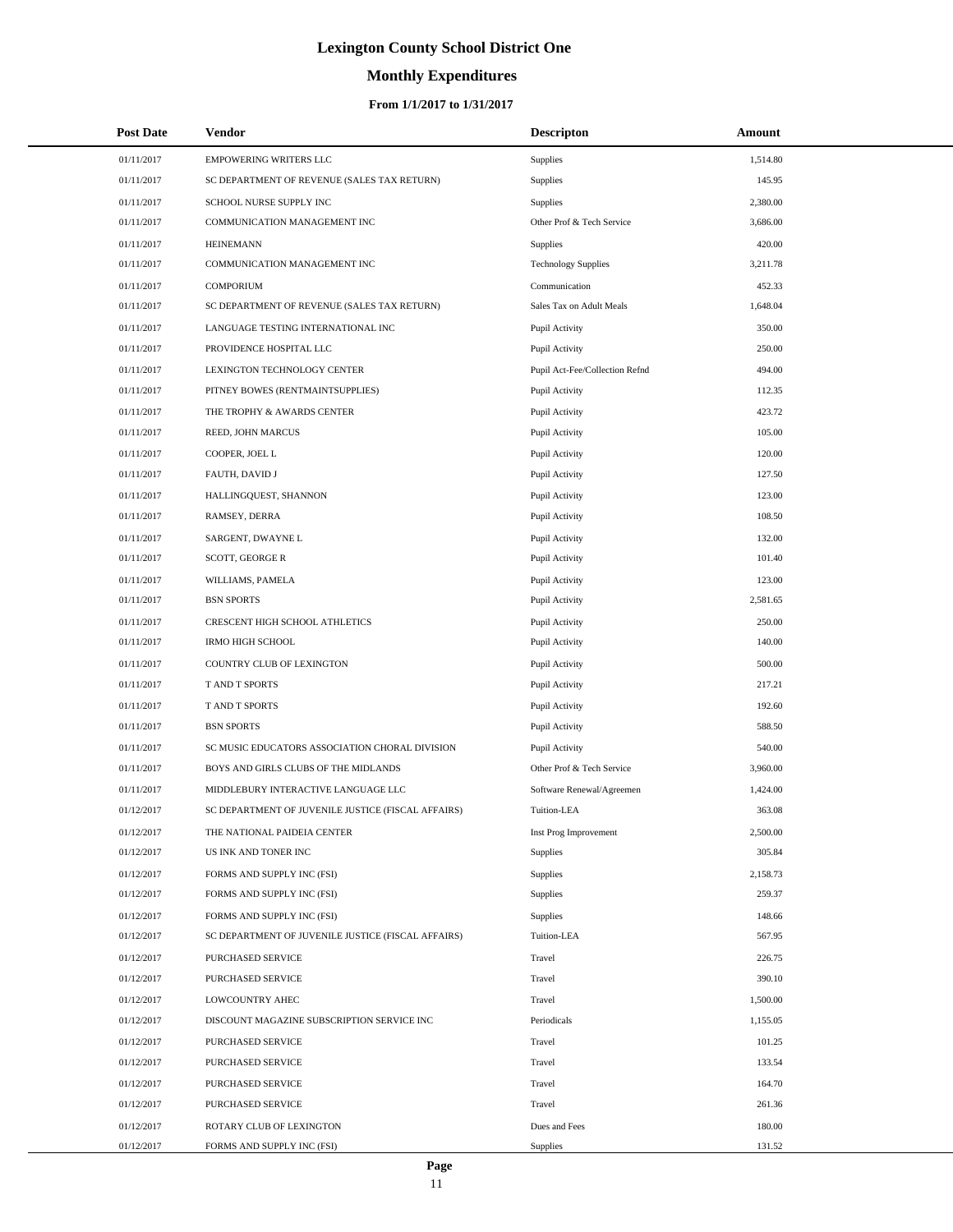# **Monthly Expenditures**

| <b>Post Date</b> | Vendor                                           | <b>Descripton</b>           | Amount    |
|------------------|--------------------------------------------------|-----------------------------|-----------|
| 01/12/2017       | PALMETTO PROPANE                                 | Energy                      | 249.86    |
| 01/12/2017       | <b>BLANCHARD MACHINERY</b>                       | Repairs and Maintenance     | 712.36    |
| 01/12/2017       | CITY ELECTRIC REPAIR INC                         | Supplies-Maintenace         | 534.91    |
| 01/12/2017       | SHERWIN WILLIAMS                                 | Supplies-Maintenace         | 359.69    |
| 01/12/2017       | MIDLANDS FIRE PROTECTION INC                     | Repairs and Maintenance     | 510.00    |
| 01/12/2017       | PALMETTO PROPANE                                 | Energy                      | 1,107.57  |
| 01/12/2017       | MIDLANDS FIRE PROTECTION INC                     | Repairs and Maintenance     | 170.00    |
| 01/12/2017       | <b>PURCHASED SERVICE</b>                         | Travel                      | 120.42    |
| 01/12/2017       | PURCHASED SERVICE                                | Travel                      | 167.94    |
| 01/12/2017       | PURCHASED SERVICE                                | Travel                      | 139.32    |
| 01/12/2017       | STEEN, BRANDON JAMES                             | Other Prof & Tech Service   | 120.00    |
| 01/12/2017       | CARVAJAL, PABLO ARMANDO                          | Other Prof & Tech Service   | 120.00    |
| 01/12/2017       | HALL, ROY LEE                                    | Other Prof & Tech Service   | 120.00    |
| 01/12/2017       | COLLINS, STEPHEN M                               | Other Prof & Tech Service   | 180.00    |
| 01/12/2017       | PURCHASED SERVICE                                | Travel                      | 143.10    |
| 01/12/2017       | WEST INTERACTIVE SERVICES CORPORTATION           | Software Renewal/Agreemen   | 43,570.40 |
| 01/12/2017       | PURCHASED SERVICE                                | Travel                      | 411.75    |
| 01/12/2017       | <b>PURCHASED SERVICE</b>                         | Travel                      | 175.77    |
| 01/12/2017       | PURCHASED SERVICE                                | Travel                      | 133.38    |
| 01/12/2017       | <b>PURCHASED SERVICE</b>                         | Travel                      | 107.46    |
| 01/12/2017       | PURCHASED SERVICE                                | Travel                      | 552.15    |
| 01/12/2017       | SCHOLASTIC INC                                   | <b>Supplies</b>             | 125.00    |
| 01/12/2017       | <b>HEINEMANN</b>                                 | <b>Supplies</b>             | 410.00    |
| 01/12/2017       | <b>NEFF</b>                                      | Pupil Activity              | 260.25    |
| 01/12/2017       | PALMETTO TENNIS CLASSIC HIGH SCHOOL INVITATIONAL | Pupil Activity              | 250.00    |
| 01/12/2017       | <b>CHORAL TRACKS</b>                             | Pupil Activity              | 500.00    |
| 01/13/2017       | <b>LENOVO US</b>                                 | <b>Technology Supplies</b>  | 203.30    |
| 01/13/2017       | THE NATIONAL PAIDEIA CENTER                      | Inst Prog Improvement       | 2,500.00  |
| 01/13/2017       | SCHOOL SPECIALTY INC                             | Supplies-Immersion          | 190.56    |
| 01/13/2017       | SCHOOL SPECIALTY INC                             | Supplies                    | 1,089.57  |
| 01/13/2017       | SC MUSIC EDUCATORS ASSOCIATION CHORAL DIVISION   | <b>Pupil Transportation</b> | 360.00    |
| 01/13/2017       | PURCHASED SERVICE                                | Travel                      | 190.62    |
| 01/13/2017       | PURCHASED SERVICE                                | Travel                      | 142.29    |
| 01/13/2017       | CALICO INDUSTRIES INC                            | Supplies-Maintenace         | 1,263.73  |
| 01/13/2017       | CALICO INDUSTRIES INC                            | Supplies-Maintenace         | 274.72    |
| 01/13/2017       | <b>SUPPLY WORKS</b>                              | Supplies-Maintenace         | 465.72    |
| 01/13/2017       | CALICO INDUSTRIES INC                            | Supplies-Maintenace         | 714.28    |
| 01/13/2017       | ADI                                              | Supplies-Maintenace         | 550.13    |
| 01/13/2017       | SOUTHEASTERN PAPER                               | Supplies-Maintenace         | 360.86    |
| 01/13/2017       | <b>PURCHASED SERVICE</b>                         | Travel                      | 429.30    |
| 01/13/2017       | HEATH, KENNETH GENE                              | Other Prof & Tech Service   | 120.00    |
| 01/13/2017       | PAYTON, BRIAN THOMAS                             | Other Prof & Tech Service   | 120.00    |
| 01/13/2017       | WILFONG, MICHAEL BRIAN                           | Other Prof & Tech Service   | 180.00    |
| 01/13/2017       | MCMANUS, JOHN-PATRICK A.                         | Other Prof & Tech Service   | 120.00    |
| 01/13/2017       | FINLEY, STEPHEN CRAIG                            | Other Prof & Tech Service   | 120.00    |
| 01/13/2017       | PURCHASED SERVICE                                | Travel                      | 268.65    |
| 01/13/2017       | PURCHASED SERVICE                                | Travel                      | 173.88    |
| 01/13/2017       | KELLY, PATRICK MICHAEL                           | <b>Pupil Services</b>       | 1,000.00  |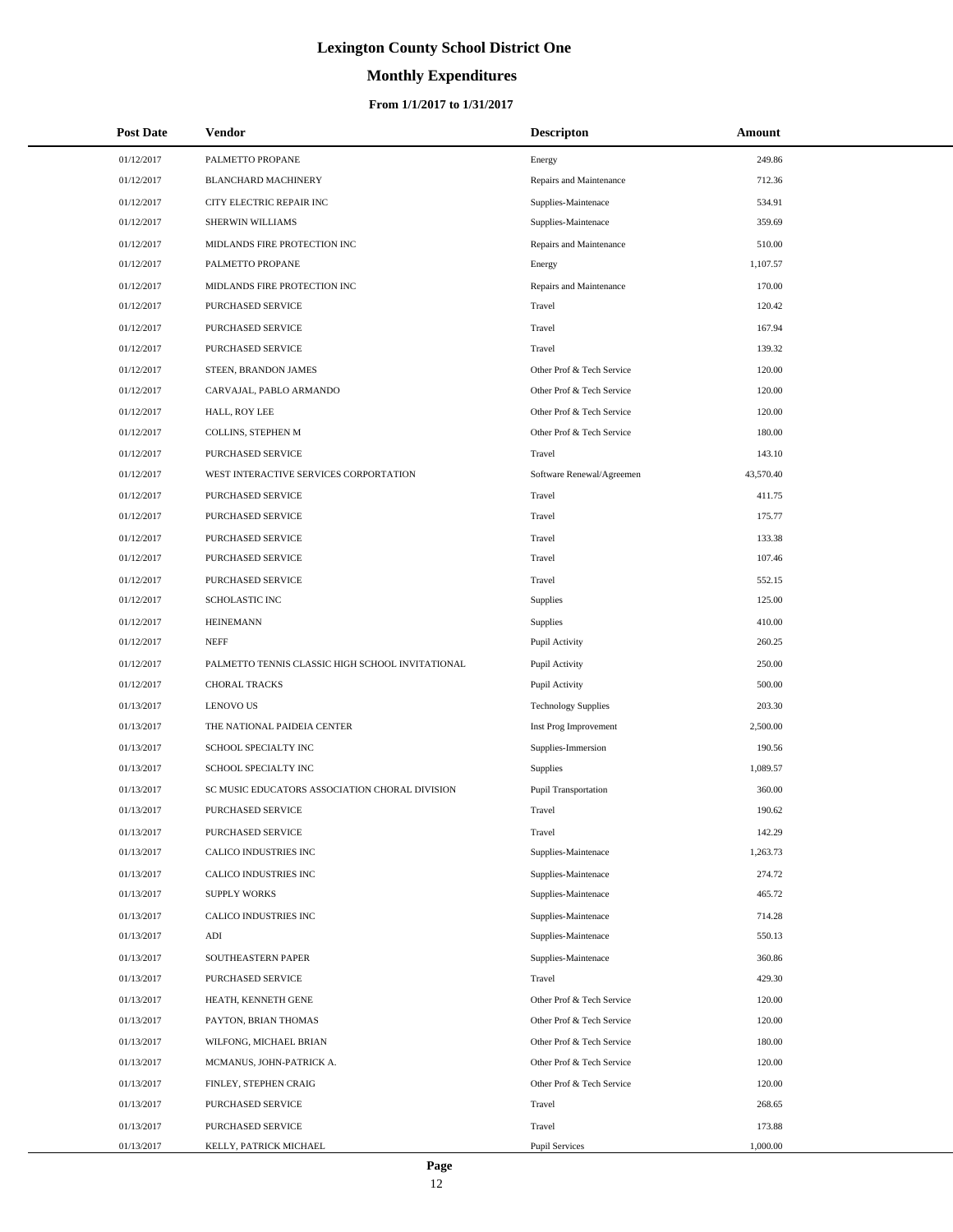# **Monthly Expenditures**

#### **From 1/1/2017 to 1/31/2017**

| <b>Post Date</b> | Vendor                                          | <b>Descripton</b>         | Amount    |
|------------------|-------------------------------------------------|---------------------------|-----------|
| 01/13/2017       | PURCHASED SERVICE                               | Travel                    | 127.17    |
| 01/13/2017       | <b>APPLIED VIDEO</b>                            | Supplies                  | 2,330.46  |
| 01/13/2017       | SYSCO FOOD SERV OF COLUMBIA                     | Food                      | 6,514.24  |
| 01/13/2017       | SYSCO FOOD SERV OF COLUMBIA                     | Food                      | 3,464.19  |
| 01/13/2017       | SYSCO FOOD SERV OF COLUMBIA                     | Food                      | 5,180.41  |
| 01/13/2017       | SYSCO FOOD SERV OF COLUMBIA                     | Food                      | 1,867.80  |
| 01/13/2017       | SYSCO FOOD SERV OF COLUMBIA                     | Food                      | 803.73    |
| 01/13/2017       | SYSCO FOOD SERV OF COLUMBIA                     | Food                      | 4,382.11  |
| 01/13/2017       | SYSCO FOOD SERV OF COLUMBIA                     | Food                      | 2,957.23  |
| 01/13/2017       | SYSCO FOOD SERV OF COLUMBIA                     | Food                      | 3,274.89  |
| 01/13/2017       | SYSCO FOOD SERV OF COLUMBIA                     | Food                      | 9,801.86  |
| 01/13/2017       | SYSCO FOOD SERV OF COLUMBIA                     | Food                      | 1,575.55  |
| 01/13/2017       | SYSCO FOOD SERV OF COLUMBIA                     | Food                      | 1,502.32  |
| 01/13/2017       | SYSCO FOOD SERV OF COLUMBIA                     | Food                      | 2,394.80  |
| 01/13/2017       | SYSCO FOOD SERV OF COLUMBIA                     | Food                      | 6,422.22  |
| 01/13/2017       | SYSCO FOOD SERV OF COLUMBIA                     | Food                      | 5,210.55  |
| 01/13/2017       | SYSCO FOOD SERV OF COLUMBIA                     | Food                      | 3,324.05  |
| 01/13/2017       | SYSCO FOOD SERV OF COLUMBIA                     | Food                      | 1,371.47  |
| 01/13/2017       | SYSCO FOOD SERV OF COLUMBIA                     | Food                      | 2,417.94  |
| 01/13/2017       | SYSCO FOOD SERV OF COLUMBIA                     | Food                      | 3,080.93  |
| 01/13/2017       | SYSCO FOOD SERV OF COLUMBIA                     | Food                      | 6,854.39  |
| 01/13/2017       | PROVIDENCE HOSPITAL LLC                         | Pupil Activity            | 550.00    |
| 01/13/2017       | FORMS AND SUPPLY INC (FSI)                      | Pupil Activity            | 154.72    |
| 01/13/2017       | <b>CAMCOR</b>                                   | Pupil Activity            | 1,665.99  |
| 01/13/2017       | FORMS AND SUPPLY INC (FSI)                      | Pupil Activity            | 1,726.98  |
| 01/13/2017       | <b>GIVENS, MARK A</b>                           | Pupil Activity            | 115.80    |
| 01/13/2017       | HALLINGQUEST, SHANNON                           | Pupil Activity            | 123.90    |
| 01/13/2017       | HOWELL, RONALD L                                | Pupil Activity            | 102.30    |
| 01/13/2017       | SAUTTER, BRIAN                                  | Pupil Activity            | 275.85    |
| 01/13/2017       | SOUTHERN EXPOSURE LACROSSE                      | Pupil Activity            | 175.00    |
| 01/17/2017       | DIGITAL OFFICE SOLUTIONS INC                    | <b>Supplies</b>           | 222.93    |
| 01/17/2017       | FORMS AND SUPPLY INC (FSI)                      | Supplies                  | 238.18    |
| 01/17/2017       | <b>DELL COMPUTERS</b>                           | Supplies                  | 2,908.63  |
| 01/17/2017       | CANE BAY HIGH SCHOOL                            | Pupil Transportation      | 345.00    |
| 01/17/2017       | CANE BAY HIGH SCHOOL                            | Travel                    | 115.00    |
| 01/17/2017       | DIGITAL OFFICE SOLUTIONS INC                    | Supplies                  | 112.35    |
| 01/17/2017       | DIGITAL OFFICE SOLUTIONS INC                    | Technology Equipment D F  | 6,004.26  |
| 01/17/2017       | DELL COMPUTERS                                  | Supplies                  | 120.75    |
| 01/17/2017       | PURCHASED SERVICE                               | Travel                    | 161.70    |
| 01/17/2017       | HILTON MYRTLE BEACH RESORT                      | Travel                    | 164.00    |
| 01/17/2017       | JONES SCHOOL SUPPLY CO INC                      | Supplies                  | 127.40    |
| 01/17/2017       | <b>BRAINPOP.COM LLC</b>                         | Software Renewal/Agreemen | 1,795.00  |
| 01/17/2017       | SC DEPARTMENT OF REVENUE (SALES TAX RETURN)     | Software Renewal/Agreemen | 125.65    |
| 01/17/2017       | FOLLETT SCHOOL SOLUTIONS INC                    | Library Books             | 407.96    |
| 01/17/2017       | DEMCO INC                                       | Supplies                  | 112.80    |
| 01/17/2017       | CERTIFIED TRANSLATION SERVICES                  | Other Prof & Tech Service | 382.32    |
| 01/17/2017       | ON TRACK PRESS                                  | Other Prof & Tech Service | 10,000.00 |
| 01/17/2017       | UNIVERSITY OF SC SPEECH HEARING RESEARCH CENTER | Other Prof & Tech Service | 225.00    |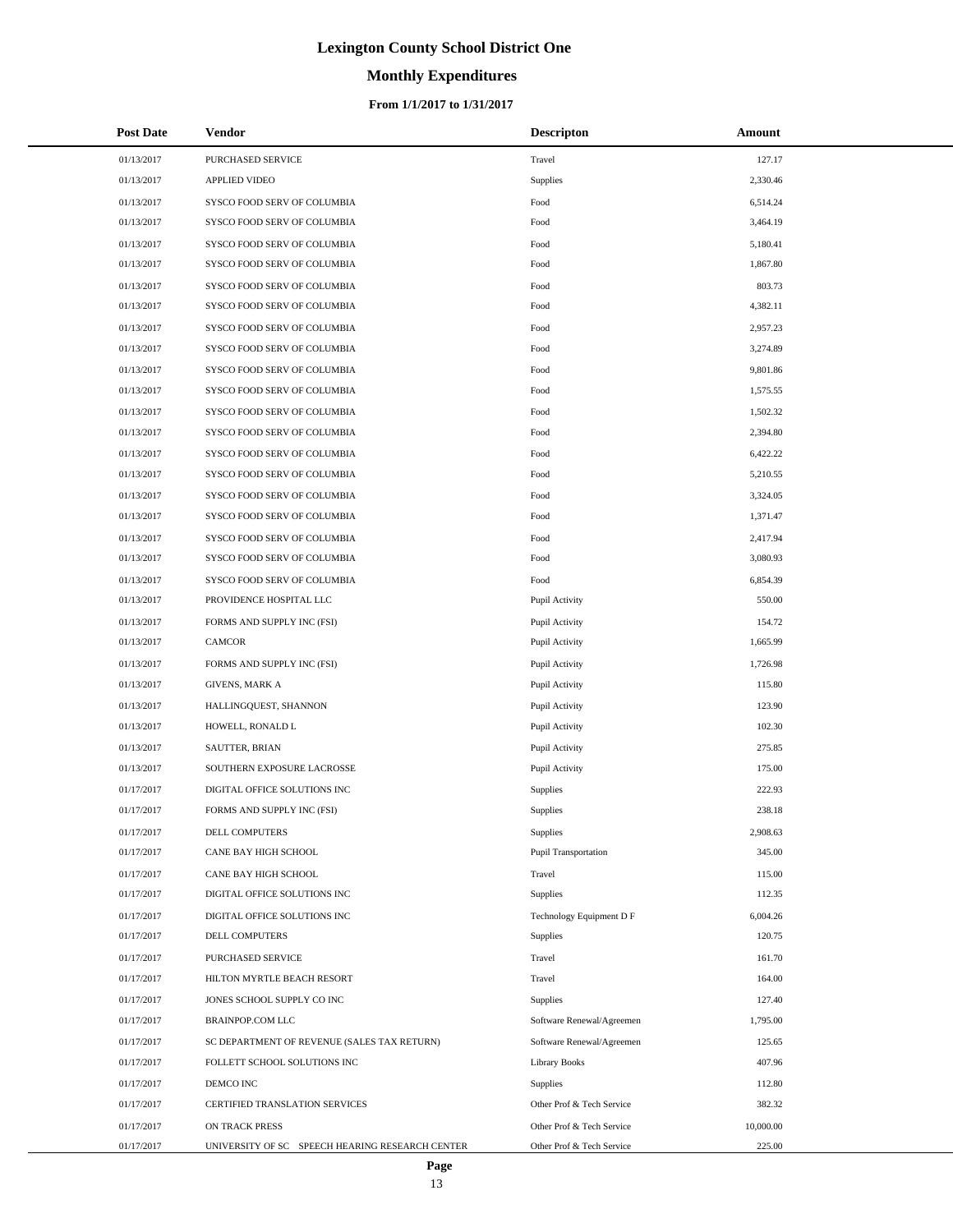# **Monthly Expenditures**

#### **From 1/1/2017 to 1/31/2017**

| <b>Post Date</b> | Vendor                                                  | <b>Descripton</b>          | Amount    |  |
|------------------|---------------------------------------------------------|----------------------------|-----------|--|
| 01/17/2017       | DELL COMPUTERS                                          | <b>Supplies</b>            | 285.98    |  |
| 01/17/2017       | <b>GREATER LEXINGTON CHAMBER &amp; VISITOR'S CENTER</b> | Dues and Fees              | 845.00    |  |
| 01/17/2017       | SIMPLEXGRINNELL                                         | Repairs and Maintenance    | 552.00    |  |
| 01/17/2017       | SMITH AND JONES JANITORIAL SUPPLIES AND EQUIP INC       | Supplies-Maintenace        | 115.51    |  |
| 01/17/2017       | SMITH AND JONES JANITORIAL SUPPLIES AND EQUIP INC       | Supplies-Maintenace        | 997.98    |  |
| 01/17/2017       | SOUTHEASTERN PAPER                                      | Supplies-Maintenace        | 806.58    |  |
| 01/17/2017       | SOUTHEASTERN PAPER                                      | Supplies-Maintenace        | 606.24    |  |
| 01/17/2017       | SMITH AND JONES JANITORIAL SUPPLIES AND EQUIP INC       | Supplies-Maintenace        | 350.96    |  |
| 01/17/2017       | SIMPLEXGRINNELL                                         | Repairs and Maintenance    | 768.00    |  |
| 01/17/2017       | SMITH AND JONES JANITORIAL SUPPLIES AND EQUIP INC       | Supplies-Maintenace        | 100.43    |  |
| 01/17/2017       | SOUTHEASTERN PAPER                                      | Supplies-Maintenace        | 1,300.92  |  |
| 01/17/2017       | DADE PAPER AND BAG CO                                   | Supplies-Maintenace        | 559.18    |  |
| 01/17/2017       | SMITH AND JONES JANITORIAL SUPPLIES AND EQUIP INC       | Supplies-Maintenace        | 847.45    |  |
| 01/17/2017       | DADE PAPER AND BAG CO                                   | Supplies-Maintenace        | 1,118.36  |  |
| 01/17/2017       | SMITH AND JONES JANITORIAL SUPPLIES AND EQUIP INC       | Supplies-Maintenace        | 319.93    |  |
| 01/17/2017       | SOUTHEASTERN PAPER                                      | Supplies-Maintenace        | 721.72    |  |
| 01/17/2017       | SOUTHEASTERN PAPER                                      | Supplies-Maintenace        | 2,165.15  |  |
| 01/17/2017       | SMITH AND JONES JANITORIAL SUPPLIES AND EQUIP INC       | Supplies-Maintenace        | 1,023.77  |  |
| 01/17/2017       | SMITH AND JONES JANITORIAL SUPPLIES AND EQUIP INC       | Supplies-Maintenace        | 266.94    |  |
| 01/17/2017       | SOUTHEASTERN PAPER                                      | Supplies-Maintenace        | 360.86    |  |
| 01/17/2017       | DADE PAPER AND BAG CO                                   | Supplies-Maintenace        | 501.62    |  |
| 01/17/2017       | DADE PAPER AND BAG CO                                   | Supplies-Maintenace        | 559.18    |  |
| 01/17/2017       | <b>BONITZ</b>                                           | Supplies-Maintenace        | 227.87    |  |
| 01/17/2017       | SMITH AND JONES JANITORIAL SUPPLIES AND EQUIP INC       | Supplies-Maintenace        | 586.01    |  |
| 01/17/2017       | <b>INTERNETWORK ENGINEERING</b>                         | Software Renewal/Agreemen  | 14,942.52 |  |
| 01/17/2017       | SC DEPARTMENT OF REVENUE (SALES TAX RETURN)             | Software Renewal/Agreemen  | 1,045.98  |  |
| 01/17/2017       | CDWG ACCT 305089                                        | <b>Technology Supplies</b> | 267.50    |  |
| 01/17/2017       | COMMUNICATION MANAGEMENT INC                            | <b>Technology Supplies</b> | 1,978.70  |  |
| 01/17/2017       | <b>FRANKLIN COVEY</b>                                   | Inst Prog Improvement      | 5,400.00  |  |
| 01/17/2017       | FRANKLIN COVEY CO (EDUCATION DIV)                       | Inst Prog Improvement      | 400.00    |  |
| 01/17/2017       | <b>NCS PEARSON</b>                                      | Software Renewal/Agreemen  | 3,419.75  |  |
| 01/17/2017       | STERNMASTER MARINE TOOLS                                | <b>Supplies</b>            | 719.00    |  |
| 01/17/2017       | DELL COMPUTERS                                          | <b>Supplies</b>            | 132.17    |  |
| 01/17/2017       | <b>GS2 ENGINEERING INC</b>                              | Improv Other Than Bldg     | 484.00    |  |
| 01/17/2017       | TELCOM OF SOUTH CAROLINA INC                            | <b>Technology Supplies</b> | 455.40    |  |
| 01/17/2017       | DELL COMPUTERS                                          | Technology Equipment D F   | 13,516.26 |  |
| 01/17/2017       | DELL COMPUTERS                                          | <b>Technology Supplies</b> | 322.06    |  |
| 01/17/2017       | TOTAL STRENGTH AND SPEED                                | Supplies-Athletics         | 39,380.87 |  |
| 01/17/2017       | RUFUS ORNDUFF REF INC                                   | Repairs and Maintenance    | 137.50    |  |
| 01/17/2017       | PRO KITCHEN ONLINE LLC                                  | Supplies                   | 2,250.43  |  |
| 01/17/2017       | PRO KITCHEN ONLINE LLC                                  | Supplies                   | 164.61    |  |
| 01/17/2017       | RUFUS ORNDUFF REF INC                                   | Repairs and Maintenance    | 411.80    |  |
| 01/17/2017       | RUFUS ORNDUFF REF INC                                   | Repairs and Maintenance    | 1,488.37  |  |
| 01/17/2017       | RUFUS ORNDUFF REF INC                                   | Repairs and Maintenance    | 311.96    |  |
| 01/17/2017       | RUFUS ORNDUFF REF INC                                   | Repairs and Maintenance    | 442.57    |  |
| 01/17/2017       | RUFUS ORNDUFF REF INC                                   | Repairs and Maintenance    | 1,000.10  |  |
| 01/17/2017       | SMARTPHONE MEDIC LLC                                    | Pupil Activity             | 297.00    |  |
| 01/17/2017       | SMARTPHONE MEDIC LLC                                    | Pupil Activity             | 198.00    |  |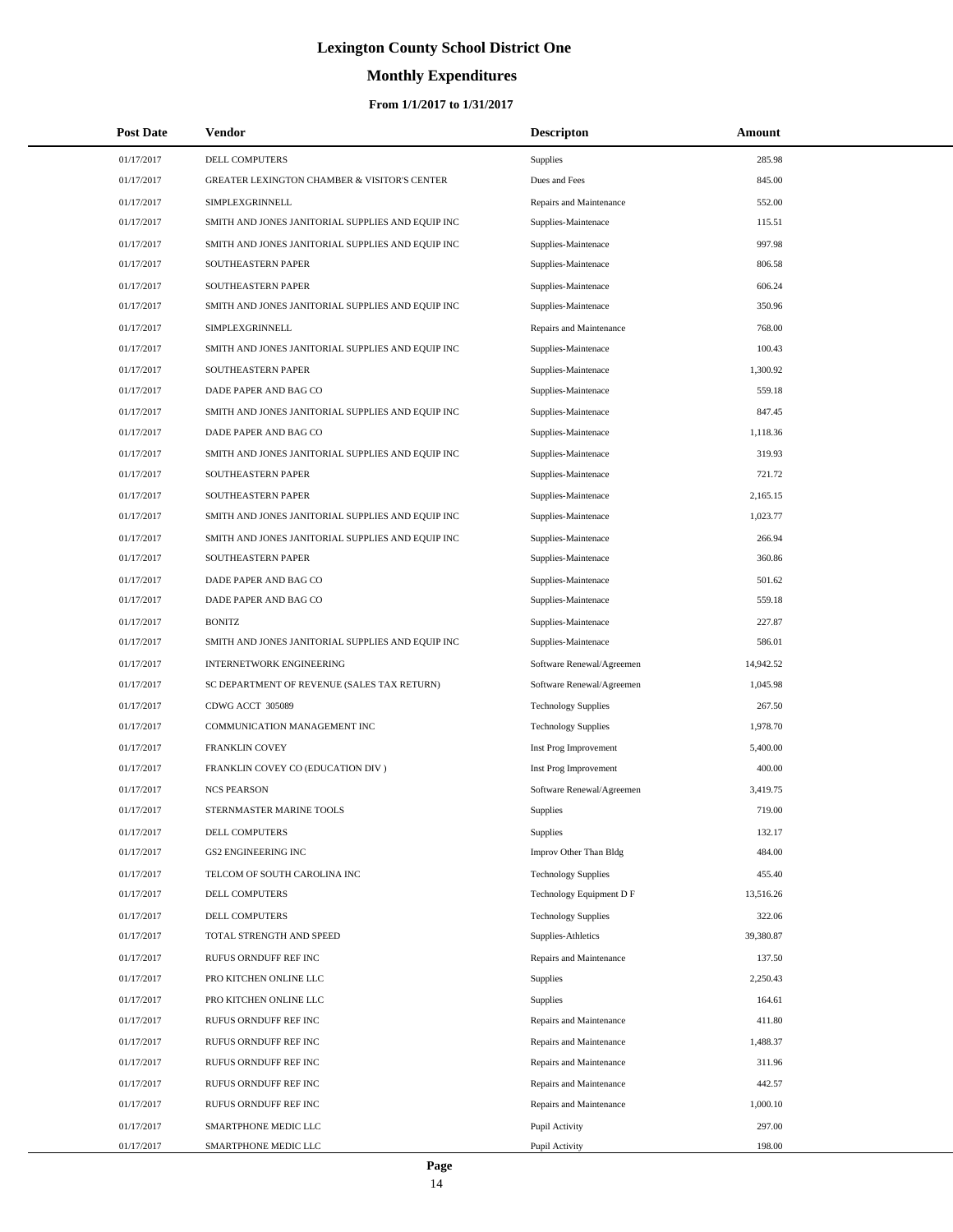# **Monthly Expenditures**

| <b>Post Date</b> | Vendor                                          | <b>Descripton</b>             | Amount   |
|------------------|-------------------------------------------------|-------------------------------|----------|
| 01/17/2017       | PERFECTION LEARING CORP                         | Pupil Activity                | 1,459.15 |
| 01/17/2017       | DELL COMPUTERS                                  | Pupil Activity                | 259.52   |
| 01/17/2017       | <b>SCHOLASTIC INC</b>                           | Pupil Activity                | 981.00   |
| 01/17/2017       | BLICK ART MATERIALS LLC                         | Pupil Activity                | 123.59   |
| 01/17/2017       | <b>BSN SPORTS</b>                               | Pupil Activity                | 1,985.71 |
| 01/17/2017       | WHITE KNOLL ELEMENTARY SCHOOL                   | Pupil Activity                | 165.58   |
| 01/17/2017       | <b>BSN SPORTS</b>                               | Pupil Activity                | 1,043.25 |
| 01/17/2017       | <b>BSN SPORTS</b>                               | Pupil Activity                | 995.10   |
| 01/17/2017       | <b>CUSTOMINK</b>                                | Pupil Activity                | 1,738.58 |
| 01/17/2017       | KNOXVILLE YOUTH ATHLETICS LLC                   | Pupil Activity                | 200.00   |
| 01/17/2017       | LLOYD'S SOCCER                                  | Pupil Activity                | 1,086.46 |
| 01/17/2017       | <b>BSN SPORTS</b>                               | Pupil Activity                | 256.80   |
| 01/17/2017       | RHODES GRADUATION SERVICES INC                  | Pupil Activity                | 180.83   |
| 01/17/2017       | <b>BSN SPORTS</b>                               | Pupil Activity                | 1,626.40 |
| 01/17/2017       | CLEMSON UNIVERSITY OUTDOOR LAB                  | Pupil Activity                | 1,333.51 |
| 01/17/2017       | CLEMSON UNIVERSITY OUTDOOR LAB                  | Pupil Activity                | 1,572.31 |
| 01/17/2017       | <b>BSN SPORTS</b>                               | Pupil Activity                | 2,568.00 |
| 01/17/2017       | T AND T SPORTS                                  | Pupil Activity                | 1,366.93 |
| 01/18/2017       | SCHOOL SPECIALTY INC                            | <b>Supplies</b>               | 126.60   |
| 01/18/2017       | SCHOOL SPECIALTY INC                            | Supplies                      | 205.55   |
| 01/18/2017       | DELL COMPUTERS                                  | <b>Supplies</b>               | 3,285.58 |
| 01/18/2017       | FORMS AND SUPPLY INC (FSI)                      | Supplies                      | 1,151.32 |
| 01/18/2017       | FORMS AND SUPPLY INC (FSI)                      | <b>Supplies</b>               | 105.72   |
| 01/18/2017       | CAROLINA BIOLOGICAL SUPPLY CO                   | Supplies                      | 184.13   |
| 01/18/2017       | MANN TOOL AND SUPPLY                            | <b>Supplies</b>               | 1,447.06 |
| 01/18/2017       | PALMETTO HEALTH ALLIANCE                        | <b>Instructional Services</b> | 300.00   |
| 01/18/2017       | PURCHASED SERVICE                               | Travel                        | 400.00   |
| 01/18/2017       | MEDSHORE AMBULANCE SVC GOLD CROSS AMBULANCE SVC | Other Prof & Tech Service     | 500.00   |
| 01/18/2017       | PURCHASED SERVICE                               | Supplies                      | 180.83   |
| 01/18/2017       | <b>PURCHASED SERVICE</b>                        | <b>Library Books</b>          | 153.47   |
| 01/18/2017       | <b>APPLE INC</b>                                | <b>Technology Supplies</b>    | 212.93   |
| 01/18/2017       | PURCHASED SERVICE                               | Travel                        | 170.52   |
| 01/18/2017       | CHILDS AND HALLIGAN P A                         | Legal Services                | 9,227.22 |
| 01/18/2017       | DUFF AND WHITE LLC                              | <b>Legal Services</b>         | 5,475.53 |
| 01/18/2017       | SCHOOL NURSE SUPPLY INC                         | <b>Supplies</b>               | 375.00   |
| 01/18/2017       | PURCHASED SERVICE                               | Travel                        | 992.02   |
| 01/18/2017       | <b>WW GRAINGER</b>                              | Supplies-Maintenace           | 443.41   |
| 01/18/2017       | <b>WW GRAINGER</b>                              | Supplies-Maintenace           | 603.69   |
| 01/18/2017       | SHIFFLER EQUIPMENT SALES INC                    | Supplies-Maintenace           | 117.70   |
| 01/18/2017       | CAROLINA WATER SERVICE INC                      | <b>Public Utilities</b>       | 2,580.64 |
| 01/18/2017       | <b>WW GRAINGER</b>                              | Supplies-Maintenace           | 277.13   |
| 01/18/2017       | CALICO INDUSTRIES INC                           | Supplies-Maintenace           | 219.78   |
| 01/18/2017       | AAA WELL DRILLING INC                           | Repairs and Maintenance       | 7,336.26 |
| 01/18/2017       | CALICO INDUSTRIES INC                           | Supplies-Maintenace           | 439.56   |
| 01/18/2017       | ACE GLASS CO INC                                | Repairs and Maintenance       | 125.00   |
| 01/18/2017       | CHECKER YELLOW CAB CO INC                       | Pupil Transportation          | 6,060.50 |
| 01/18/2017       | PURCHASED SERVICE                               | Travel                        | 156.82   |
| 01/18/2017       | PURCHASED SERVICE                               | Travel                        | 205.98   |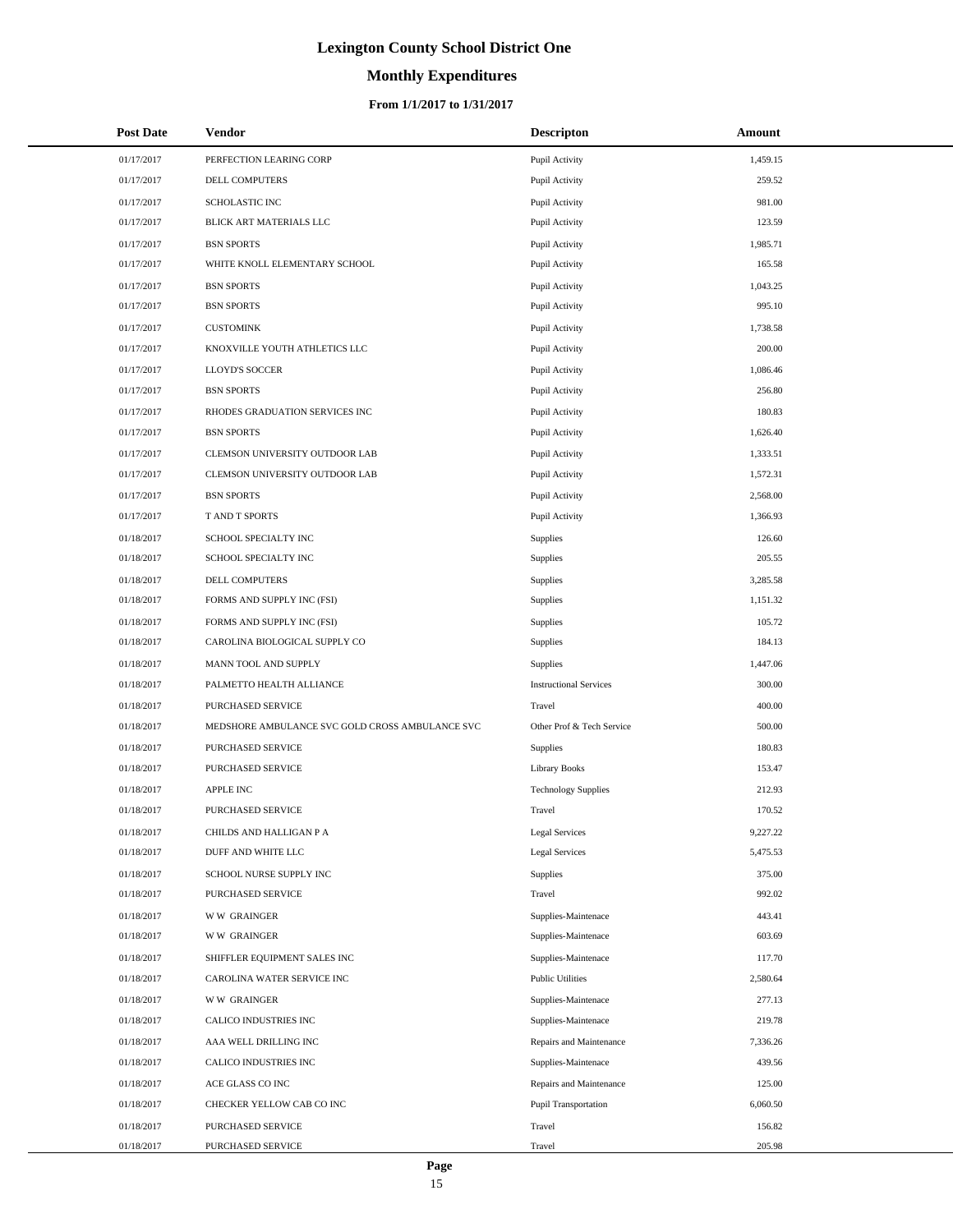# **Monthly Expenditures**

#### **From 1/1/2017 to 1/31/2017**

| <b>Post Date</b> | <b>Vendor</b>                  | <b>Descripton</b>          | Amount   |
|------------------|--------------------------------|----------------------------|----------|
| 01/18/2017       | COLLINS, STEPHEN M             | Other Prof & Tech Service  | 180.00   |
| 01/18/2017       | WISEMAN, DARREN MARK           | Other Prof & Tech Service  | 180.00   |
| 01/18/2017       | SNUFFER, ROBERT                | Other Prof & Tech Service  | 120.00   |
| 01/18/2017       | MCMANUS, JOHN-PATRICK A.       | Other Prof & Tech Service  | 240.00   |
| 01/18/2017       | MILLER, JEFFREY J              | Other Prof & Tech Service  | 120.00   |
| 01/18/2017       | BLACK, CALEB JAMES             | Other Prof & Tech Service  | 180.00   |
| 01/18/2017       | FINLEY, STEPHEN CRAIG          | Other Prof & Tech Service  | 180.00   |
| 01/18/2017       | FRANKLIN, TIMOTHY WILLIAM      | Other Prof & Tech Service  | 180.00   |
| 01/18/2017       | HAIGLER III, THOMAS I          | Other Prof & Tech Service  | 180.00   |
| 01/18/2017       | SPIVEY, STEPHEN J              | Other Prof & Tech Service  | 180.00   |
| 01/18/2017       | ALEWINE, EARL DICKSON RIDGEWAY | Other Prof & Tech Service  | 120.00   |
| 01/18/2017       | <b>GUERRY, JAMES SPENCER</b>   | Other Prof & Tech Service  | 120.00   |
| 01/18/2017       | HOBBS, WILLIAM IRA             | Other Prof & Tech Service  | 120.00   |
| 01/18/2017       | APPLE INC                      | <b>Technology Supplies</b> | 1,104.24 |
| 01/18/2017       | PURCHASED SERVICE              | Travel                     | 360.45   |
| 01/18/2017       | <b>COMPORIUM</b>               | Communication              | 7,313.34 |
| 01/18/2017       | STURGES, RONNIE EARRON         | Other Prof & Tech Service  | 150.00   |
| 01/18/2017       | CAMCOR                         | <b>Technology Supplies</b> | 2,829.63 |
| 01/18/2017       | <b>DELL COMPUTERS</b>          | <b>Technology Supplies</b> | 734.00   |
| 01/18/2017       | <b>COMPORIUM</b>               | Communication              | 474.31   |
| 01/18/2017       | <b>COMPORIUM</b>               | Communication              | 161.70   |
| 01/18/2017       | <b>COMPORIUM</b>               | Communication              | 373.71   |
| 01/18/2017       | <b>COMPORIUM</b>               | Communication              | 178.99   |
| 01/18/2017       | <b>COMPORIUM</b>               | Communication              | 340.92   |
| 01/18/2017       | <b>COMPORIUM</b>               | Communication              | 507.84   |
| 01/18/2017       | <b>COMPORIUM</b>               | Communication              | 437.11   |
| 01/18/2017       | <b>COMPORIUM</b>               | Communication              | 190.33   |
| 01/18/2017       | <b>COMPORIUM</b>               | Communication              | 310.81   |
| 01/18/2017       | <b>COMPORIUM</b>               | Communication              | 166.82   |
| 01/18/2017       | <b>COMPORIUM</b>               | Communication              | 310.38   |
| 01/18/2017       | <b>COMPORIUM</b>               | Communication              | 221.52   |
| 01/18/2017       | <b>COMPORIUM</b>               | Communication              | 225.46   |
| 01/18/2017       | <b>COMPORIUM</b>               | Communication              | 835.25   |
| 01/18/2017       | <b>COMPORIUM</b>               | Communication              | 152.96   |
| 01/18/2017       | <b>COMPORIUM</b>               | Communication              | 186.93   |
| 01/18/2017       | <b>COMPORIUM</b>               | Communication              | 186.51   |
| 01/18/2017       | <b>COMPORIUM</b>               | Communication              | 157.38   |
| 01/18/2017       | <b>COMPORIUM</b>               | Communication              | 175.87   |
| 01/18/2017       | <b>COMPORIUM</b>               | Communication              | 536.76   |
| 01/18/2017       | <b>COMPORIUM</b>               | Communication              | 251.57   |
| 01/18/2017       | <b>COMPORIUM</b>               | Communication              | 176.49   |
| 01/18/2017       | <b>COMPORIUM</b>               | Communication              | 175.87   |
| 01/18/2017       | <b>COMPORIUM</b>               | Communication              | 166.42   |
| 01/18/2017       | <b>COMPORIUM</b>               | Communication              | 161.70   |
| 01/18/2017       | <b>COMPORIUM</b>               | Communication              | 233.89   |
| 01/18/2017       | <b>COMPORIUM</b>               | Communication              | 117.45   |
| 01/18/2017       | <b>COMPORIUM</b>               | Communication              | 268.46   |
| 01/18/2017       | <b>COMPORIUM</b>               | Communication              | 516.33   |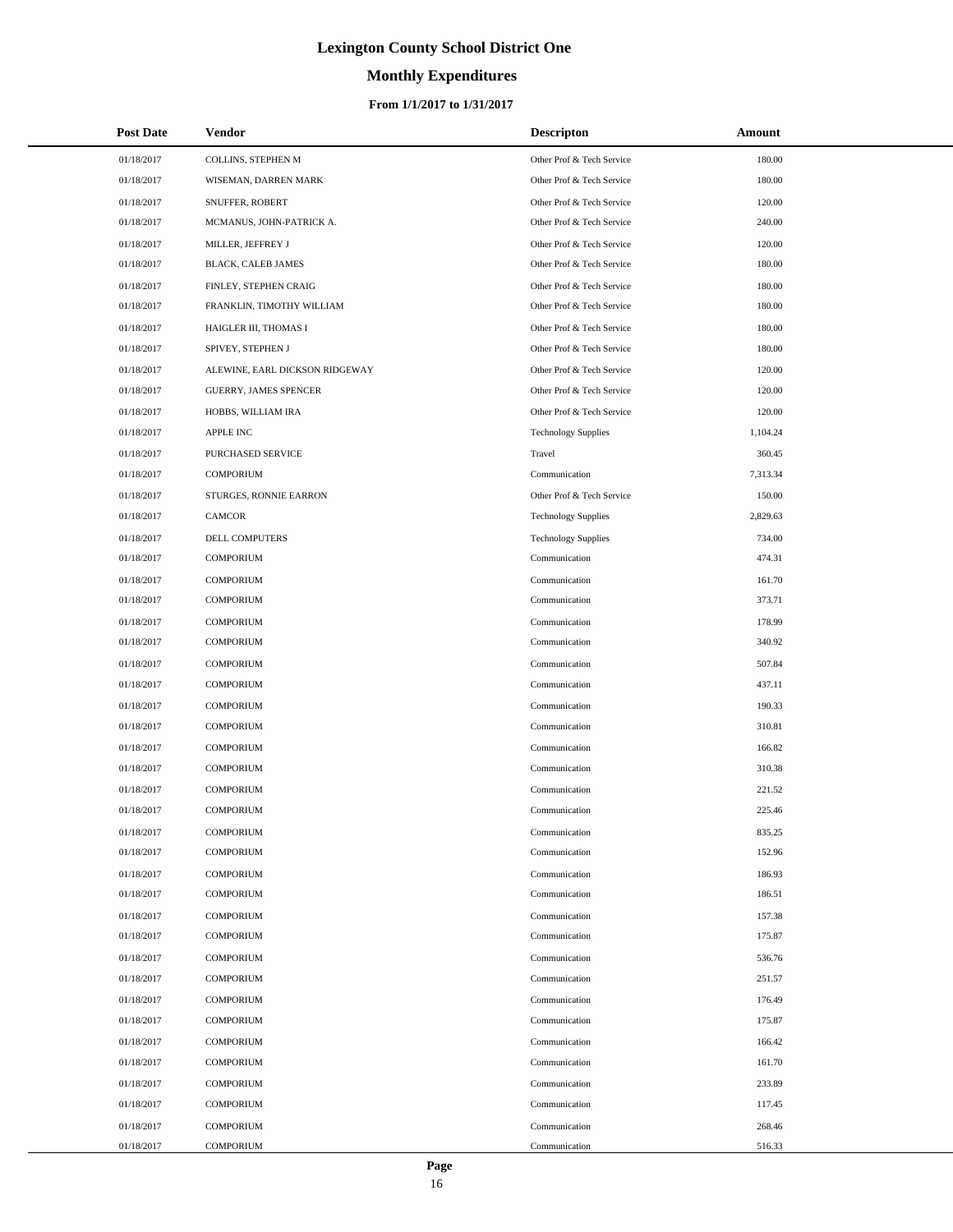# **Monthly Expenditures**

| <b>Post Date</b> | Vendor                         | <b>Descripton</b>          | Amount    |
|------------------|--------------------------------|----------------------------|-----------|
| 01/18/2017       | <b>COMPORIUM</b>               | Communication              | 193.16    |
| 01/18/2017       | FRANKLIN COVEY                 | Inst Prog Improvement      | 4,950.00  |
| 01/18/2017       | FRANKLIN COVEY                 | Software Renewal/Agreemen  | 1,605.00  |
| 01/18/2017       | <b>LEARNING A-Z</b>            | Software Renewal/Agreemen  | 5,380.77  |
| 01/18/2017       | <b>APPLIED VIDEO</b>           | Supplies                   | 2,139.06  |
| 01/18/2017       | COMMUNICATION MANAGEMENT INC   | <b>Technology Supplies</b> | 6,359.71  |
| 01/18/2017       | PALMETTO SPORTS FLOORS LLC     | Building                   | 21,499.80 |
| 01/18/2017       | PURCHASED SERVICE              | Travel                     | 102.33    |
| 01/18/2017       | BORDEN DAIRY CO OF SC LLC      | Milk                       | 383.84    |
| 01/18/2017       | BORDEN DAIRY CO OF SC LLC      | Milk                       | 734.03    |
| 01/18/2017       | BORDEN DAIRY CO OF SC LLC      | Milk                       | 504.44    |
| 01/18/2017       | BORDEN DAIRY CO OF SC LLC      | Milk                       | 146.93    |
| 01/18/2017       | BORDEN DAIRY CO OF SC LLC      | Milk                       | 567.55    |
| 01/18/2017       | BORDEN DAIRY CO OF SC LLC      | Milk                       | 126.55    |
| 01/18/2017       | BORDEN DAIRY CO OF SC LLC      | Milk                       | 561.00    |
| 01/18/2017       | BORDEN DAIRY CO OF SC LLC      | Milk                       | 423.71    |
| 01/18/2017       | BORDEN DAIRY CO OF SC LLC      | Milk                       | 259.65    |
| 01/18/2017       | BORDEN DAIRY CO OF SC LLC      | Milk                       | 136.39    |
| 01/18/2017       | BORDEN DAIRY CO OF SC LLC      | Milk                       | 217.87    |
| 01/18/2017       | BORDEN DAIRY CO OF SC LLC      | Milk                       | 683.99    |
| 01/18/2017       | BORDEN DAIRY CO OF SC LLC      | Milk                       | 713.28    |
| 01/18/2017       | BORDEN DAIRY CO OF SC LLC      | Milk                       | 356.60    |
| 01/18/2017       | BORDEN DAIRY CO OF SC LLC      | Milk                       | 200.29    |
| 01/18/2017       | BORDEN DAIRY CO OF SC LLC      | Milk                       | 580.29    |
| 01/18/2017       | BORDEN DAIRY CO OF SC LLC      | Milk                       | 378.76    |
| 01/18/2017       | STAR MUSIC CO                  | Pupil Activity             | 128.40    |
| 01/18/2017       | BARNES & NOBLE BOOKSELLERS INC | Pupil Activity             | 1,872.00  |
| 01/18/2017       | THE FLIPPEN GROUP              | Pupil Activity             | 481.25    |
| 01/18/2017       | FORMS AND SUPPLY INC (FSI)     | Pupil Activity             | 1,151.32  |
| 01/18/2017       | <b>GWYN, JAIME L</b>           | Pupil Activity             | 112.50    |
| 01/18/2017       | MURNANE, MATTHEW JOSEPH        | Pupil Activity             | 232.50    |
| 01/18/2017       | <b>BROWN, ERIC</b>             | Pupil Activity             | 105.00    |
| 01/18/2017       | PICKENS, CHARLIE W             | Pupil Activity             | 105.00    |
| 01/18/2017       | POPE, ANDREW                   | Pupil Activity             | 101.40    |
| 01/18/2017       | PURCHASED SERVICE              | Pupil Activity             | 248.92    |
| 01/18/2017       | <b>BARRETT, S LEE</b>          | Pupil Activity             | 105.00    |
| 01/18/2017       | BOROUGH, BRIAN VINCENT         | Pupil Activity             | 105.00    |
| 01/18/2017       | REED, JOHN MARCUS              | Pupil Activity             | 105.00    |
| 01/18/2017       | RICE, JEROLD F                 | Pupil Activity             | 128.40    |
| 01/18/2017       | GILLIARD, PAUL D               | Pupil Activity             | 108.60    |
| 01/18/2017       | MORRIS, ZOBLE                  | Pupil Activity             | 115.80    |
| 01/18/2017       | TRAMMELL, TORENCE              | Pupil Activity             | 130.20    |
| 01/18/2017       | PURCHASED SERVICE              | Pupil Activity             | 506.72    |
| 01/18/2017       | CAROLINA SPRINGS MIDDLE SCHOOL | Pupil Activity             | 350.00    |
| 01/18/2017       | JONES, TERRY D                 | Pupil Activity             | 130.20    |
| 01/18/2017       | LONG, JOE H                    | Pupil Activity             | 126.60    |
| 01/18/2017       | MARTHERS, BRANNON W            | Pupil Activity             | 120.00    |
| 01/18/2017       | MORRIS, ZOBLE                  | Pupil Activity             | 122.10    |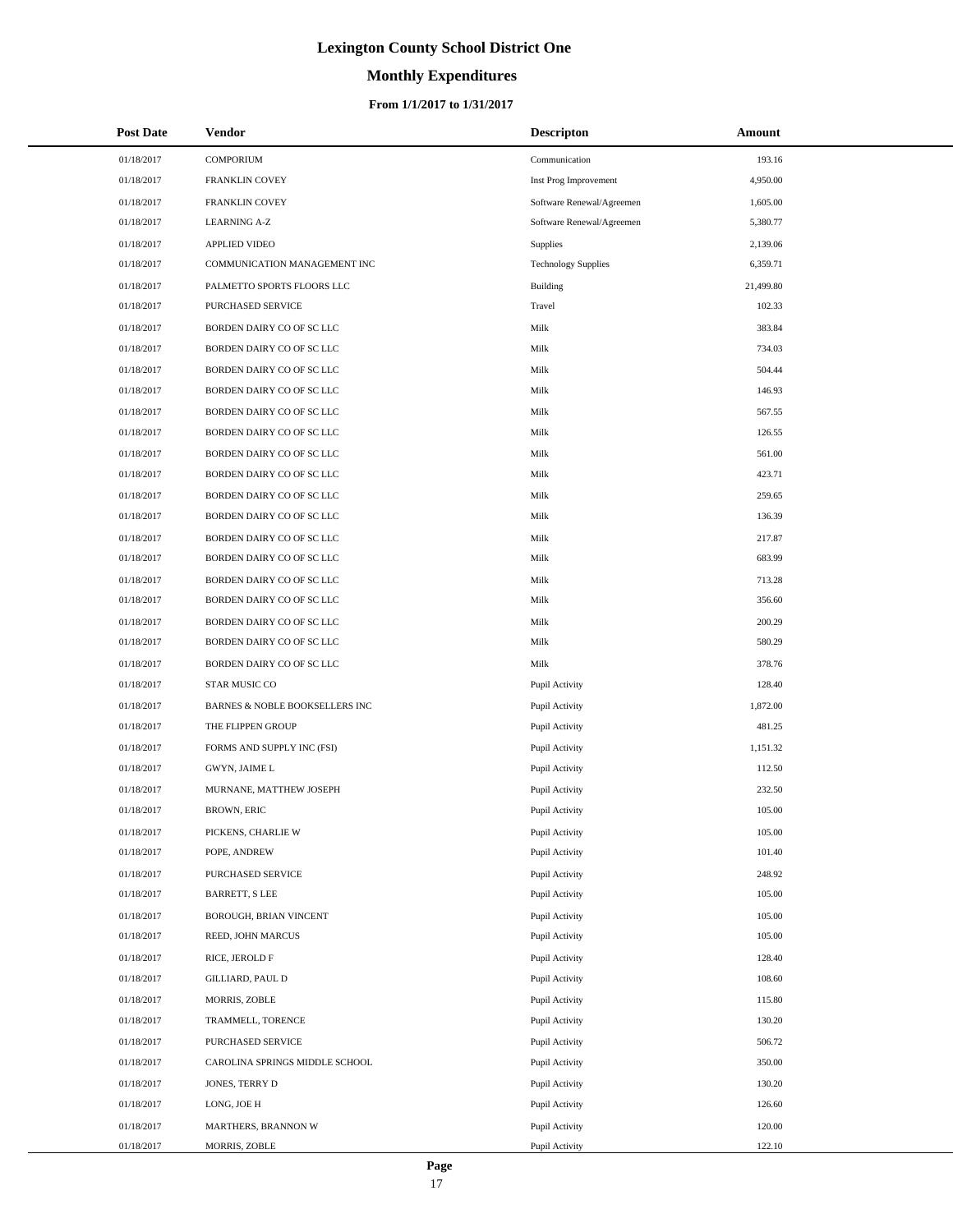# **Monthly Expenditures**

#### **From 1/1/2017 to 1/31/2017**

| <b>Post Date</b> | Vendor                                            | <b>Descripton</b>          | Amount    |
|------------------|---------------------------------------------------|----------------------------|-----------|
| 01/18/2017       | MURNANE, MATTHEW JOSEPH                           | Pupil Activity             | 120.00    |
| 01/18/2017       | JACKSON, MICHAEL A                                | Pupil Activity             | 104.10    |
| 01/18/2017       | PELION MIDDLE SCHOOL                              | Pupil Activity             | 200.00    |
| 01/18/2017       | DORMAN HIGH SCHOOL                                | Pupil Activity             | 525.00    |
| 01/18/2017       | FORT DORCHESTER HIGH SCHOOL                       | Pupil Activity             | 300.00    |
| 01/18/2017       | NINETY SIX HIGH SCHOOL                            | Pupil Activity             | 200.00    |
| 01/18/2017       | THE MEMBERS CLUB AT WILDEWOOD AND WOODCREEK       | Pupil Activity             | 600.00    |
| 01/18/2017       | WOODSIDE PLANTATION COUNTRY CLUB INC              | Pupil Activity             | 150.00    |
| 01/18/2017       | PALMETTO TENNIS CLASSIC HIGH SCHOOL INVITATIONAL  | Pupil Activity             | 250.00    |
| 01/18/2017       | CAROLINA SCREEN PRINTERS                          | Pupil Activity             | 1,857.73  |
| 01/19/2017       | <b>APPLE INC</b>                                  | <b>Technology Supplies</b> | 311.85    |
| 01/19/2017       | DELL COMPUTERS                                    | Supplies                   | 241.50    |
| 01/19/2017       | MANAGEDPRINT                                      | Supplies                   | 224.70    |
| 01/19/2017       | CHARRON SPORTS SERVICES INC                       | Repairs and Maintenance    | 1,221.94  |
| 01/19/2017       | SOUTHEASTERN PAPER                                | Supplies-Maintenace        | 866.06    |
| 01/19/2017       | SOUTHEASTERN PAPER                                | Supplies-Maintenace        | 1,154.74  |
| 01/19/2017       | FORMS AND SUPPLY INC (FSI)                        | <b>Supplies</b>            | 110.96    |
| 01/19/2017       | DELL COMPUTERS                                    | <b>Technology Supplies</b> | 1,598.45  |
| 01/19/2017       | ASHA (AMER SPEECHLANGUAGE HEARING ASSOC)          | Dues and Fees              | 450.00    |
| 01/19/2017       | SC DEPARTMENT OF REVENUE (SALES TAX RETURN)       | Supplies                   | 115.50    |
| 01/19/2017       | STUDICA INC                                       | Supplies                   | 8,282.84  |
| 01/19/2017       | PETEDGE DIRECT MARKETING                          | Supplies                   | 2,349.95  |
| 01/19/2017       | SC DEPARTMENT OF REVENUE (SALES TAX RETURN)       | Supplies                   | 140.00    |
| 01/19/2017       | BLICK ART MATERIALS LLC                           | Pupil Activity             | 106.22    |
| 01/19/2017       | SC MUSIC EDUCATORS ASSOCIATION ORCHESTRA DIVISION | Pupil Activity             | 250.00    |
| 01/19/2017       | <b>BSN SPORTS</b>                                 | Pupil Activity             | 1,528.43  |
| 01/19/2017       | HEATHWOOD HALL EPISCOPAL SCH                      | Pupil Activity             | 250.00    |
| 01/20/2017       | PURCHASED SERVICE                                 | Travel                     | 254.61    |
| 01/20/2017       | FORMS AND SUPPLY INC (FSI)                        | Supplies                   | 142.95    |
| 01/20/2017       | PURCHASED SERVICE                                 | Travel                     | 172.50    |
| 01/20/2017       | PRESENTATION SYSTEMS SOUTH INC                    | Supplies                   | 810.03    |
| 01/20/2017       | FORMS AND SUPPLY INC (FSI)                        | Supplies                   | 180.09    |
| 01/20/2017       | JOLLY FARMER PRODUCTS                             | Supplies                   | 381.35    |
| 01/20/2017       | MUSICIAN SUPPLY                                   | Repairs and Maintenance    | 160.00    |
| 01/20/2017       | PURCHASED SERVICE                                 | Travel                     | 239.92    |
| 01/20/2017       | CERTIFIED TRANSLATION SERVICES                    | Other Prof & Tech Service  | 170.32    |
| 01/20/2017       | PURCHASED SERVICE                                 | Travel                     | 1,486.66  |
| 01/20/2017       | FORMS AND SUPPLY INC (FSI)                        | Supplies                   | 104.84    |
| 01/20/2017       | PURCHASED SERVICE                                 | Travel                     | 127.44    |
| 01/20/2017       | <b>SCE&amp;G</b>                                  | <b>Public Utilities</b>    | 1,050.88  |
| 01/20/2017       | SMITH AND JONES JANITORIAL SUPPLIES AND EQUIP INC | Supplies-Maintenace        | 278.09    |
| 01/20/2017       | L S ELECTRONICS INC                               | Repairs and Maintenance    | 247.50    |
| 01/20/2017       | <b>SUPPLY WORKS</b>                               | Supplies-Maintenace        | 442.34    |
| 01/20/2017       | SCE&G                                             | <b>Public Utilities</b>    | 741.54    |
| 01/20/2017       | <b>SUPPLY WORKS</b>                               | Supplies-Maintenace        | 291.47    |
| 01/20/2017       | SCE&G                                             | <b>Public Utilities</b>    | 12,156.20 |
| 01/20/2017       | <b>SUPPLY WORKS</b>                               | Supplies-Maintenace        | 210.79    |
| 01/20/2017       | SUBURBAN PROPANE                                  | Energy                     | 744.98    |

L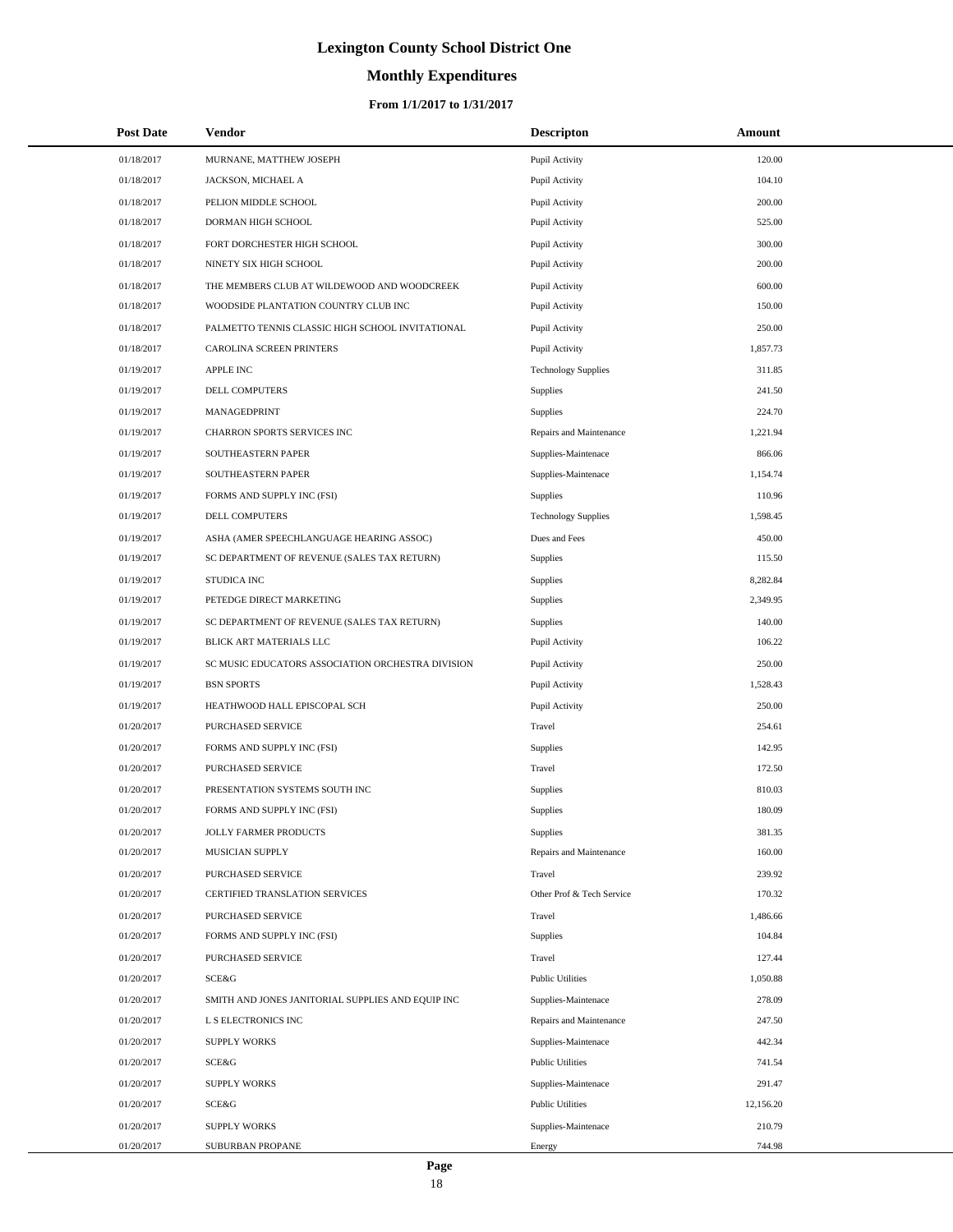# **Monthly Expenditures**

#### **From 1/1/2017 to 1/31/2017**

| <b>Post Date</b> | Vendor                                            | <b>Descripton</b>         | Amount    |
|------------------|---------------------------------------------------|---------------------------|-----------|
| 01/20/2017       | <b>SCE&amp;G</b>                                  | <b>Public Utilities</b>   | 7,769.63  |
| 01/20/2017       | SCE&G                                             | <b>Public Utilities</b>   | 22,204.13 |
| 01/20/2017       | <b>BARNES PROPANE</b>                             | Energy                    | 410.36    |
| 01/20/2017       | SCE&G                                             | <b>Public Utilities</b>   | 13,184.33 |
| 01/20/2017       | SIMPLEXGRINNELL                                   | Repairs and Maintenance   | 250.00    |
| 01/20/2017       | <b>SUPPLY WORKS</b>                               | Supplies-Maintenace       | 361.66    |
| 01/20/2017       | SCE&G                                             | <b>Public Utilities</b>   | 8,514.51  |
| 01/20/2017       | <b>SCE&amp;G</b>                                  | <b>Public Utilities</b>   | 7,718.04  |
| 01/20/2017       | <b>SUPPLY WORKS</b>                               | Supplies-Maintenace       | 220.20    |
| 01/20/2017       | <b>SUPPLY WORKS</b>                               | Supplies-Maintenace       | 136.43    |
| 01/20/2017       | <b>SCE&amp;G</b>                                  | <b>Public Utilities</b>   | 41,274.47 |
| 01/20/2017       | <b>SCE&amp;G</b>                                  | <b>Public Utilities</b>   | 7,114.44  |
| 01/20/2017       | SMITH AND JONES JANITORIAL SUPPLIES AND EQUIP INC | Supplies-Maintenace       | 1,230.77  |
| 01/20/2017       | SCE&G                                             | <b>Public Utilities</b>   | 8,577.07  |
| 01/20/2017       | <b>SCE&amp;G</b>                                  | <b>Public Utilities</b>   | 17,040.47 |
| 01/20/2017       | DADE PAPER AND BAG CO                             | Supplies-Maintenace       | 465.99    |
| 01/20/2017       | <b>SUPPLY WORKS</b>                               | Supplies-Maintenace       | 404.73    |
| 01/20/2017       | <b>SCE&amp;G</b>                                  | <b>Public Utilities</b>   | 7,694.16  |
| 01/20/2017       | <b>SCE&amp;G</b>                                  | <b>Public Utilities</b>   | 2,396.57  |
| 01/20/2017       | ADI                                               | Supplies-Maintenace       | 262.68    |
| 01/20/2017       | <b>SCE&amp;G</b>                                  | <b>Public Utilities</b>   | 16,894.38 |
| 01/20/2017       | JAMES M PLEASANTS CO                              | Supplies-Maintenace       | 1,510.84  |
| 01/20/2017       | <b>SCE&amp;G</b>                                  | <b>Public Utilities</b>   | 11,332.49 |
| 01/20/2017       | ADI                                               | Supplies-Maintenace       | 257.86    |
| 01/20/2017       | SMITH AND JONES JANITORIAL SUPPLIES AND EQUIP INC | Supplies-Maintenace       | 587.12    |
| 01/20/2017       | <b>SUPPLY WORKS</b>                               | Supplies-Maintenace       | 531.79    |
| 01/20/2017       | SCE&G                                             | <b>Public Utilities</b>   | 9,523.25  |
| 01/20/2017       | SMITH AND JONES JANITORIAL SUPPLIES AND EQUIP INC | Supplies-Maintenace       | 642.00    |
| 01/20/2017       | <b>SCE&amp;G</b>                                  | <b>Public Utilities</b>   | 12,152.43 |
| 01/20/2017       | SMITH AND JONES JANITORIAL SUPPLIES AND EQUIP INC | Supplies-Maintenace       | 154.08    |
| 01/20/2017       | <b>SCE&amp;G</b>                                  | <b>Public Utilities</b>   | 17,189.77 |
| 01/20/2017       | <b>SCE&amp;G</b>                                  | <b>Public Utilities</b>   | 47,349.83 |
| 01/20/2017       | <b>SCE&amp;G</b>                                  | <b>Public Utilities</b>   | 12,248.13 |
| 01/20/2017       | SIMPLEXGRINNELL                                   | Repairs and Maintenance   | 385.00    |
| 01/20/2017       | SCE&G                                             | <b>Public Utilities</b>   | 257.57    |
| 01/20/2017       | <b>READABLE INK</b>                               | Other Prof & Tech Service | 2,000.00  |
| 01/20/2017       | FORMS AND SUPPLY INC (FSI)                        | Supplies                  | 156.69    |
| 01/20/2017       | PURCHASED SERVICE                                 | Travel                    | 877.70    |
| 01/20/2017       | PURCHASED SERVICE                                 | Travel                    | 101.52    |
| 01/20/2017       | PURCHASED SERVICE                                 | Travel                    | 100.98    |
| 01/20/2017       | <b>HEINEMANN</b>                                  | Supplies                  | 2,051.00  |
| 01/20/2017       | PRO KITCHEN ONLINE LLC                            | Supplies                  | 333.50    |
| 01/20/2017       | RUFUS ORNDUFF REF INC                             | Repairs and Maintenance   | 397.41    |
| 01/20/2017       | RUFUS ORNDUFF REF INC                             | Repairs and Maintenance   | 841.90    |
| 01/20/2017       | SMARTPHONE MEDIC LLC                              | Pupil Activity            | 198.00    |
| 01/20/2017       | BSN SPORTS DBA US GAMES                           | Pupil Activity            | 101.64    |
| 01/20/2017       | HEATHWOOD HALL EPISCOPAL SCH                      | Pupil Activity            | 250.00    |
| 01/20/2017       | WOODSIDE PLANTATION COUNTRY CLUB INC              | Pupil Activity            | 150.00    |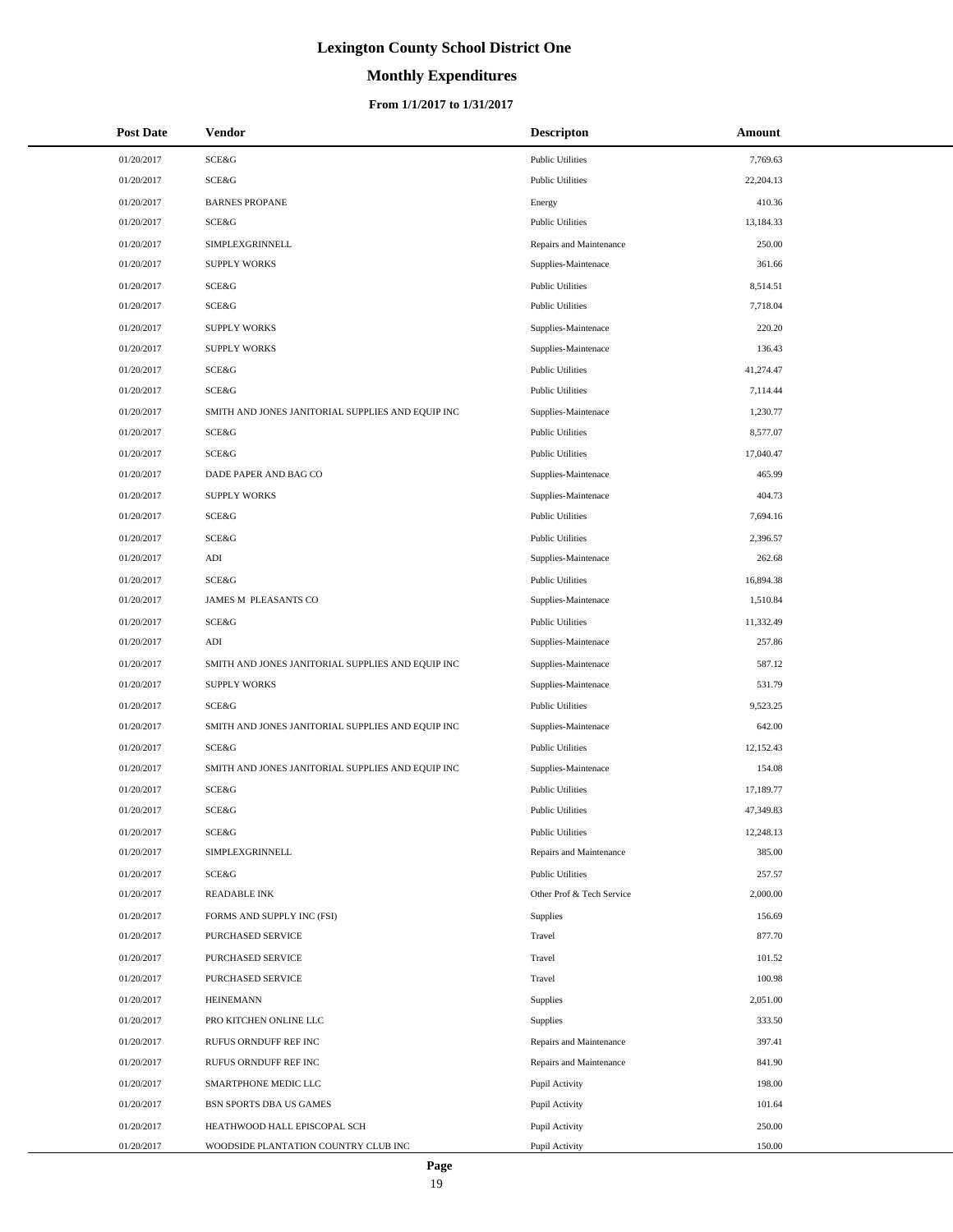# **Monthly Expenditures**

| <b>Post Date</b> | Vendor                                            | <b>Descripton</b>          | Amount    |
|------------------|---------------------------------------------------|----------------------------|-----------|
| 01/20/2017       | T AND T SPORTS                                    | Pupil Activity             | 963.00    |
| 01/20/2017       | CAROLINA SPORTS INC                               | Pupil Activity             | 210.00    |
| 01/20/2017       | GREAT AMERICAN OPPORTUNITIES SAVINGS              | Pupil Activity             | 770.00    |
| 01/23/2017       | DELL COMPUTERS                                    | Supplies                   | 148.30    |
| 01/23/2017       | <b>WENGER CORP</b>                                | Supplies                   | 1,320.92  |
| 01/23/2017       | FISHER SCIENTIFIC COMPANY LLC                     | Supplies                   | 684.15    |
| 01/23/2017       | DELL COMPUTERS                                    | Supplies                   | 241.50    |
| 01/23/2017       | US POSTAL SERVICE CMRSPOC                         | Supplies                   | 700.00    |
| 01/23/2017       | <b>WENGER CORP</b>                                | Supplies                   | 1,715.74  |
| 01/23/2017       | FORMS AND SUPPLY INC (FSI)                        | Supplies                   | 1,762.43  |
| 01/23/2017       | DELL COMPUTERS                                    | Supplies                   | 1,445.81  |
| 01/23/2017       | FORMS AND SUPPLY INC (FSI)                        | Supplies                   | 110.83    |
| 01/23/2017       | PECKNEL MUSIC CO INC                              | Supplies                   | 120.00    |
| 01/23/2017       | PRESENTATION SYSTEMS SOUTH INC                    | Supplies                   | 641.74    |
| 01/23/2017       | FORMS AND SUPPLY INC (FSI)                        | Supplies                   | 3,453.96  |
| 01/23/2017       | HILTON MYRTLE BEACH RESORT                        | Travel                     | 230.88    |
| 01/23/2017       | <b>B &amp; H PHOTO</b>                            | <b>Technology Supplies</b> | 1,328.99  |
| 01/23/2017       | FAIR PLAY CAMP SCHOOL INC                         | Tuition                    | 1,122.75  |
| 01/23/2017       | <b>LRADAC</b>                                     | Other Prof & Tech Service  | 6,086.22  |
| 01/23/2017       | LEXINGTON PRINTING LLC                            | Printing and Binding       | 234.33    |
| 01/23/2017       | <b>US LASER INC</b>                               | Supplies                   | 924.48    |
| 01/23/2017       | MIDCAROLINA ELEC COOP INC                         | <b>Public Utilities</b>    | 108.00    |
| 01/23/2017       | DAVIS FRAWLEY ATTORNEYS AT LAW                    | Other Prof & Tech Service  | 1,647.83  |
| 01/23/2017       | MIDCAROLINA ELEC COOP INC                         | <b>Public Utilities</b>    | 25,387.00 |
| 01/23/2017       | DADE PAPER AND BAG CO                             | Supplies-Maintenace        | 275.42    |
| 01/23/2017       | CALICO INDUSTRIES INC                             | Supplies-Maintenace        | 274.72    |
| 01/23/2017       | SOUTHEASTERN PAPER                                | Supplies-Maintenace        | 796.83    |
| 01/23/2017       | <b>SUPPLY WORKS</b>                               | Supplies-Maintenace        | 404.73    |
| 01/23/2017       | <b>WW GRAINGER</b>                                | Supplies-Maintenace        | 277.13    |
| 01/23/2017       | <b>WW GRAINGER</b>                                | Supplies-Maintenace        | 523.23    |
| 01/23/2017       | MIDCAROLINA ELEC COOP INC                         | <b>Public Utilities</b>    | 12,946.00 |
| 01/23/2017       | MIDCAROLINA ELEC COOP INC                         | <b>Public Utilities</b>    | 10,170.00 |
| 01/23/2017       | MIDCAROLINA ELEC COOP INC                         | <b>Public Utilities</b>    | 10,775.00 |
| 01/23/2017       | SMITH AND JONES JANITORIAL SUPPLIES AND EQUIP INC | Supplies-Maintenace        | 342.40    |
| 01/23/2017       | SOUTHEASTERN PAPER                                | Supplies-Maintenace        | 721.72    |
| 01/23/2017       | <b>SUPPLY WORKS</b>                               | Supplies-Maintenace        | 809.46    |
| 01/23/2017       | <b>WW GRAINGER</b>                                | Supplies-Maintenace        | 231.65    |
| 01/23/2017       | BANK AND BUSINESS SYSTEMS                         | Repairs and Maintenance    | 180.00    |
| 01/23/2017       | DADE PAPER AND BAG CO                             | Supplies-Maintenace        | 918.06    |
| 01/23/2017       | COCKERILL, STEFFONIE CAROL LYNN                   | Other Prof & Tech Service  | 120.00    |
| 01/23/2017       | HEATH, KENNETH GENE                               | Other Prof & Tech Service  | 120.00    |
| 01/23/2017       | FINLEY, STEPHEN CRAIG                             | Other Prof & Tech Service  | 180.00    |
| 01/23/2017       | TOWN OF LEXINGTON                                 | Other Prof & Tech Service  | 14,944.46 |
| 01/23/2017       | TOWN OF LEXINGTON                                 | Other Prof & Tech Service  | 13,807.33 |
| 01/23/2017       | FRANKLIN, TIMOTHY WILLIAM                         | Other Prof & Tech Service  | 120.00    |
| 01/23/2017       | YOUNG, MATTHEW                                    | Other Prof & Tech Service  | 120.00    |
| 01/23/2017       | LINT, CHARLES ROBERT                              | Other Prof & Tech Service  | 360.00    |
| 01/23/2017       | WILFONG, MICHAEL BRIAN                            | Other Prof & Tech Service  | 180.00    |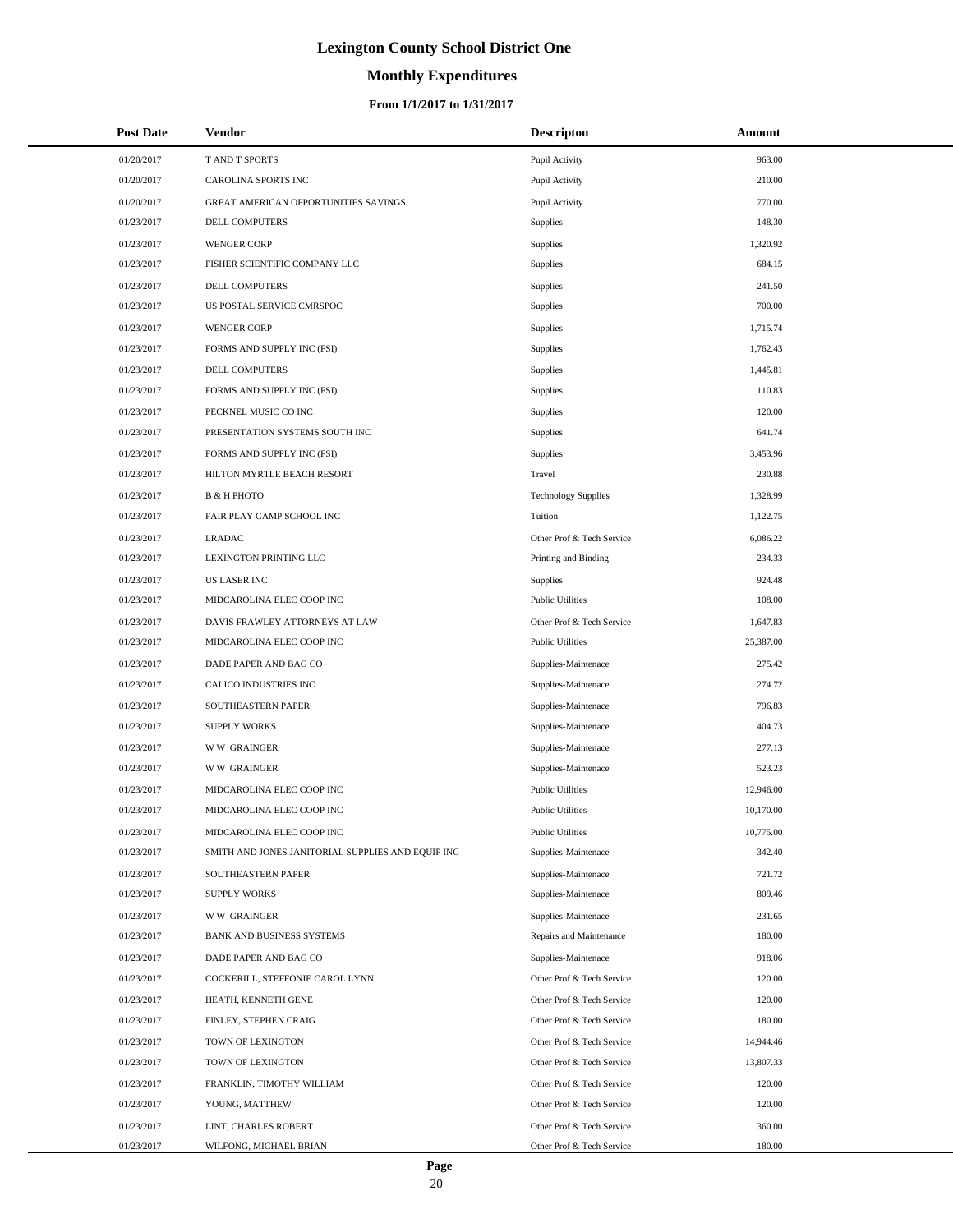# **Monthly Expenditures**

#### **From 1/1/2017 to 1/31/2017**

| <b>Post Date</b> | Vendor                         | <b>Descripton</b>          | Amount    |
|------------------|--------------------------------|----------------------------|-----------|
| 01/23/2017       | WISEMAN, DARREN MARK           | Other Prof & Tech Service  | 180.00    |
| 01/23/2017       | JEFFCOAT, JONATHAN D           | Other Prof & Tech Service  | 120.00    |
| 01/23/2017       | LOOKABILL, JOHN T              | Other Prof & Tech Service  | 120.00    |
| 01/23/2017       | PARKER, NICHOLAS               | Other Prof & Tech Service  | 120.00    |
| 01/23/2017       | HINZ, BRIAN E                  | Other Prof & Tech Service  | 180.00    |
| 01/23/2017       | LOOKABILL, JOHN T              | Other Prof & Tech Service  | 180.00    |
| 01/23/2017       | HINZ, BRIAN E                  | Other Prof & Tech Service  | 180.00    |
| 01/23/2017       | BLACK, CALEB JAMES             | Other Prof & Tech Service  | 120.00    |
| 01/23/2017       | TOWN OF LEXINGTON              | Other Prof & Tech Service  | 12,641.42 |
| 01/23/2017       | LESESNE INDUSTRIES INC         | Supplies                   | 481.18    |
| 01/23/2017       | PURCHASED SERVICE              | Dues and Fees              | 460.00    |
| 01/23/2017       | <b>CAMCOR</b>                  | <b>Technology Supplies</b> | 103.63    |
| 01/23/2017       | MOTOROLA SOLUTIONS             | <b>Technology Supplies</b> | 2,611.93  |
| 01/23/2017       | MOTOROLA SOLUTIONS             | <b>Technology Supplies</b> | 423.83    |
| 01/23/2017       | MOTOROLA SOLUTIONS             | <b>Technology Supplies</b> | 423.83    |
| 01/23/2017       | PRESENTATION SYSTEMS SOUTH INC | Supplies                   | 5,232.30  |
| 01/23/2017       | LAKE MURRAY DRY GOODS LLC      | Supplies                   | 141.79    |
| 01/23/2017       | DODGE LEARNING RESOURCES       | Supplies                   | 369.60    |
| 01/23/2017       | <b>GROVE MEDICAL</b>           | Supplies                   | 5,331.28  |
| 01/23/2017       | AIRGAS USA LLC                 | Supplies                   | 2,600.84  |
| 01/23/2017       | PERFORMANCE ACOUSTICS LLC      | Building                   | 9,478.00  |
| 01/23/2017       | SMARTPHONE MEDIC LLC           | Pupil Activity             | 297.00    |
| 01/23/2017       | SCHOOL SPECIALTY INC           | Pupil Activity             | 1,390.97  |
| 01/23/2017       | PURCHASED SERVICE              | Pupil Activity             | 182.00    |
| 01/23/2017       | BARNES & NOBLE BOOKSELLERS INC | Pupil Activity             | 131.80    |
| 01/23/2017       | FORMS AND SUPPLY INC (FSI)     | Pupil Activity             | 230.96    |
| 01/23/2017       | PASS ASSURED                   | Pupil Activity             | 2,990.00  |
| 01/23/2017       | CAROLINA BIOLOGICAL SUPPLY CO  | Pupil Activity             | 119.41    |
| 01/23/2017       | <b>GROVE MEDICAL</b>           | Pupil Activity             | 183.77    |
| 01/23/2017       | FORMS AND SUPPLY INC (FSI)     | Pupil Activity             | 1,115.87  |
| 01/23/2017       | GRIGSBY, THOMAS RAY            | Pupil Activity             | 230.85    |
| 01/23/2017       | <b>IVEY SALES ASSOC</b>        | Pupil Activity             | 516.00    |
| 01/23/2017       | T AND T SPORTS                 | Pupil Activity             | 134.82    |
| 01/23/2017       | CUMMINGS, KEVIN                | Pupil Activity             | 101.40    |
| 01/23/2017       | <b>GIVENS, MARK A</b>          | Pupil Activity             | 122.10    |
| 01/23/2017       | <b>BOLAND, ROBERT H</b>        | Pupil Activity             | 108.60    |
| 01/23/2017       | <b>GRABER JR, ALVIN</b>        | Pupil Activity             | 103.20    |
| 01/23/2017       | PICKENS, CHARLIE W             | Pupil Activity             | 116.70    |
| 01/23/2017       | <b>GIVENS, MARK A</b>          | Pupil Activity             | 122.10    |
| 01/23/2017       | HALLINGQUEST, SHANNON          | Pupil Activity             | 130.20    |
| 01/23/2017       | JUSINO, ARMANDO                | Pupil Activity             | 101.40    |
| 01/23/2017       | RICE, JEROLD F                 | Pupil Activity             | 128.40    |
| 01/23/2017       | SUMTER HIGH SCHOOL             | Pupil Activity             | 150.00    |
| 01/23/2017       | BOROUGH, BRIAN VINCENT         | Pupil Activity             | 255.00    |
| 01/23/2017       | MEDLIN, MICHAEL LAWRENCE       | Pupil Activity             | 255.00    |
| 01/23/2017       | LEYEN, THOMAS                  | Pupil Activity             | 155.90    |
| 01/23/2017       | MCCARTHY, PAT                  | Pupil Activity             | 226.85    |
| 01/23/2017       | <b>IRMO HIGH SCHOOL</b>        | Pupil Activity             | 310.00    |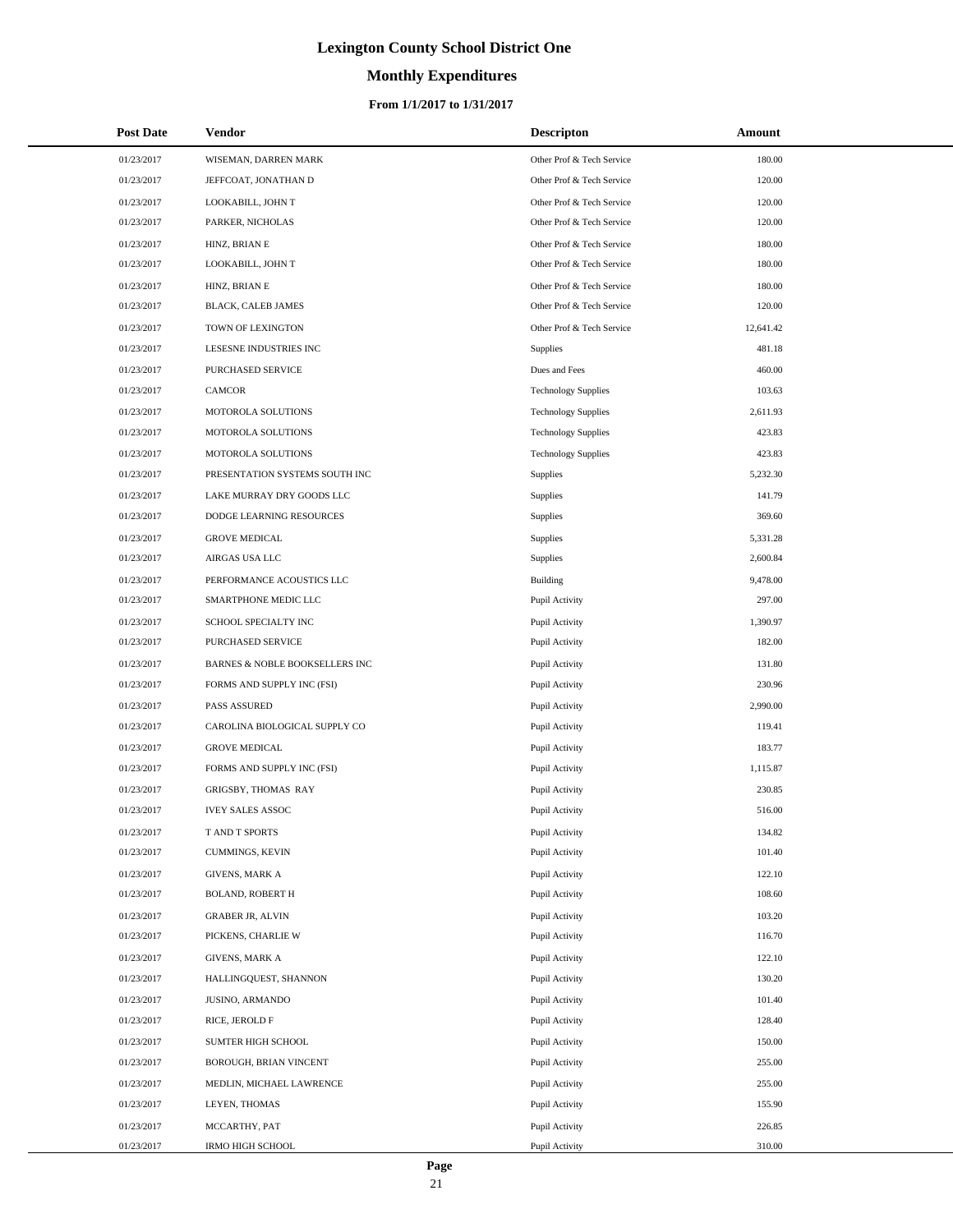# **Monthly Expenditures**

#### **From 1/1/2017 to 1/31/2017**

| <b>Post Date</b> | Vendor                                             | <b>Descripton</b>          | Amount   |
|------------------|----------------------------------------------------|----------------------------|----------|
| 01/23/2017       | LUGOFF ELGIN HIGH SCHOOL                           | Pupil Activity             | 120.00   |
| 01/23/2017       | SC WRESTLING COACHES ASSOC                         | Pupil Activity             | 110.00   |
| 01/23/2017       | <b>TAND T SPORTS</b>                               | Pupil Activity             | 745.79   |
| 01/23/2017       | T AND T SPORTS                                     | Pupil Activity             | 1,540.81 |
| 01/23/2017       | <b>CHERRYDALE FARMS</b>                            | Pupil Activity             | 1,298.00 |
| 01/24/2017       | SC DEPARTMENT OF JUVENILE JUSTICE (FISCAL AFFAIRS) | Tuition-LEA                | 190.93   |
| 01/24/2017       | HP INC                                             | <b>Technology Supplies</b> | 342.36   |
| 01/24/2017       | <b>HEINEMANN</b>                                   | Supplies                   | 195.81   |
| 01/24/2017       | FORMS AND SUPPLY INC (FSI)                         | Supplies                   | 319.72   |
| 01/24/2017       | <b>WW GRAINGER</b>                                 | Supplies                   | 348.79   |
| 01/24/2017       | MUSICIAN SUPPLY                                    | Repairs and Maintenance    | 1,204.70 |
| 01/24/2017       | MCWATERS INC (OFFICE FURNITURE ONLY)               | Supplies                   | 807.85   |
| 01/24/2017       | MANN TOOL AND SUPPLY                               | Supplies                   | 165.80   |
| 01/24/2017       | SC DEPARTMENT OF JUVENILE JUSTICE (FISCAL AFFAIRS) | Tuition-LEA                | 196.96   |
| 01/24/2017       | <b>SHAR PRODUCTS</b>                               | <b>Supplies</b>            | 209.93   |
| 01/24/2017       | CERTIFIED TRANSLATION SERVICES                     | Other Prof & Tech Service  | 379.44   |
| 01/24/2017       | FORMS AND SUPPLY INC (FSI)                         | Supplies                   | 171.16   |
| 01/24/2017       | AED SUPERSTORE ALLIED MEDICAL PRODUCTS             | Supplies-Maintenace        | 277.00   |
| 01/24/2017       | <b>WW GRAINGER</b>                                 | Supplies-Maintenace        | 221.70   |
| 01/24/2017       | <b>WW GRAINGER</b>                                 | Supplies-Maintenace        | 390.24   |
| 01/24/2017       | PRECISION FIRE SOLUTIONS                           | Repairs and Maintenance    | 5,611.00 |
| 01/24/2017       | <b>WW GRAINGER</b>                                 | Supplies-Maintenace        | 390.23   |
| 01/24/2017       | <b>WW GRAINGER</b>                                 | Supplies-Maintenace        | 127.12   |
| 01/24/2017       | DADE PAPER AND BAG CO                              | Supplies-Maintenace        | 550.84   |
| 01/24/2017       | KENDALL ELEVATOR COMPANY                           | Repairs and Maintenance    | 5,516.00 |
| 01/24/2017       | FORMS AND SUPPLY INC (FSI)                         | Supplies                   | 575.66   |
| 01/24/2017       | HAIGLER III, THOMAS I                              | Other Prof & Tech Service  | 180.00   |
| 01/24/2017       | KENDRICK GRAPHICS LLC                              | Supplies                   | 1,829.04 |
| 01/24/2017       | <b>DISCOVERY PLACE</b>                             | Inst Prog Improvement      | 6,500.00 |
| 01/24/2017       | TROXELL COMMUNICATIONS INC                         | Supplies                   | 103.36   |
| 01/24/2017       | <b>CK PARTS LLC</b>                                | Supplies                   | 341.11   |
| 01/24/2017       | CK PARTS LLC                                       | <b>Supplies</b>            | 608.43   |
| 01/24/2017       | CK PARTS LLC                                       | Supplies                   | 1,438.00 |
| 01/24/2017       | CK PARTS LLC                                       | Supplies                   | 408.87   |
| 01/24/2017       | CK PARTS LLC                                       | Supplies                   | 298.69   |
| 01/24/2017       | CK PARTS LLC                                       | Supplies                   | 1,666.96 |
| 01/24/2017       | CK PARTS LLC                                       | Supplies                   | 868.89   |
| 01/24/2017       | CK PARTS LLC                                       | Supplies                   | 515.90   |
| 01/24/2017       | CK PARTS LLC                                       | Supplies                   | 440.84   |
| 01/24/2017       | CK PARTS LLC                                       | Supplies                   | 326.37   |
| 01/24/2017       | CK PARTS LLC                                       | Supplies                   | 551.18   |
| 01/24/2017       | SCHOOL SPECIALTY INC                               | Pupil Activity             | 219.69   |
| 01/24/2017       | NEWSELA INC                                        | Pupil Activity             | 825.00   |
| 01/24/2017       | SCHOOL SPECIALTY INC                               | Pupil Activity             | 111.55   |
| 01/24/2017       | SCHOOL SPECIALTY INC                               | Pupil Activity             | 1,008.30 |
| 01/24/2017       | <b>WW GRAINGER</b>                                 | Pupil Activity             | 348.81   |
| 01/24/2017       | FISHER SCIENTIFIC COMPANY LLC                      | Pupil Activity             | 163.69   |
| 01/24/2017       | HENRY SCHEIN INC MEDICAL SPECIAL MARKETS           | Pupil Activity             | 274.99   |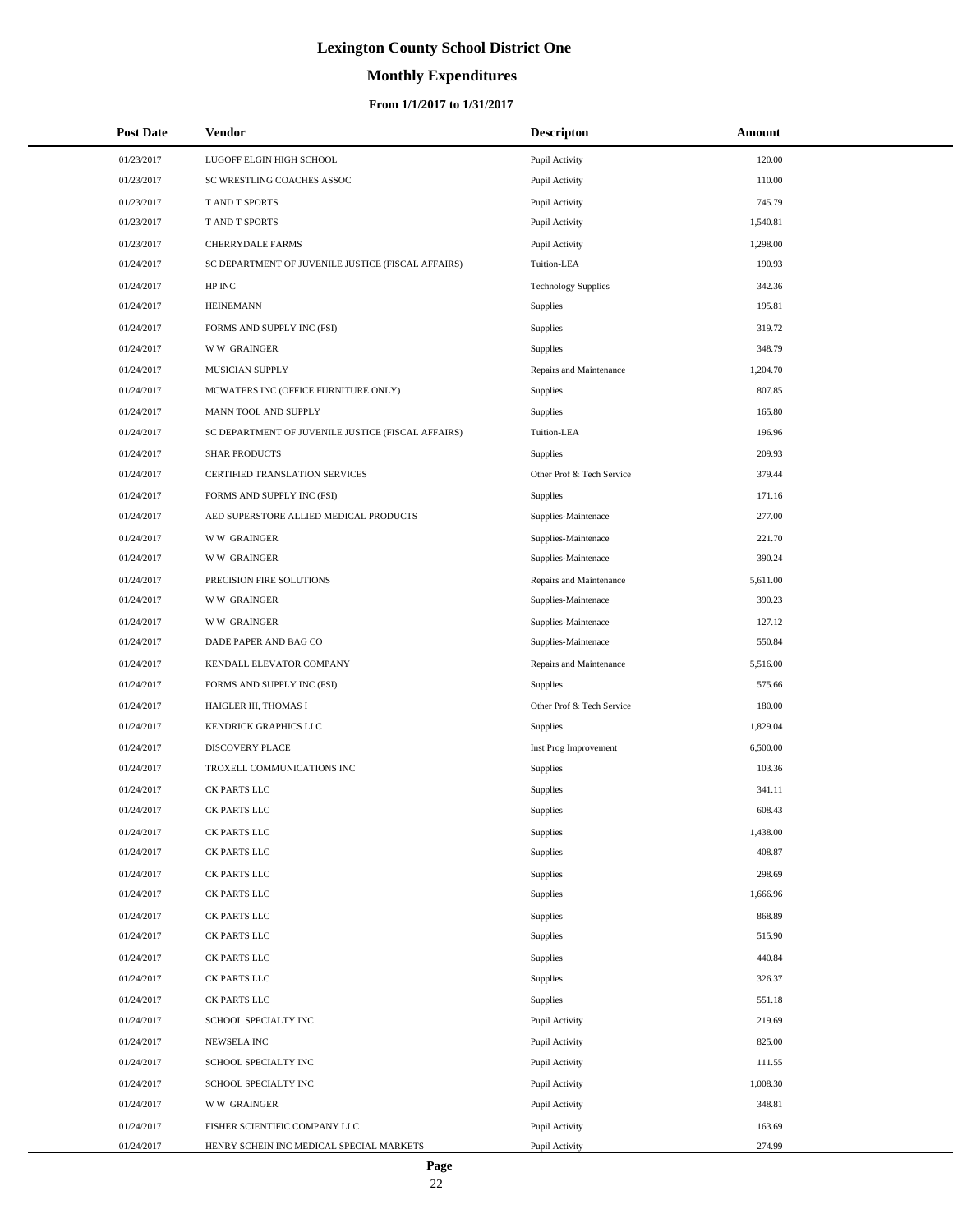# **Monthly Expenditures**

| <b>Post Date</b>         | <b>Vendor</b>                                                                                  | <b>Descripton</b>                                  | Amount           |
|--------------------------|------------------------------------------------------------------------------------------------|----------------------------------------------------|------------------|
| 01/25/2017               | SCHOOL SPECIALTY INC                                                                           | Supplies                                           | 131.15           |
| 01/25/2017               | SCHOOL SPECIALTY INC                                                                           | Supplies                                           | 751.87           |
| 01/25/2017               | FORMS AND SUPPLY INC (FSI)                                                                     | Supplies                                           | 3,050.05         |
| 01/25/2017               | <b>HEINEMANN</b>                                                                               | Supplies                                           | 4,000.00         |
| 01/25/2017               | <b>APPLE INC</b>                                                                               | <b>Technology Supplies</b>                         | 1,336.43         |
| 01/25/2017               | HINES, TANIESHA                                                                                | Other Prof & Tech Service                          | 400.00           |
| 01/25/2017               | PAGAL, PHILLIP W                                                                               | Other Prof & Tech Service                          | 400.00           |
| 01/25/2017               | COMPUTER DESIGN CONSULTING SERVICE LLC                                                         | Printing and Binding                               | 325.10           |
| 01/25/2017               | MACKIN LIBRARY MEDIA                                                                           | <b>Library Books</b>                               | 987.71           |
| 01/25/2017               | FOLLETT SCHOOL SOLUTIONS INC                                                                   | <b>Library Books</b>                               | 1,811.37         |
| 01/25/2017               | DODGE LEARNING RESOURCES                                                                       | Supplies                                           | 604.58           |
| 01/25/2017               | KIAWAH ISLAND GOLF RESORT                                                                      | Travel                                             | 165.56           |
| 01/25/2017               | US INK AND TONER INC                                                                           | Supplies                                           | 117.16           |
| 01/25/2017               | PROVIDENCE ENVIRONMENTAL CONCEPTS/SERVICES                                                     | Repairs and Maintenance                            | 220.00           |
| 01/25/2017               | ADVANCED DISPOSAL SERVICES SOUTH CAROLINA LLC                                                  | Other Property Services                            | 715.33           |
| 01/25/2017               | ADVANCED DISPOSAL SERVICES SOUTH CAROLINA LLC                                                  | Other Property Services                            | 373.39           |
| 01/25/2017               | ADVANCED DISPOSAL SERVICES SOUTH CAROLINA LLC                                                  | Other Property Services                            | 499.43           |
| 01/25/2017               | ADVANCED DISPOSAL SERVICES SOUTH CAROLINA LLC                                                  | Other Property Services                            | 499.43           |
| 01/25/2017               | ADVANCED DISPOSAL SERVICES SOUTH CAROLINA LLC                                                  | Other Property Services                            | 499.43           |
| 01/25/2017               | <b>BARNES PROPANE</b>                                                                          | Energy                                             | 317.45           |
| 01/25/2017               | ADVANCED DISPOSAL SERVICES SOUTH CAROLINA LLC                                                  | Other Property Services                            | 625.43           |
| 01/25/2017               | PROVIDENCE ENVIRONMENTAL CONCEPTS/SERVICES                                                     | Repairs and Maintenance                            | 220.00           |
| 01/25/2017               | ADVANCED DISPOSAL SERVICES SOUTH CAROLINA LLC                                                  | Other Property Services                            | 247.38           |
| 01/25/2017               | PROVIDENCE ENVIRONMENTAL CONCEPTS/SERVICES                                                     | Repairs and Maintenance                            | 440.00           |
| 01/25/2017               | ADVANCED DISPOSAL SERVICES SOUTH CAROLINA LLC                                                  | Other Property Services                            | 499.43           |
| 01/25/2017               | PROVIDENCE ENVIRONMENTAL CONCEPTS/SERVICES                                                     | Repairs and Maintenance                            | 330.00           |
| 01/25/2017               | ADVANCED DISPOSAL SERVICES SOUTH CAROLINA LLC                                                  | Other Property Services                            | 373.39           |
| 01/25/2017               | ADVANCED DISPOSAL SERVICES SOUTH CAROLINA LLC                                                  | Other Property Services                            | 373.39           |
| 01/25/2017               | ADVANCED DISPOSAL SERVICES SOUTH CAROLINA LLC                                                  | Other Property Services                            | 247.38           |
| 01/25/2017               | ADVANCED DISPOSAL SERVICES SOUTH CAROLINA LLC                                                  | <b>Other Property Services</b>                     | 373.39           |
| 01/25/2017               | ADVANCED DISPOSAL SERVICES SOUTH CAROLINA LLC                                                  | Other Property Services                            | 463.28           |
| 01/25/2017               | ADVANCED DISPOSAL SERVICES SOUTH CAROLINA LLC                                                  | <b>Other Property Services</b>                     | 499.43           |
| 01/25/2017               | ADVANCED DISPOSAL SERVICES SOUTH CAROLINA LLC                                                  | Other Property Services                            | 499.43           |
| 01/25/2017               | WP LAW INC                                                                                     | Supplies-Maintenace                                | 623.00           |
| 01/25/2017               | PROVIDENCE ENVIRONMENTAL CONCEPTS/SERVICES                                                     | Repairs and Maintenance                            | 660.00           |
| 01/25/2017               | ADVANCED DISPOSAL SERVICES SOUTH CAROLINA LLC                                                  | Other Property Services                            | 373.39           |
| 01/25/2017               | ADVANCED DISPOSAL SERVICES SOUTH CAROLINA LLC                                                  | Other Property Services                            | 373.39           |
| 01/25/2017               | ADVANCED DISPOSAL SERVICES SOUTH CAROLINA LLC                                                  | Other Property Services                            | 373.39           |
| 01/25/2017               | PROVIDENCE ENVIRONMENTAL CONCEPTS/SERVICES                                                     | Repairs and Maintenance                            | 660.00           |
| 01/25/2017               | ADVANCED DISPOSAL SERVICES SOUTH CAROLINA LLC                                                  | Other Property Services                            | 373.39           |
| 01/25/2017               | ADVANCED DISPOSAL SERVICES SOUTH CAROLINA LLC                                                  | Other Property Services                            | 499.36           |
| 01/25/2017               | PROVIDENCE ENVIRONMENTAL CONCEPTS/SERVICES                                                     | Repairs and Maintenance                            | 220.00           |
| 01/25/2017               | ADVANCED DISPOSAL SERVICES SOUTH CAROLINA LLC                                                  | Other Property Services                            | 373.39           |
| 01/25/2017               | PROVIDENCE ENVIRONMENTAL CONCEPTS/SERVICES                                                     | Repairs and Maintenance                            | 330.00           |
| 01/25/2017               | ADVANCED DISPOSAL SERVICES SOUTH CAROLINA LLC                                                  | Other Property Services                            | 373.39           |
| 01/25/2017               | ADVANCED DISPOSAL SERVICES SOUTH CAROLINA LLC                                                  | Other Property Services                            | 373.39           |
| 01/25/2017<br>01/25/2017 | ADVANCED DISPOSAL SERVICES SOUTH CAROLINA LLC<br>ADVANCED DISPOSAL SERVICES SOUTH CAROLINA LLC | Other Property Services<br>Other Property Services | 373.39<br>373.39 |
|                          |                                                                                                |                                                    |                  |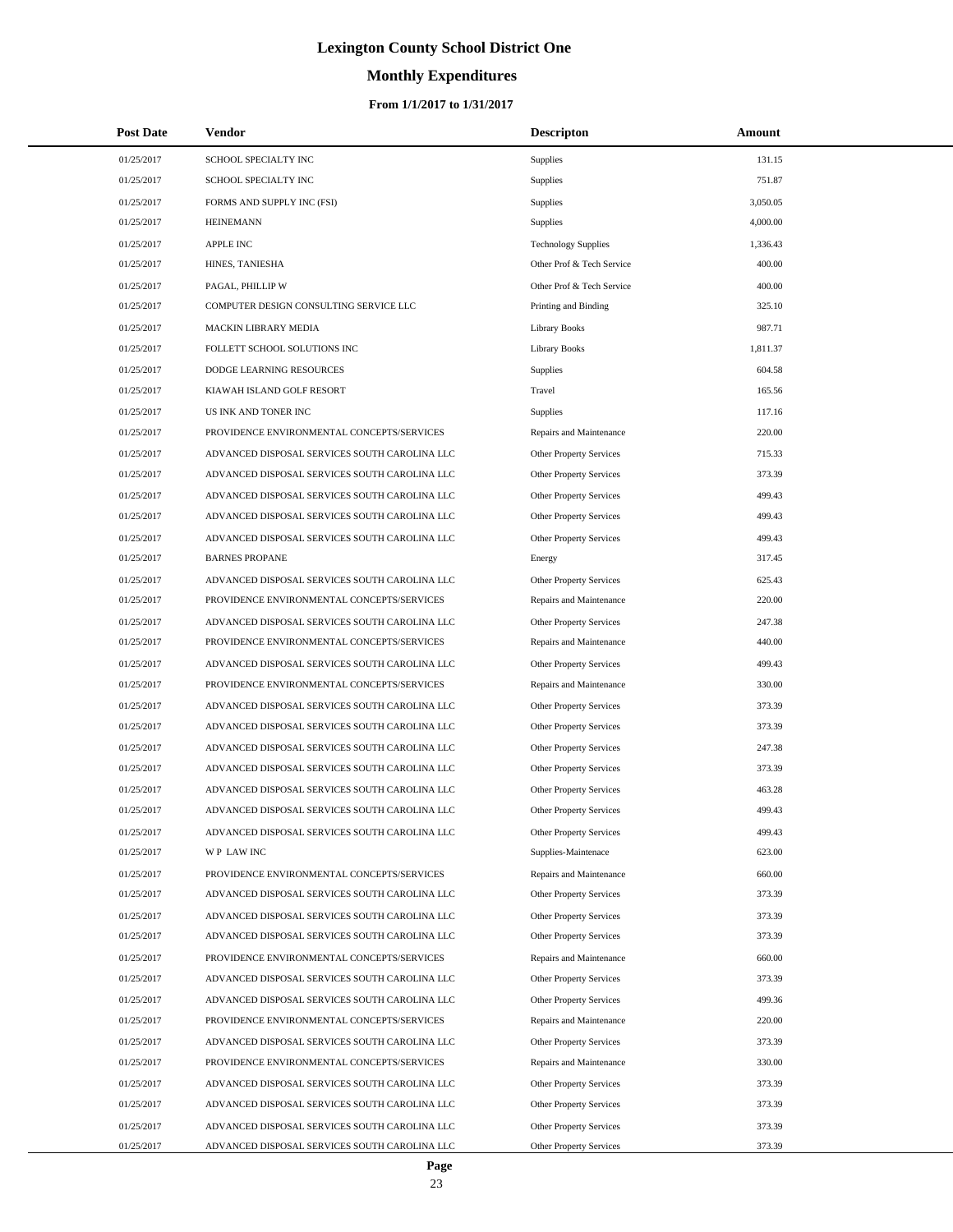# **Monthly Expenditures**

#### **From 1/1/2017 to 1/31/2017**

| <b>Post Date</b> | Vendor                                             | <b>Descripton</b>             | Amount   |
|------------------|----------------------------------------------------|-------------------------------|----------|
| 01/25/2017       | PROVIDENCE ENVIRONMENTAL CONCEPTS/SERVICES         | Repairs and Maintenance       | 330.00   |
| 01/25/2017       | ADVANCED DISPOSAL SERVICES SOUTH CAROLINA LLC      | Other Property Services       | 373.39   |
| 01/25/2017       | PROVIDENCE ENVIRONMENTAL CONCEPTS/SERVICES         | Repairs and Maintenance       | 440.00   |
| 01/25/2017       | ADVANCED DISPOSAL SERVICES SOUTH CAROLINA LLC      | Other Property Services       | 373.39   |
| 01/25/2017       | PROVIDENCE ENVIRONMENTAL CONCEPTS/SERVICES         | Repairs and Maintenance       | 440.00   |
| 01/25/2017       | ADVANCED DISPOSAL SERVICES SOUTH CAROLINA LLC      | Other Property Services       | 373.39   |
| 01/25/2017       | PROVIDENCE ENVIRONMENTAL CONCEPTS/SERVICES         | Repairs and Maintenance       | 440.00   |
| 01/25/2017       | ADVANCED DISPOSAL SERVICES SOUTH CAROLINA LLC      | Other Property Services       | 373.39   |
| 01/25/2017       | PROVIDENCE ENVIRONMENTAL CONCEPTS/SERVICES         | Repairs and Maintenance       | 550.00   |
| 01/25/2017       | ADVANCED DISPOSAL SERVICES SOUTH CAROLINA LLC      | Other Property Services       | 373.39   |
| 01/25/2017       | ADVANCED DISPOSAL SERVICES SOUTH CAROLINA LLC      | Other Property Services       | 373.39   |
| 01/25/2017       | FILIPPONI, LANE                                    | <b>Pupil Transportation</b>   | 147.20   |
| 01/25/2017       | COLLINS, STEPHEN M                                 | Other Prof & Tech Service     | 180.00   |
| 01/25/2017       | WILFONG, MICHAEL BRIAN                             | Other Prof & Tech Service     | 180.00   |
| 01/25/2017       | MIXON, CHRISTOPHER DOUGLAS                         | Other Prof & Tech Service     | 120.00   |
| 01/25/2017       | CARTER, BRENT C                                    | Other Prof & Tech Service     | 120.00   |
| 01/25/2017       | <b>GUERRY, JAMES SPENCER</b>                       | Other Prof & Tech Service     | 120.00   |
| 01/25/2017       | CHICK FIL A                                        | Other Objects                 | 665.99   |
| 01/25/2017       | DATA NETWORK SOLUTIONS                             | <b>Technology Supplies</b>    | 247.01   |
| 01/25/2017       | DATA NETWORK SOLUTIONS                             | <b>Technology Supplies</b>    | 1,050.64 |
| 01/25/2017       | MONOPRICE.COM                                      | <b>Technology Supplies</b>    | 224.50   |
| 01/25/2017       | TEACHER'S DISCOVERY (ENGLISH)                      | <b>Supplies</b>               | 199.60   |
| 01/25/2017       | COMPUTER DESIGN CONSULTING SERVICE LLC             | Printing and Binding          | 349.00   |
| 01/25/2017       | NANCY K PERRY CHILDREN'S SHELTER                   | <b>Instructional Services</b> | 210.00   |
| 01/25/2017       | STATE DEPARTMENT OF EDUCATION LEX DIST ONEBUS SHOP | <b>Pupil Transportation</b>   | 5,578.76 |
| 01/25/2017       | STATE DEPARTMENT OF EDUCATION LEX DIST ONEBUS SHOP | <b>Pupil Transportation</b>   | 6,054.92 |
| 01/25/2017       | DELL COMPUTERS                                     | Supplies                      | 132.17   |
| 01/25/2017       | SMARTPHONE MEDIC LLC                               | Pupil Activity                | 198.00   |
| 01/25/2017       | BLICK ART MATERIALS LLC                            | Pupil Activity                | 125.45   |
| 01/25/2017       | WEST MUSIC CO                                      | Pupil Activity                | 368.55   |
| 01/25/2017       | EAI (ERIC ARMIN INC)                               | Pupil Activity                | 145.00   |
| 01/25/2017       | <b>HEINEMANN</b>                                   | Pupil Activity                | 621.60   |
| 01/25/2017       | IMMERSIVE ENGINEERING INC                          | Pupil Activity                | 2,400.00 |
| 01/25/2017       | MOORE MEDICAL CORP                                 | Pupil Activity                | 859.62   |
| 01/25/2017       | T AND T SPORTS                                     | Pupil Activity                | 321.00   |
| 01/25/2017       | T AND T SPORTS                                     | Pupil Activity                | 526.77   |
| 01/25/2017       | REED, JOHN MARCUS                                  | Pupil Activity                | 105.00   |
| 01/25/2017       | HALL, RUDOLPH                                      | Pupil Activity                | 101.40   |
| 01/25/2017       | WILLIAMS, JOHNEY                                   | Pupil Activity                | 108.60   |
| 01/25/2017       | T AND T SPORTS                                     | Pupil Activity                | 640.93   |
| 01/25/2017       | COOPER, JOEL L                                     | Pupil Activity                | 150.00   |
| 01/25/2017       | HARMON, SCOTT                                      | Pupil Activity                | 235.85   |
| 01/25/2017       | MCCARTHY, PAT                                      | Pupil Activity                | 233.85   |
| 01/25/2017       | KROSSOVER INTELLIGENCE INC                         | Pupil Activity                | 300.00   |
| 01/25/2017       | SCHOOL SPECIALTY INC                               | <b>Supplies</b>               | 287.41   |
| 01/26/2017       | SCHOOL SPECIALTY INC                               | <b>Supplies</b>               | 1,477.58 |
| 01/26/2017       | PURCHASED SERVICE                                  | Travel                        | 103.14   |
| 01/26/2017       | <b>BWI COMPANIES INC</b>                           | Supplies                      | 1,693.88 |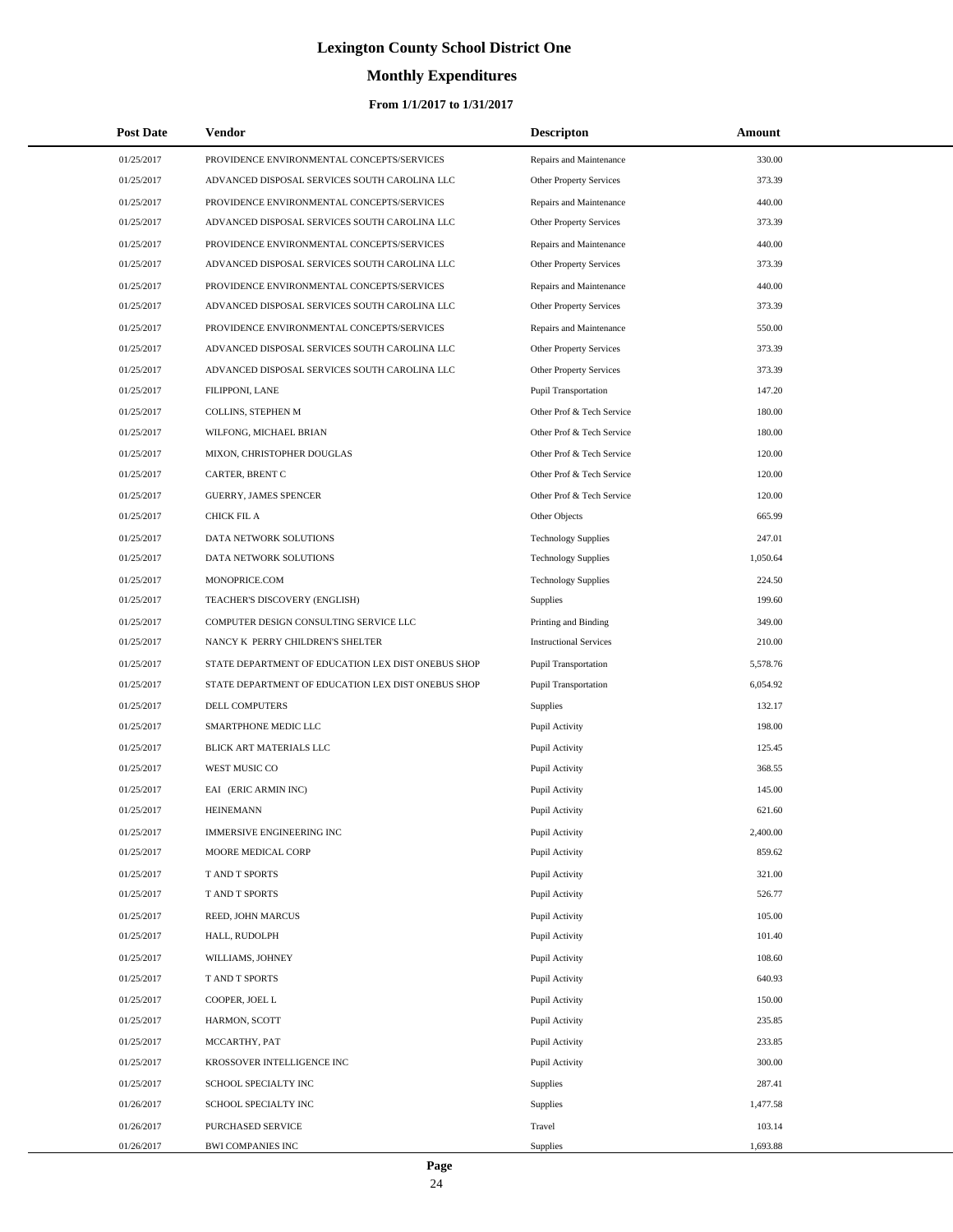# **Monthly Expenditures**

#### **From 1/1/2017 to 1/31/2017**

| <b>Post Date</b> | Vendor                         | <b>Descripton</b>         | Amount   |
|------------------|--------------------------------|---------------------------|----------|
| 01/26/2017       | PRICES COUNTRY STORE           | Supplies                  | 294.25   |
| 01/26/2017       | <b>BWI COMPANIES INC</b>       | Supplies                  | 181.90   |
| 01/26/2017       | TRAVEL VENTURES OF BAY COUNTY  | Travel                    | 1,500.00 |
| 01/26/2017       | FOLLETT SCHOOL SOLUTIONS INC   | <b>Library Books</b>      | 225.05   |
| 01/26/2017       | PURCHASED SERVICE              | Travel                    | 177.66   |
| 01/26/2017       | CERTIFIED TRANSLATION SERVICES | Other Prof & Tech Service | 165.84   |
| 01/26/2017       | L S ELECTRONICS INC            | Repairs and Maintenance   | 1,601.96 |
| 01/26/2017       | PALMETTO PROPANE               | Energy                    | 644.28   |
| 01/26/2017       | <b>BATTERIES PLUS BULBS</b>    | Supplies-Maintenace       | 726.53   |
| 01/26/2017       | PURCHASED SERVICE              | Travel                    | 192.40   |
| 01/26/2017       | YOUNG, MATTHEW                 | Other Prof & Tech Service | 240.00   |
| 01/26/2017       | SPIVEY, STEPHEN J              | Other Prof & Tech Service | 180.00   |
| 01/26/2017       | FRANKLIN, TIMOTHY WILLIAM      | Other Prof & Tech Service | 180.00   |
| 01/26/2017       | <b>GOVAN, TERRY</b>            | Other Prof & Tech Service | 180.00   |
| 01/26/2017       | DIGITAL OFFICE SOLUTIONS INC   | Repairs and Maintenance   | 1,018.97 |
| 01/26/2017       | DIGITAL OFFICE SOLUTIONS INC   | Repairs and Maintenance   | 412.06   |
| 01/26/2017       | DIGITAL OFFICE SOLUTIONS INC   | Repairs and Maintenance   | 620.99   |
| 01/26/2017       | DIGITAL OFFICE SOLUTIONS INC   | Repairs and Maintenance   | 579.02   |
| 01/26/2017       | DIGITAL OFFICE SOLUTIONS INC   | Repairs and Maintenance   | 109.47   |
| 01/26/2017       | FRANKLIN COVEY                 | Inst Prog Improvement     | 5,617.49 |
| 01/26/2017       | PURCHASED SERVICE              | Travel                    | 373.68   |
| 01/26/2017       | <b>GROVE MEDICAL</b>           | Supplies                  | 636.39   |
| 01/26/2017       | PURCHASED SERVICE              | Travel                    | 109.62   |
| 01/26/2017       | HIGH LINER FOODS (USA) INC     | Food                      | 388.22   |
| 01/26/2017       | NARDONE BROS BAKING CO INC     | Food                      | 1,155.59 |
| 01/26/2017       | NARDONE BROS BAKING CO INC     | Food                      | 398.58   |
| 01/26/2017       | HIGH LINER FOODS (USA) INC     | Food                      | 388.22   |
| 01/26/2017       | NARDONE BROS BAKING CO INC     | Food                      | 1,155.59 |
| 01/26/2017       | NARDONE BROS BAKING CO INC     | Food                      | 398.58   |
| 01/26/2017       | HIGH LINER FOODS (USA) INC     | Food                      | 388.22   |
| 01/26/2017       | NARDONE BROS BAKING CO INC     | Food                      | 1,072.37 |
| 01/26/2017       | NARDONE BROS BAKING CO INC     | Food                      | 398.58   |
| 01/26/2017       | RUFUS ORNDUFF REF INC          | Repairs and Maintenance   | 206.25   |
| 01/26/2017       | HIGH LINER FOODS (USA) INC     | Food                      | 130.20   |
| 01/26/2017       | NARDONE BROS BAKING CO INC     | Food                      | 480.21   |
| 01/26/2017       | HIGH LINER FOODS (USA) INC     | Food                      | 341.60   |
| 01/26/2017       | NARDONE BROS BAKING CO INC     | Food                      | 1,072.37 |
| 01/26/2017       | NARDONE BROS BAKING CO INC     | Food                      | 398.58   |
| 01/26/2017       | NARDONE BROS BAKING CO INC     | Food                      | 398.58   |
| 01/26/2017       | NARDONE BROS BAKING CO INC     | Food                      | 398.58   |
| 01/26/2017       | NARDONE BROS BAKING CO INC     | Food                      | 398.58   |
| 01/26/2017       | HIGH LINER FOODS (USA) INC     | Food                      | 341.60   |
| 01/26/2017       | NARDONE BROS BAKING CO INC     | Food                      | 1,072.37 |
| 01/26/2017       | HIGH LINER FOODS (USA) INC     | Food                      | 409.92   |
| 01/26/2017       | NARDONE BROS BAKING CO INC     | Food                      | 1,155.59 |
| 01/26/2017       | NARDONE BROS BAKING CO INC     | Food                      | 363.41   |
| 01/26/2017       | HIGH LINER FOODS (USA) INC     | Food                      | 341.60   |
| 01/26/2017       | NARDONE BROS BAKING CO INC     | Food                      | 1,072.37 |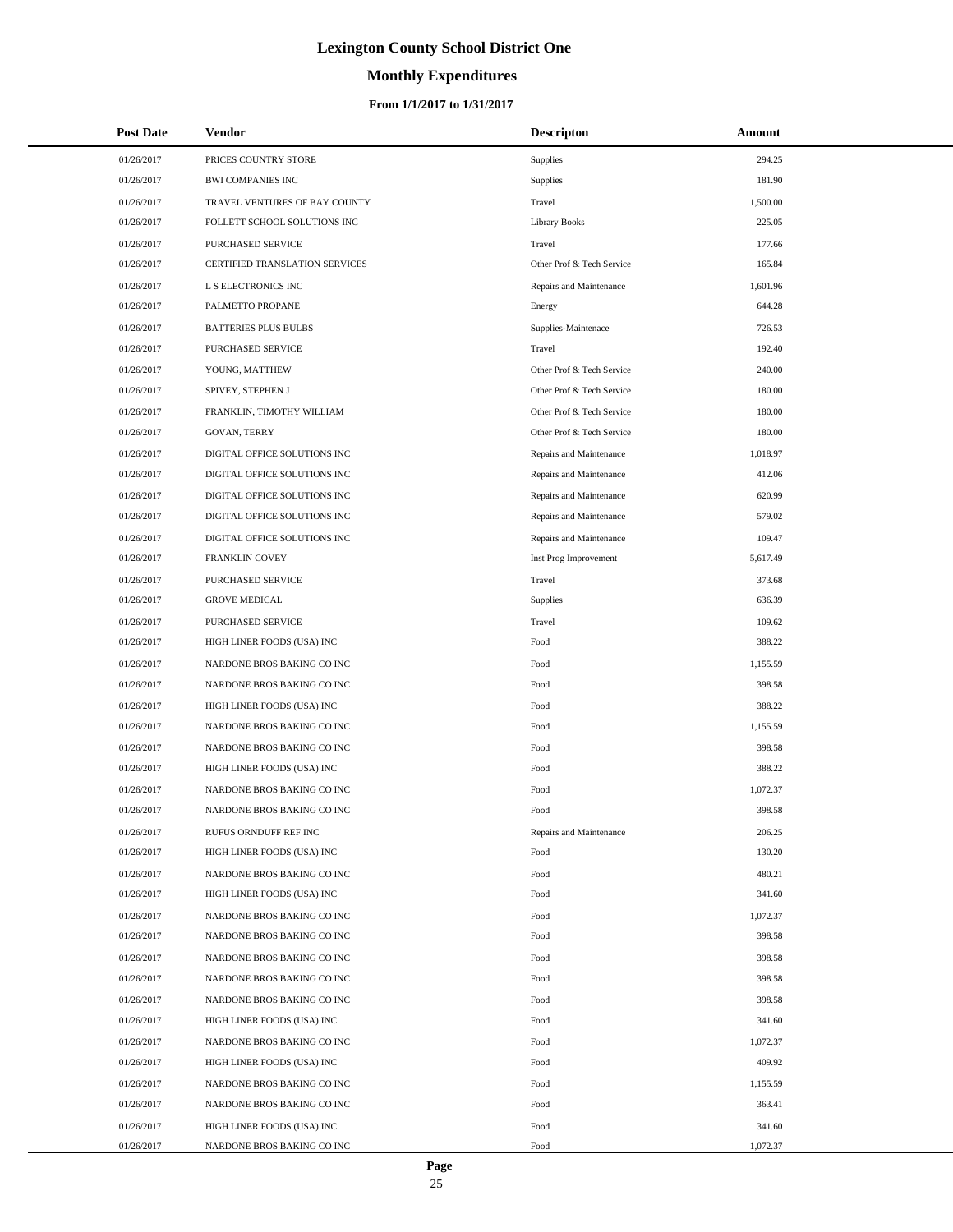# **Monthly Expenditures**

#### **From 1/1/2017 to 1/31/2017**

| <b>Post Date</b> | Vendor                                        | <b>Descripton</b>              | Amount   |
|------------------|-----------------------------------------------|--------------------------------|----------|
| 01/26/2017       | HIGH LINER FOODS (USA) INC                    | Food                           | 341.60   |
| 01/26/2017       | NARDONE BROS BAKING CO INC                    | Food                           | 1,072.37 |
| 01/26/2017       | NARDONE BROS BAKING CO INC                    | Food                           | 363.41   |
| 01/26/2017       | NARDONE BROS BAKING CO INC                    | Food                           | 363.41   |
| 01/26/2017       | HIGH LINER FOODS (USA) INC                    | Food                           | 341.60   |
| 01/26/2017       | NARDONE BROS BAKING CO INC                    | Food                           | 1,072.37 |
| 01/26/2017       | NARDONE BROS BAKING CO INC                    | Food                           | 363.41   |
| 01/26/2017       | HIGH LINER FOODS (USA) INC                    | Food                           | 341.60   |
| 01/26/2017       | NARDONE BROS BAKING CO INC                    | Food                           | 1,072.37 |
| 01/26/2017       | NARDONE BROS BAKING CO INC                    | Food                           | 398.58   |
| 01/26/2017       | NARDONE BROS BAKING CO INC                    | Food                           | 398.58   |
| 01/26/2017       | NARDONE BROS BAKING CO INC                    | Food                           | 398.58   |
| 01/26/2017       | NARDONE BROS BAKING CO INC                    | Food                           | 398.58   |
| 01/26/2017       | NARDONE BROS BAKING CO INC                    | Food                           | 363.41   |
| 01/26/2017       | HIGH LINER FOODS (USA) INC                    | Food                           | 341.60   |
| 01/26/2017       | NARDONE BROS BAKING CO INC                    | Food                           | 1,009.85 |
| 01/26/2017       | HIGH LINER FOODS (USA) INC                    | Food                           | 409.92   |
| 01/26/2017       | NARDONE BROS BAKING CO INC                    | Food                           | 1,186.85 |
| 01/26/2017       | NARDONE BROS BAKING CO INC                    | Food                           | 398.58   |
| 01/26/2017       | SMARTPHONE MEDIC LLC                          | Pupil Activity                 | 297.00   |
| 01/26/2017       | SMARTPHONE MEDIC LLC                          | Pupil Activity                 | 396.00   |
| 01/26/2017       | WHITE KNOLL MIDDLE SCHOOL                     | Pupil Act-Fee/Collection Refnd | 185.50   |
| 01/26/2017       | MEADOW GLEN MIDDLE SCHOOL                     | Pupil Activity                 | 220.00   |
| 01/26/2017       | PELION HIGH SCHOOL                            | Pupil Activity                 | 450.00   |
| 01/26/2017       | <b>FAN CLOTH</b>                              | Pupil Activity                 | 1,307.00 |
| 01/26/2017       | PELION HIGH SCHOOL                            | Pupil Activity                 | 700.00   |
| 01/26/2017       | SHEALY'S BARBEQUE                             | Pupil Activity                 | 507.50   |
| 01/27/2017       | SCHOOL SPECIALTY INC                          | Supplies                       | 125.62   |
| 01/27/2017       | SC ASSOCIATION EDUCATIONAL OFFICE PROFESSIONS | Travel                         | 170.00   |
| 01/27/2017       | GOPHER SPORT PLAY WITH A PURPOSE              | Supplies                       | 938.89   |
| 01/27/2017       | PINE PRESS OF LEXINGTON INC                   | Printing and Binding           | 112.02   |
| 01/27/2017       | MUSICAL INNOVATIONS                           | <b>Supplies</b>                | 369.14   |
| 01/27/2017       | SCANTRON CORP (FORMS SOFTWARE SCANNER)        | Supplies                       | 194.74   |
| 01/27/2017       | FORMS AND SUPPLY INC (FSI)                    | Supplies                       | 382.63   |
| 01/27/2017       | HP INC                                        | Supplies                       | 1,806.60 |
| 01/27/2017       | SC BUSINESS EDUCATION ASSOCIATION             | Travel                         | 125.00   |
| 01/27/2017       | <b>SC DECA</b>                                | Travel                         | 420.00   |
| 01/27/2017       | DEMCO INC                                     | Supplies                       | 898.05   |
| 01/27/2017       | PROJECT ADVENTURE INC                         | Travel                         | 540.00   |
| 01/27/2017       | SC ASSOCIATION EDUCATIONAL OFFICE PROFESSIONS | Travel                         | 340.00   |
| 01/27/2017       | MCNAIR LAW FIRM PA                            | Legal Services                 | 936.00   |
| 01/27/2017       | PINE PRESS OF LEXINGTON INC                   | Supplies                       | 184.37   |
| 01/27/2017       | SC ASSOCIATION EDUCATIONAL OFFICE PROFESSIONS | Travel                         | 800.00   |
| 01/27/2017       | CULLUM SERVICES INC                           | Repairs and Maintenance        | 1,343.75 |
| 01/27/2017       | CULLUM SERVICES INC                           | Repairs and Maintenance        | 4,792.50 |
| 01/27/2017       | CULLUM SERVICES INC                           | Repairs and Maintenance        | 1,108.08 |
| 01/27/2017       | CULLUM SERVICES INC                           | Repairs and Maintenance        | 3,937.50 |
| 01/27/2017       | CULLUM SERVICES INC                           | Repairs and Maintenance        | 1,023.75 |

÷.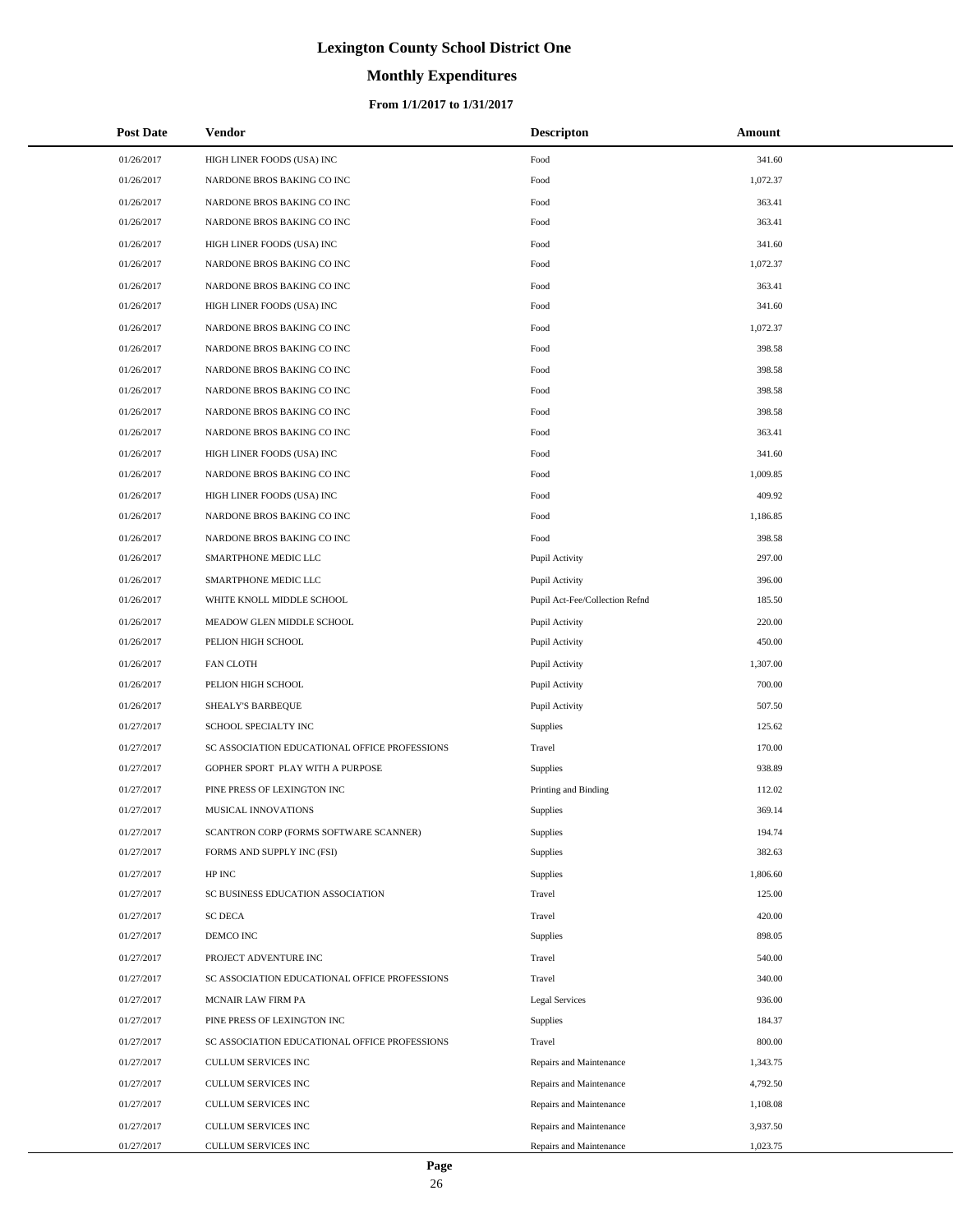# **Monthly Expenditures**

#### **From 1/1/2017 to 1/31/2017**

| <b>Post Date</b> | <b>Vendor</b>                                     | <b>Descripton</b>          | Amount    |
|------------------|---------------------------------------------------|----------------------------|-----------|
| 01/27/2017       | SOUTHEASTERN PAPER                                | Supplies-Maintenace        | 866.06    |
| 01/27/2017       | CULLUM SERVICES INC                               | Repairs and Maintenance    | 360.00    |
| 01/27/2017       | CULLUM SERVICES INC                               | Repairs and Maintenance    | 1,379.17  |
| 01/27/2017       | CULLUM SERVICES INC                               | Repairs and Maintenance    | 440.63    |
| 01/27/2017       | CULLUM SERVICES INC                               | Repairs and Maintenance    | 2,730.00  |
| 01/27/2017       | CULLUM SERVICES INC                               | Repairs and Maintenance    | 757.50    |
| 01/27/2017       | <b>CULLUM SERVICES INC</b>                        | Repairs and Maintenance    | 1,372.50  |
| 01/27/2017       | CULLUM SERVICES INC                               | Repairs and Maintenance    | 1,355.63  |
| 01/27/2017       | CULLUM SERVICES INC                               | Repairs and Maintenance    | 1,059.38  |
| 01/27/2017       | CULLUM SERVICES INC                               | Repairs and Maintenance    | 1,331.25  |
| 01/27/2017       | SMITH AND JONES JANITORIAL SUPPLIES AND EQUIP INC | Supplies-Maintenace        | 115.56    |
| 01/27/2017       | SOUTHEASTERN PAPER                                | Supplies-Maintenace        | 677.52    |
| 01/27/2017       | CULLUM SERVICES INC                               | Repairs and Maintenance    | 1,792.50  |
| 01/27/2017       | CULLUM SERVICES INC                               | Repairs and Maintenance    | 3,788.54  |
| 01/27/2017       | SANDLAPPER SOUND                                  | Repairs and Maintenance    | 297.40    |
| 01/27/2017       | CULLUM SERVICES INC                               | Repairs and Maintenance    | 1,691.25  |
| 01/27/2017       | <b>INTERSTATE SOLUTIONS</b>                       | Supplies-Maintenace        | 310.30    |
| 01/27/2017       | CULLUM SERVICES INC                               | Repairs and Maintenance    | 1,537.50  |
| 01/27/2017       | GECP (GENERAL ELECTRIC)                           | Supplies-Maintenace        | 333.86    |
| 01/27/2017       | SOUTHEASTERN PAPER                                | Supplies-Maintenace        | 721.72    |
| 01/27/2017       | CULLUM SERVICES INC                               | Repairs and Maintenance    | 1,149.38  |
| 01/27/2017       | CULLUM SERVICES INC                               | Repairs and Maintenance    | 2,651.25  |
| 01/27/2017       | CULLUM SERVICES INC                               | Repairs and Maintenance    | 1,125.00  |
| 01/27/2017       | CULLUM SERVICES INC                               | Repairs and Maintenance    | 1,515.00  |
| 01/27/2017       | CULLUM SERVICES INC                               | Repairs and Maintenance    | 1,376.25  |
| 01/27/2017       | CULLUM SERVICES INC                               | Repairs and Maintenance    | 1,530.00  |
| 01/27/2017       | CULLUM SERVICES INC                               | Repairs and Maintenance    | 1,205.60  |
| 01/27/2017       | CULLUM SERVICES INC                               | Repairs and Maintenance    | 1,276.88  |
| 01/27/2017       | <b>CULLUM SERVICES INC</b>                        | Repairs and Maintenance    | 620.62    |
| 01/27/2017       | CALICO INDUSTRIES INC                             | Supplies-Maintenace        | 549.45    |
| 01/27/2017       | CULLUM SERVICES INC                               | Repairs and Maintenance    | 2,371.88  |
| 01/27/2017       | CULLUM SERVICES INC                               | Repairs and Maintenance    | 1,453.12  |
| 01/27/2017       | <b>INTERSTATE SOLUTIONS</b>                       | Supplies-Maintenace        | 248.24    |
| 01/27/2017       | <b>CULLUM SERVICES INC</b>                        | Repairs and Maintenance    | 2,437.50  |
| 01/27/2017       | CULLUM SERVICES INC                               | Repairs and Maintenance    | 5,887.50  |
| 01/27/2017       | CULLUM SERVICES INC                               | Repairs and Maintenance    | 1,453.13  |
| 01/27/2017       | <b>SNUFFER, ROBERT</b>                            | Other Prof & Tech Service  | 120.00    |
| 01/27/2017       | LOOKABILL, JOHN T                                 | Other Prof & Tech Service  | 180.00    |
| 01/27/2017       | FRANKLIN, TIMOTHY WILLIAM                         | Other Prof & Tech Service  | 180.00    |
| 01/27/2017       | <b>SOUTHMED INC</b>                               | Repairs and Maintenance    | 220.00    |
| 01/27/2017       | <b>ACCUTECH INC</b>                               | <b>Technology Supplies</b> | 1,715.21  |
| 01/27/2017       | SOFTWARE ONE INC                                  | <b>Technology Supplies</b> | 10,469.37 |
| 01/27/2017       | SOUTHMED INC                                      | <b>Technology Supplies</b> | 2,240.20  |
| 01/27/2017       | SCHOOL SPECIALTY INC                              | <b>Supplies</b>            | 109.18    |
| 01/27/2017       | <b>HEINEMANN</b>                                  | Supplies                   | 1,537.99  |
| 01/27/2017       | <b>SC DECA</b>                                    | Travel                     | 380.00    |
| 01/27/2017       | AIKIDO ACADEMY OF SELF DEFENSE LLC                | Other Prof & Tech Service  | 900.00    |
| 01/27/2017       | HANDWRITING WITHOUT TEARS BY JAN Z OLSEN OTR      | Supplies                   | 459.90    |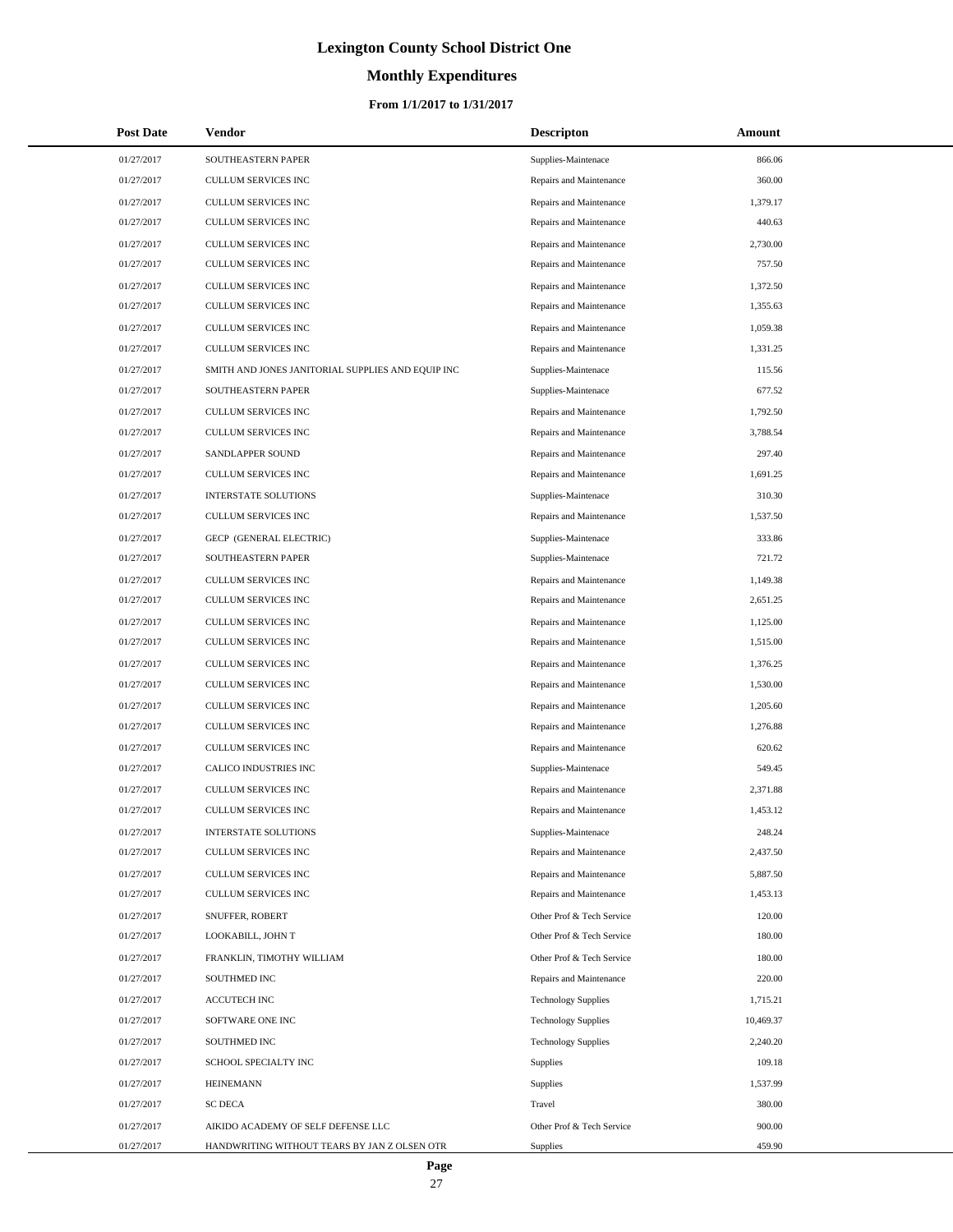# **Monthly Expenditures**

| <b>Post Date</b> | Vendor                                             | <b>Descripton</b>          | Amount   |
|------------------|----------------------------------------------------|----------------------------|----------|
| 01/27/2017       | SOUTHMED INC                                       | <b>Technology Supplies</b> | 2,240.20 |
| 01/27/2017       | SOUTHMED INC                                       | <b>Technology Supplies</b> | 4,480.40 |
| 01/27/2017       | FORMS AND SUPPLY INC (FSI)                         | Pupil Activity             | 373.69   |
| 01/27/2017       | MOORE MEDICAL CORP                                 | Pupil Activity             | 487.64   |
| 01/27/2017       | SCHOOL SPECIALTY INC                               | Pupil Activity             | 117.38   |
| 01/27/2017       | SCHOOL HOUSE DIRECT                                | Pupil Activity             | 1,178.19 |
| 01/27/2017       | STATE DEPARTMENT OF EDUCATION LEX DIST ONEBUS SHOP | Pupil Activity             | 308.76   |
| 01/27/2017       | <b>T AND T SPORTS</b>                              | Pupil Activity             | 415.70   |
| 01/27/2017       | COLUMBIA BASEBALL UMPIRES ASSOC                    | Pupil Activity             | 150.00   |
| 01/27/2017       | COLUMBIA BASEBALL UMPIRES ASSOC                    | Pupil Activity             | 175.00   |
| 01/27/2017       | RICHLAND NORTHEAST HIGH SCHOOL                     | Pupil Activity             | 275.00   |
| 01/27/2017       | SPUNKY PEACH FUNDRAISING                           | Pupil Activity             | 1,384.00 |
| 01/27/2017       | ALL AMERICAN FLAGS AND BANNERS LLC                 | Pupil Activity             | 1,676.00 |
| 01/27/2017       | SC DEPARTMENT OF REVENUE (SALES TAX RETURN)        | Pupil Activity             | 109.55   |
| 01/30/2017       | <b>SAS INSTITUTE INC</b>                           | Software Renewal/Agreemen  | 3,371.25 |
| 01/30/2017       | FORMS AND SUPPLY INC (FSI)                         | Supplies                   | 101.09   |
| 01/30/2017       | DELL COMPUTERS                                     | Supplies                   | 926.80   |
| 01/30/2017       | <b>WW GRAINGER</b>                                 | Supplies                   | 176.95   |
| 01/30/2017       | PITNEY BOWES (RENTMAINTSUPPLIES)                   | Supplies                   | 122.38   |
| 01/30/2017       | UNIVERSITY OF SOUTH CAROLINA                       | Travel                     | 140.00   |
| 01/30/2017       | HP INC                                             | Supplies                   | 304.86   |
| 01/30/2017       | PIEDMONT FARM AND NURSERY SUPPLY CO                | Supplies                   | 1,445.66 |
| 01/30/2017       | FAIR PLAY CAMP SCHOOL INC                          | Tuition                    | 1,122.75 |
| 01/30/2017       | SC DEPARTMENT OF EDUCATION                         | Inst Prog Improvement      | 1,630.00 |
| 01/30/2017       | PURCHASED SERVICE                                  | Other Prof & Tech Service  | 306.00   |
| 01/30/2017       | FORMS AND SUPPLY INC (FSI)                         | <b>Supplies</b>            | 125.32   |
| 01/30/2017       | SMITH AND JONES JANITORIAL SUPPLIES AND EQUIP INC  | Supplies-Maintenace        | 115.56   |
| 01/30/2017       | GILBERTSUMMIT RURAL WATER DISTRICT                 | <b>Public Utilities</b>    | 812.85   |
| 01/30/2017       | SMITH AND JONES JANITORIAL SUPPLIES AND EQUIP INC  | Supplies-Maintenace        | 407.67   |
| 01/30/2017       | GILBERTSUMMIT RURAL WATER DISTRICT                 | <b>Public Utilities</b>    | 488.81   |
| 01/30/2017       | SMITH AND JONES JANITORIAL SUPPLIES AND EQUIP INC  | Supplies-Maintenace        | 857.34   |
| 01/30/2017       | SMITH AND JONES JANITORIAL SUPPLIES AND EQUIP INC  | Supplies-Maintenace        | 625.21   |
| 01/30/2017       | SOUTHEASTERN PAPER                                 | Supplies-Maintenace        | 1,254.89 |
| 01/30/2017       | SHERWIN WILLIAMS                                   | Supplies-Maintenace        | 359.69   |
| 01/30/2017       | SOUTHEASTERN PAPER                                 | Supplies-Maintenace        | 542.76   |
| 01/30/2017       | <b>SUPPLY WORKS</b>                                | Supplies-Maintenace        | 531.79   |
| 01/30/2017       | SOUTHEASTERN PAPER                                 | Supplies-Maintenace        | 823.34   |
| 01/30/2017       | SMITH AND JONES JANITORIAL SUPPLIES AND EQUIP INC  | Supplies-Maintenace        | 866.60   |
| 01/30/2017       | <b>CARTS PLUS</b>                                  | Supplies-Maintenace        | 690.15   |
| 01/30/2017       | SMITH AND JONES JANITORIAL SUPPLIES AND EQUIP INC  | Supplies-Maintenace        | 478.82   |
| 01/30/2017       | <b>SUPPLY WORKS</b>                                | Supplies-Maintenace        | 617.44   |
| 01/30/2017       | <b>WW GRAINGER</b>                                 | Supplies-Maintenace        | 375.56   |
| 01/30/2017       | GILBERTSUMMIT RURAL WATER DISTRICT                 | <b>Public Utilities</b>    | 419.58   |
| 01/30/2017       | SMITH AND JONES JANITORIAL SUPPLIES AND EQUIP INC  | Supplies-Maintenace        | 398.04   |
| 01/30/2017       | GILBERTSUMMIT RURAL WATER DISTRICT                 | <b>Public Utilities</b>    | 479.91   |
| 01/30/2017       | SMITH AND JONES JANITORIAL SUPPLIES AND EQUIP INC  | Supplies-Maintenace        | 1,945.88 |
| 01/30/2017       | CALICO INDUSTRIES INC                              | Supplies-Maintenace        | 439.56   |
| 01/30/2017       | SOUTHEASTERN PAPER                                 | Supplies-Maintenace        | 1,443.43 |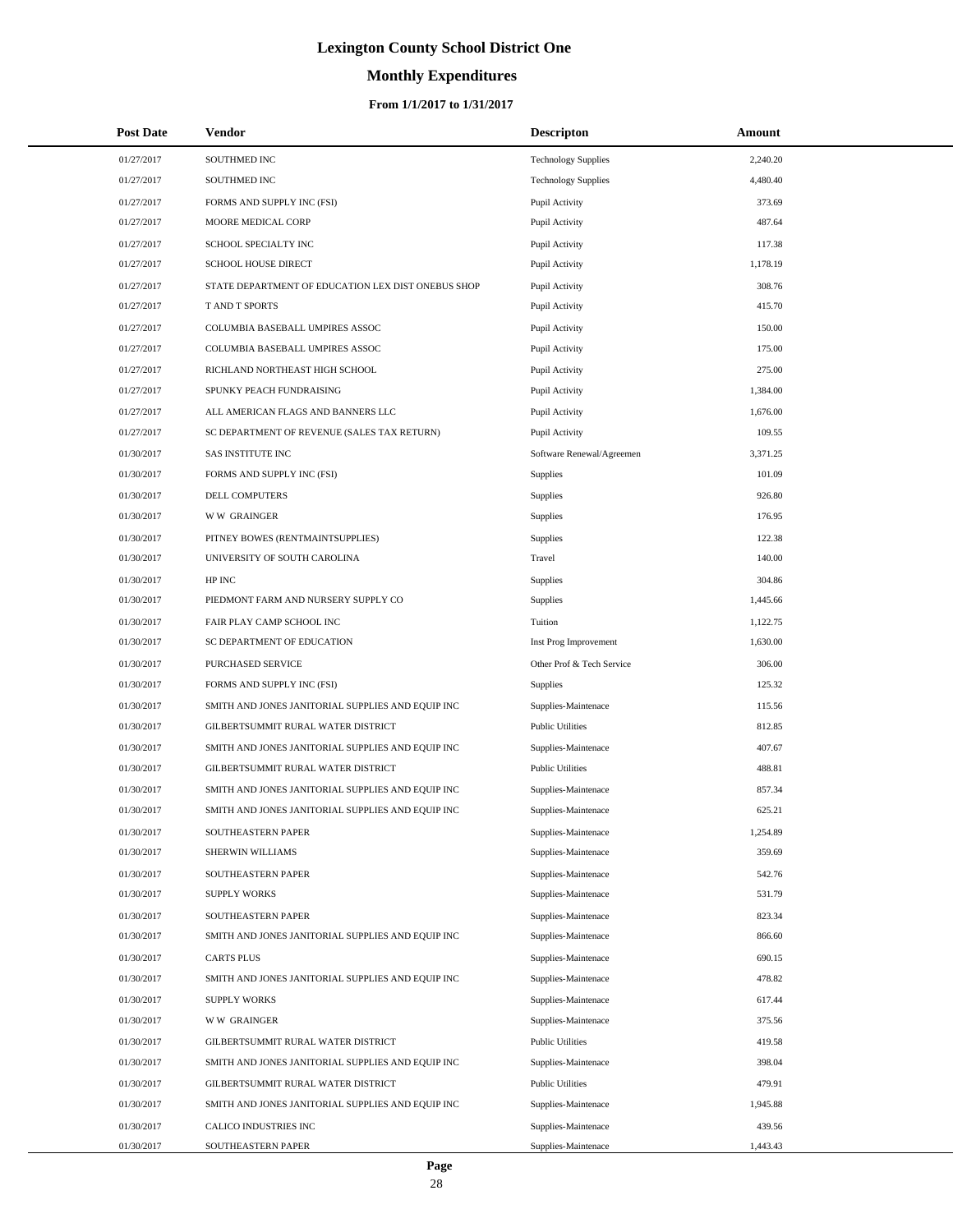# **Monthly Expenditures**

#### **From 1/1/2017 to 1/31/2017**

| <b>Post Date</b> | Vendor                                             | <b>Descripton</b>          | Amount   |  |
|------------------|----------------------------------------------------|----------------------------|----------|--|
| 01/30/2017       | <b>SUPPLY WORKS</b>                                | Supplies-Maintenace        | 485.67   |  |
| 01/30/2017       | SMITH AND JONES JANITORIAL SUPPLIES AND EQUIP INC  | Supplies-Maintenace        | 1,799.13 |  |
| 01/30/2017       | SOUTHEASTERN PAPER                                 | Supplies-Maintenace        | 433.03   |  |
| 01/30/2017       | <b>SUPPLY WORKS</b>                                | Supplies-Maintenace        | 809.46   |  |
| 01/30/2017       | GILBERTSUMMIT RURAL WATER DISTRICT                 | <b>Public Utilities</b>    | 399.79   |  |
| 01/30/2017       | SOUTHEASTERN PAPER                                 | Supplies-Maintenace        | 1,082.57 |  |
| 01/30/2017       | SMITH AND JONES JANITORIAL SUPPLIES AND EQUIP INC  | Supplies-Maintenace        | 1,246.77 |  |
| 01/30/2017       | SOUTHEASTERN PAPER                                 | Supplies-Maintenace        | 721.72   |  |
| 01/30/2017       | <b>SUPPLY WORKS</b>                                | Supplies-Maintenace        | 404.73   |  |
| 01/30/2017       | PURCHASED SERVICE                                  | Supplies                   | 138.23   |  |
| 01/30/2017       | WISEMAN, DARREN MARK                               | Other Prof & Tech Service  | 180.00   |  |
| 01/30/2017       | DUBARD, ARCADEUS JEROME                            | Other Prof & Tech Service  | 120.00   |  |
| 01/30/2017       | HALL, ROY LEE                                      | Other Prof & Tech Service  | 120.00   |  |
| 01/30/2017       | MCMANUS, JOHN-PATRICK A.                           | Other Prof & Tech Service  | 240.00   |  |
| 01/30/2017       | LINT, CHARLES ROBERT                               | Other Prof & Tech Service  | 180.00   |  |
| 01/30/2017       | SUNGARD PUBLIC SECTOR INC                          | Software Renewal/Agreemen  | 2,038.79 |  |
| 01/30/2017       | <b>IBM CORPORATION</b>                             | <b>Technology Supplies</b> | 115.88   |  |
| 01/30/2017       | PURCHASED SERVICE                                  | Travel                     | 187.92   |  |
| 01/30/2017       | PURCHASED SERVICE                                  | Travel                     | 301.32   |  |
| 01/30/2017       | SC INTERPRETING SERVICE FOR THE DEAF               | <b>Pupil Services</b>      | 162.50   |  |
| 01/30/2017       | PURCHASED SERVICE                                  | Travel                     | 147.96   |  |
| 01/30/2017       | KERRS MARINE TOOL COMPANY                          | Supplies                   | 1,765.00 |  |
| 01/30/2017       | MACHINE AND WELDING SUPPLY CO DBA ARC3 GASES SOUTH | Supplies                   | 3,311.65 |  |
| 01/30/2017       | SCHOOL SPECIALTY INC                               | Pupil Activity             | 111.97   |  |
| 01/30/2017       | <b>BARRETT, S LEE</b>                              | Pupil Activity             | 210.00   |  |
| 01/30/2017       | FAUTH, DAVID J                                     | Pupil Activity             | 120.30   |  |
| 01/30/2017       | HALLINGQUEST, SHANNON                              | Pupil Activity             | 123.90   |  |
| 01/30/2017       | KELLY, EARNEST                                     | Pupil Activity             | 116.70   |  |
| 01/30/2017       | MARTHERS, BRANNON W                                | Pupil Activity             | 120.00   |  |
| 01/30/2017       | HALL, RUDOLPH                                      | Pupil Activity             | 101.40   |  |
| 01/30/2017       | ROBINSON, LAMAZ                                    | Pupil Activity             | 114.90   |  |
| 01/30/2017       | HILTON HEAD HIGH SCHOOL                            | Pupil Activity             | 225.00   |  |
| 01/30/2017       | HIERS, LANDIS D                                    | Pupil Activity             | 124.95   |  |
| 01/30/2017       | PHILLIPS, AARON M                                  | Pupil Activity             | 226.85   |  |
| 01/30/2017       | WEEKS, LISA                                        | Pupil Activity             | 133.00   |  |
| 01/31/2017       | FORMS AND SUPPLY INC (FSI)                         | Supplies                   | 471.35   |  |
| 01/31/2017       | FORMS AND SUPPLY INC (FSI)                         | Supplies                   | 1,439.15 |  |
| 01/31/2017       | <b>HEINEMANN</b>                                   | Supplies                   | 3,515.25 |  |
| 01/31/2017       | <b>USATESTPREP INC</b>                             | Software Renewal/Agreemen  | 350.00   |  |
| 01/31/2017       | FORMS AND SUPPLY INC (FSI)                         | Supplies                   | 1,151.32 |  |
| 01/31/2017       | MANAGEDPRINT                                       | Supplies                   | 173.34   |  |
| 01/31/2017       | FORMS AND SUPPLY INC (FSI)                         | Supplies                   | 2,158.73 |  |
| 01/31/2017       | FORMS AND SUPPLY INC (FSI)                         | Supplies                   | 706.52   |  |
| 01/31/2017       | SIGN A RAMA                                        | Supplies                   | 434.97   |  |
| 01/31/2017       | <b>BWI COMPANIES INC</b>                           | Supplies                   | 407.46   |  |
| 01/31/2017       | FORMS AND SUPPLY INC (FSI)                         | Supplies                   | 250.47   |  |
| 01/31/2017       | MSC INDUSTRIAL SUPPLY CO                           | Supplies                   | 1,302.55 |  |
| 01/31/2017       | SC MUSIC EDUCATORS ASSOCIATION ORCHESTRA DIVISION  | Pupil Transportation       | 250.00   |  |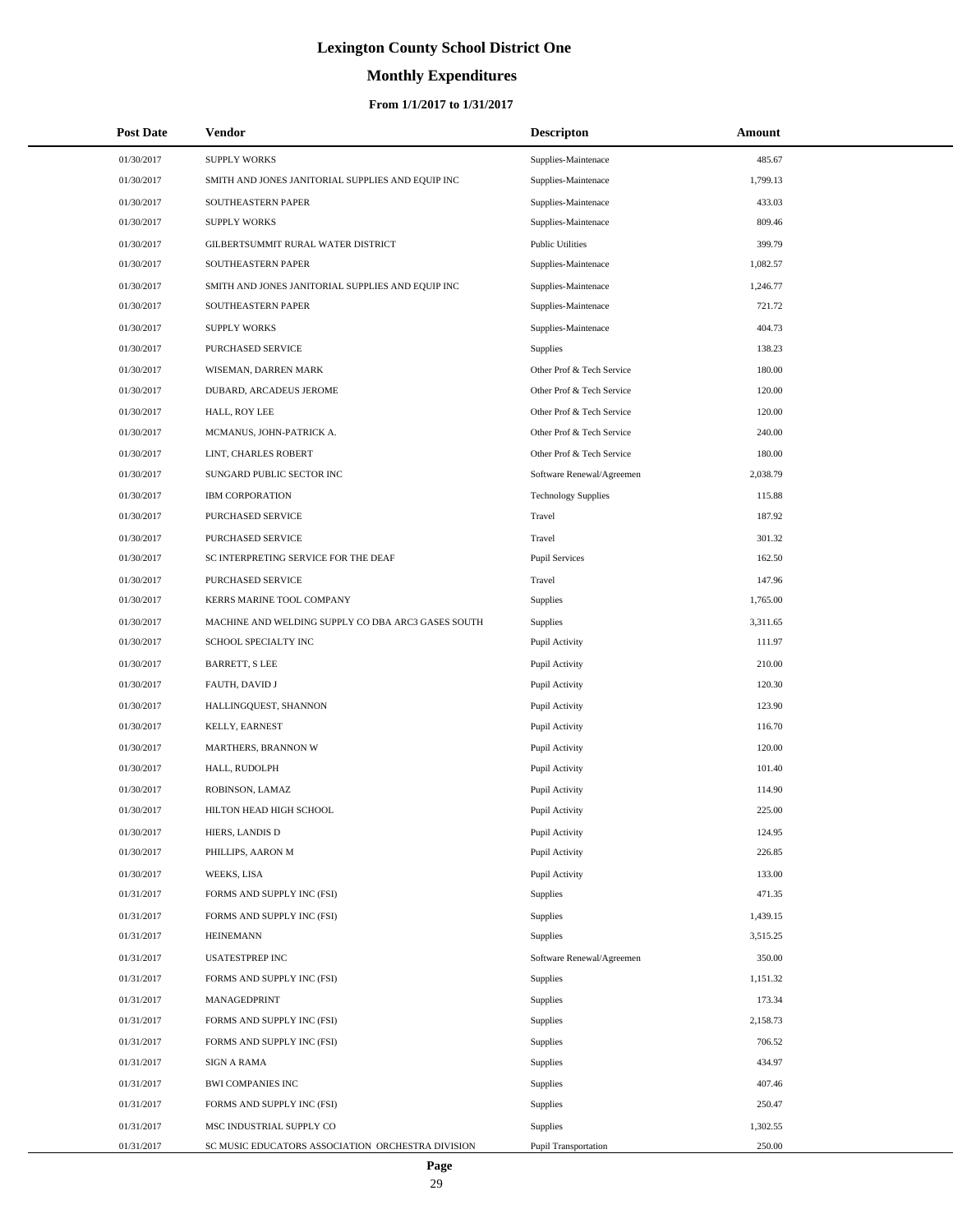# **Monthly Expenditures**

#### **From 1/1/2017 to 1/31/2017**

| 01/31/2017<br>MUSICIAN SUPPLY<br>Supplies<br>1,417.70<br>300.00<br>01/31/2017<br>SAMUEL FRENCH INC<br>Supplies<br>01/31/2017<br>INTERNATIONAL BACCALAUREATE ORGANIZATION<br>Other Prof & Tech Service<br>1,390.00<br><b>LENOVO US</b><br>703.38<br>01/31/2017<br><b>Technology Supplies</b><br>01/31/2017<br><b>HYATT REGENCY</b><br>Travel<br>356.16<br>01/31/2017<br>PINE PRESS OF LEXINGTON INC<br>Printing and Binding<br>626.54<br>01/31/2017<br>PITNEY BOWES RESERVE ACCOUNT<br>Supplies<br>2,500.00<br>SCE&G<br><b>Public Utilities</b><br>17,839.22<br>01/31/2017<br>750.00<br>01/31/2017<br>AMERICAN ENGINEERING CONSULTANTS INC<br>Other Prof & Tech Service<br>01/31/2017<br>SCE&G<br><b>Public Utilities</b><br>43,900.63<br>764.00<br>01/31/2017<br><b>EA SERVICES INC</b><br>Repairs and Maintenance<br>SCE&G<br><b>Public Utilities</b><br>9,272.64<br>01/31/2017<br>168.00<br>01/31/2017<br><b>EA SERVICES INC</b><br>Repairs and Maintenance<br>01/31/2017<br>168.00<br><b>EA SERVICES INC</b><br>Repairs and Maintenance<br>01/31/2017<br>CALICO INDUSTRIES INC<br>Supplies-Maintenace<br>659.33<br>01/31/2017<br><b>EA SERVICES INC</b><br>Repairs and Maintenance<br>2,756.33<br>01/31/2017<br>SCE&G<br><b>Public Utilities</b><br>6,587.07<br><b>SCE&amp;G</b><br>01/31/2017<br><b>Public Utilities</b><br>15,470.30<br>01/31/2017<br><b>SCE&amp;G</b><br><b>Public Utilities</b><br>17,567.88<br>CALICO INDUSTRIES INC<br>274.72<br>01/31/2017<br>Supplies-Maintenace<br>01/31/2017<br>DADE PAPER AND BAG CO<br>Supplies-Maintenace<br>440.67<br>01/31/2017<br><b>GRAYBAR ELECTRIC CO INC</b><br>426.93<br>Supplies-Maintenace<br>01/31/2017<br><b>SUPPLY WORKS</b><br>Supplies-Maintenace<br>404.73<br>01/31/2017<br>SCE&G<br><b>Public Utilities</b><br>9,490.17<br>01/31/2017<br>SCE&G<br><b>Public Utilities</b><br>8,634.48<br>10,951.89<br>01/31/2017<br>SCE&G<br><b>Public Utilities</b><br>01/31/2017<br>CALICO INDUSTRIES INC<br>Supplies-Maintenace<br>549.45<br><b>GRAYBAR ELECTRIC CO INC</b><br>569.24<br>01/31/2017<br>Supplies-Maintenace<br>01/31/2017<br><b>CLEAN AIRE INC</b><br>Repairs and Maintenance<br>840.00<br>01/31/2017<br>CALICO INDUSTRIES INC<br>659.33<br>Supplies-Maintenace<br>01/31/2017<br><b>GRAYBAR ELECTRIC CO INC</b><br>Supplies-Maintenace<br>1,180.38<br><b>EA SERVICES INC</b><br>168.00<br>01/31/2017<br>Repairs and Maintenance<br>01/31/2017<br>EA SERVICES INC<br>Repairs and Maintenance<br>2,656.33<br>01/31/2017<br>TRITEK FIRE AND SECURITY LLC<br>Repairs and Maintenance<br>268.21<br>01/31/2017<br>SCE&G<br><b>Public Utilities</b><br>606.57<br>01/31/2017<br><b>EA SERVICES INC</b><br>Repairs and Maintenance<br>207.00<br>01/31/2017<br><b>GRAYBAR ELECTRIC CO INC</b><br>Supplies-Maintenace<br>236.64<br>491.22<br>01/31/2017<br>SCE&G<br><b>Public Utilities</b><br>01/31/2017<br><b>GRAYBAR ELECTRIC CO INC</b><br>Supplies-Maintenace<br>236.64<br>429.00<br>01/31/2017<br><b>EA SERVICES INC</b><br>Repairs and Maintenance<br>7,802.61<br>01/31/2017<br>SCE&G<br><b>Public Utilities</b><br>400.00<br>01/31/2017<br>EA SERVICES INC<br>Repairs and Maintenance<br>01/31/2017<br>DADE PAPER AND BAG CO<br>Supplies-Maintenace<br>513.60<br>01/31/2017<br><b>WW GRAINGER</b><br>Supplies-Maintenace<br>584.87<br>01/31/2017<br>SCE&G<br><b>Public Utilities</b><br>332.88<br>01/31/2017<br>EA SERVICES INC<br>Repairs and Maintenance<br>220.00<br>01/31/2017<br>CALICO INDUSTRIES INC<br>Supplies-Maintenace<br>549.45 | <b>Post Date</b> | Vendor             | <b>Descripton</b>   | Amount |  |
|--------------------------------------------------------------------------------------------------------------------------------------------------------------------------------------------------------------------------------------------------------------------------------------------------------------------------------------------------------------------------------------------------------------------------------------------------------------------------------------------------------------------------------------------------------------------------------------------------------------------------------------------------------------------------------------------------------------------------------------------------------------------------------------------------------------------------------------------------------------------------------------------------------------------------------------------------------------------------------------------------------------------------------------------------------------------------------------------------------------------------------------------------------------------------------------------------------------------------------------------------------------------------------------------------------------------------------------------------------------------------------------------------------------------------------------------------------------------------------------------------------------------------------------------------------------------------------------------------------------------------------------------------------------------------------------------------------------------------------------------------------------------------------------------------------------------------------------------------------------------------------------------------------------------------------------------------------------------------------------------------------------------------------------------------------------------------------------------------------------------------------------------------------------------------------------------------------------------------------------------------------------------------------------------------------------------------------------------------------------------------------------------------------------------------------------------------------------------------------------------------------------------------------------------------------------------------------------------------------------------------------------------------------------------------------------------------------------------------------------------------------------------------------------------------------------------------------------------------------------------------------------------------------------------------------------------------------------------------------------------------------------------------------------------------------------------------------------------------------------------------------------------------------------------------------------------------------------------------------------------------------------------------------------------------------------------------------------------------------------------------------------------------------------------------------------------------------------------------------------------------------------|------------------|--------------------|---------------------|--------|--|
|                                                                                                                                                                                                                                                                                                                                                                                                                                                                                                                                                                                                                                                                                                                                                                                                                                                                                                                                                                                                                                                                                                                                                                                                                                                                                                                                                                                                                                                                                                                                                                                                                                                                                                                                                                                                                                                                                                                                                                                                                                                                                                                                                                                                                                                                                                                                                                                                                                                                                                                                                                                                                                                                                                                                                                                                                                                                                                                                                                                                                                                                                                                                                                                                                                                                                                                                                                                                                                                                                                              |                  |                    |                     |        |  |
|                                                                                                                                                                                                                                                                                                                                                                                                                                                                                                                                                                                                                                                                                                                                                                                                                                                                                                                                                                                                                                                                                                                                                                                                                                                                                                                                                                                                                                                                                                                                                                                                                                                                                                                                                                                                                                                                                                                                                                                                                                                                                                                                                                                                                                                                                                                                                                                                                                                                                                                                                                                                                                                                                                                                                                                                                                                                                                                                                                                                                                                                                                                                                                                                                                                                                                                                                                                                                                                                                                              |                  |                    |                     |        |  |
|                                                                                                                                                                                                                                                                                                                                                                                                                                                                                                                                                                                                                                                                                                                                                                                                                                                                                                                                                                                                                                                                                                                                                                                                                                                                                                                                                                                                                                                                                                                                                                                                                                                                                                                                                                                                                                                                                                                                                                                                                                                                                                                                                                                                                                                                                                                                                                                                                                                                                                                                                                                                                                                                                                                                                                                                                                                                                                                                                                                                                                                                                                                                                                                                                                                                                                                                                                                                                                                                                                              |                  |                    |                     |        |  |
|                                                                                                                                                                                                                                                                                                                                                                                                                                                                                                                                                                                                                                                                                                                                                                                                                                                                                                                                                                                                                                                                                                                                                                                                                                                                                                                                                                                                                                                                                                                                                                                                                                                                                                                                                                                                                                                                                                                                                                                                                                                                                                                                                                                                                                                                                                                                                                                                                                                                                                                                                                                                                                                                                                                                                                                                                                                                                                                                                                                                                                                                                                                                                                                                                                                                                                                                                                                                                                                                                                              |                  |                    |                     |        |  |
|                                                                                                                                                                                                                                                                                                                                                                                                                                                                                                                                                                                                                                                                                                                                                                                                                                                                                                                                                                                                                                                                                                                                                                                                                                                                                                                                                                                                                                                                                                                                                                                                                                                                                                                                                                                                                                                                                                                                                                                                                                                                                                                                                                                                                                                                                                                                                                                                                                                                                                                                                                                                                                                                                                                                                                                                                                                                                                                                                                                                                                                                                                                                                                                                                                                                                                                                                                                                                                                                                                              |                  |                    |                     |        |  |
|                                                                                                                                                                                                                                                                                                                                                                                                                                                                                                                                                                                                                                                                                                                                                                                                                                                                                                                                                                                                                                                                                                                                                                                                                                                                                                                                                                                                                                                                                                                                                                                                                                                                                                                                                                                                                                                                                                                                                                                                                                                                                                                                                                                                                                                                                                                                                                                                                                                                                                                                                                                                                                                                                                                                                                                                                                                                                                                                                                                                                                                                                                                                                                                                                                                                                                                                                                                                                                                                                                              |                  |                    |                     |        |  |
|                                                                                                                                                                                                                                                                                                                                                                                                                                                                                                                                                                                                                                                                                                                                                                                                                                                                                                                                                                                                                                                                                                                                                                                                                                                                                                                                                                                                                                                                                                                                                                                                                                                                                                                                                                                                                                                                                                                                                                                                                                                                                                                                                                                                                                                                                                                                                                                                                                                                                                                                                                                                                                                                                                                                                                                                                                                                                                                                                                                                                                                                                                                                                                                                                                                                                                                                                                                                                                                                                                              |                  |                    |                     |        |  |
|                                                                                                                                                                                                                                                                                                                                                                                                                                                                                                                                                                                                                                                                                                                                                                                                                                                                                                                                                                                                                                                                                                                                                                                                                                                                                                                                                                                                                                                                                                                                                                                                                                                                                                                                                                                                                                                                                                                                                                                                                                                                                                                                                                                                                                                                                                                                                                                                                                                                                                                                                                                                                                                                                                                                                                                                                                                                                                                                                                                                                                                                                                                                                                                                                                                                                                                                                                                                                                                                                                              |                  |                    |                     |        |  |
|                                                                                                                                                                                                                                                                                                                                                                                                                                                                                                                                                                                                                                                                                                                                                                                                                                                                                                                                                                                                                                                                                                                                                                                                                                                                                                                                                                                                                                                                                                                                                                                                                                                                                                                                                                                                                                                                                                                                                                                                                                                                                                                                                                                                                                                                                                                                                                                                                                                                                                                                                                                                                                                                                                                                                                                                                                                                                                                                                                                                                                                                                                                                                                                                                                                                                                                                                                                                                                                                                                              |                  |                    |                     |        |  |
|                                                                                                                                                                                                                                                                                                                                                                                                                                                                                                                                                                                                                                                                                                                                                                                                                                                                                                                                                                                                                                                                                                                                                                                                                                                                                                                                                                                                                                                                                                                                                                                                                                                                                                                                                                                                                                                                                                                                                                                                                                                                                                                                                                                                                                                                                                                                                                                                                                                                                                                                                                                                                                                                                                                                                                                                                                                                                                                                                                                                                                                                                                                                                                                                                                                                                                                                                                                                                                                                                                              |                  |                    |                     |        |  |
|                                                                                                                                                                                                                                                                                                                                                                                                                                                                                                                                                                                                                                                                                                                                                                                                                                                                                                                                                                                                                                                                                                                                                                                                                                                                                                                                                                                                                                                                                                                                                                                                                                                                                                                                                                                                                                                                                                                                                                                                                                                                                                                                                                                                                                                                                                                                                                                                                                                                                                                                                                                                                                                                                                                                                                                                                                                                                                                                                                                                                                                                                                                                                                                                                                                                                                                                                                                                                                                                                                              |                  |                    |                     |        |  |
|                                                                                                                                                                                                                                                                                                                                                                                                                                                                                                                                                                                                                                                                                                                                                                                                                                                                                                                                                                                                                                                                                                                                                                                                                                                                                                                                                                                                                                                                                                                                                                                                                                                                                                                                                                                                                                                                                                                                                                                                                                                                                                                                                                                                                                                                                                                                                                                                                                                                                                                                                                                                                                                                                                                                                                                                                                                                                                                                                                                                                                                                                                                                                                                                                                                                                                                                                                                                                                                                                                              |                  |                    |                     |        |  |
|                                                                                                                                                                                                                                                                                                                                                                                                                                                                                                                                                                                                                                                                                                                                                                                                                                                                                                                                                                                                                                                                                                                                                                                                                                                                                                                                                                                                                                                                                                                                                                                                                                                                                                                                                                                                                                                                                                                                                                                                                                                                                                                                                                                                                                                                                                                                                                                                                                                                                                                                                                                                                                                                                                                                                                                                                                                                                                                                                                                                                                                                                                                                                                                                                                                                                                                                                                                                                                                                                                              |                  |                    |                     |        |  |
|                                                                                                                                                                                                                                                                                                                                                                                                                                                                                                                                                                                                                                                                                                                                                                                                                                                                                                                                                                                                                                                                                                                                                                                                                                                                                                                                                                                                                                                                                                                                                                                                                                                                                                                                                                                                                                                                                                                                                                                                                                                                                                                                                                                                                                                                                                                                                                                                                                                                                                                                                                                                                                                                                                                                                                                                                                                                                                                                                                                                                                                                                                                                                                                                                                                                                                                                                                                                                                                                                                              |                  |                    |                     |        |  |
|                                                                                                                                                                                                                                                                                                                                                                                                                                                                                                                                                                                                                                                                                                                                                                                                                                                                                                                                                                                                                                                                                                                                                                                                                                                                                                                                                                                                                                                                                                                                                                                                                                                                                                                                                                                                                                                                                                                                                                                                                                                                                                                                                                                                                                                                                                                                                                                                                                                                                                                                                                                                                                                                                                                                                                                                                                                                                                                                                                                                                                                                                                                                                                                                                                                                                                                                                                                                                                                                                                              |                  |                    |                     |        |  |
|                                                                                                                                                                                                                                                                                                                                                                                                                                                                                                                                                                                                                                                                                                                                                                                                                                                                                                                                                                                                                                                                                                                                                                                                                                                                                                                                                                                                                                                                                                                                                                                                                                                                                                                                                                                                                                                                                                                                                                                                                                                                                                                                                                                                                                                                                                                                                                                                                                                                                                                                                                                                                                                                                                                                                                                                                                                                                                                                                                                                                                                                                                                                                                                                                                                                                                                                                                                                                                                                                                              |                  |                    |                     |        |  |
|                                                                                                                                                                                                                                                                                                                                                                                                                                                                                                                                                                                                                                                                                                                                                                                                                                                                                                                                                                                                                                                                                                                                                                                                                                                                                                                                                                                                                                                                                                                                                                                                                                                                                                                                                                                                                                                                                                                                                                                                                                                                                                                                                                                                                                                                                                                                                                                                                                                                                                                                                                                                                                                                                                                                                                                                                                                                                                                                                                                                                                                                                                                                                                                                                                                                                                                                                                                                                                                                                                              |                  |                    |                     |        |  |
|                                                                                                                                                                                                                                                                                                                                                                                                                                                                                                                                                                                                                                                                                                                                                                                                                                                                                                                                                                                                                                                                                                                                                                                                                                                                                                                                                                                                                                                                                                                                                                                                                                                                                                                                                                                                                                                                                                                                                                                                                                                                                                                                                                                                                                                                                                                                                                                                                                                                                                                                                                                                                                                                                                                                                                                                                                                                                                                                                                                                                                                                                                                                                                                                                                                                                                                                                                                                                                                                                                              |                  |                    |                     |        |  |
|                                                                                                                                                                                                                                                                                                                                                                                                                                                                                                                                                                                                                                                                                                                                                                                                                                                                                                                                                                                                                                                                                                                                                                                                                                                                                                                                                                                                                                                                                                                                                                                                                                                                                                                                                                                                                                                                                                                                                                                                                                                                                                                                                                                                                                                                                                                                                                                                                                                                                                                                                                                                                                                                                                                                                                                                                                                                                                                                                                                                                                                                                                                                                                                                                                                                                                                                                                                                                                                                                                              |                  |                    |                     |        |  |
|                                                                                                                                                                                                                                                                                                                                                                                                                                                                                                                                                                                                                                                                                                                                                                                                                                                                                                                                                                                                                                                                                                                                                                                                                                                                                                                                                                                                                                                                                                                                                                                                                                                                                                                                                                                                                                                                                                                                                                                                                                                                                                                                                                                                                                                                                                                                                                                                                                                                                                                                                                                                                                                                                                                                                                                                                                                                                                                                                                                                                                                                                                                                                                                                                                                                                                                                                                                                                                                                                                              |                  |                    |                     |        |  |
|                                                                                                                                                                                                                                                                                                                                                                                                                                                                                                                                                                                                                                                                                                                                                                                                                                                                                                                                                                                                                                                                                                                                                                                                                                                                                                                                                                                                                                                                                                                                                                                                                                                                                                                                                                                                                                                                                                                                                                                                                                                                                                                                                                                                                                                                                                                                                                                                                                                                                                                                                                                                                                                                                                                                                                                                                                                                                                                                                                                                                                                                                                                                                                                                                                                                                                                                                                                                                                                                                                              |                  |                    |                     |        |  |
|                                                                                                                                                                                                                                                                                                                                                                                                                                                                                                                                                                                                                                                                                                                                                                                                                                                                                                                                                                                                                                                                                                                                                                                                                                                                                                                                                                                                                                                                                                                                                                                                                                                                                                                                                                                                                                                                                                                                                                                                                                                                                                                                                                                                                                                                                                                                                                                                                                                                                                                                                                                                                                                                                                                                                                                                                                                                                                                                                                                                                                                                                                                                                                                                                                                                                                                                                                                                                                                                                                              |                  |                    |                     |        |  |
|                                                                                                                                                                                                                                                                                                                                                                                                                                                                                                                                                                                                                                                                                                                                                                                                                                                                                                                                                                                                                                                                                                                                                                                                                                                                                                                                                                                                                                                                                                                                                                                                                                                                                                                                                                                                                                                                                                                                                                                                                                                                                                                                                                                                                                                                                                                                                                                                                                                                                                                                                                                                                                                                                                                                                                                                                                                                                                                                                                                                                                                                                                                                                                                                                                                                                                                                                                                                                                                                                                              |                  |                    |                     |        |  |
|                                                                                                                                                                                                                                                                                                                                                                                                                                                                                                                                                                                                                                                                                                                                                                                                                                                                                                                                                                                                                                                                                                                                                                                                                                                                                                                                                                                                                                                                                                                                                                                                                                                                                                                                                                                                                                                                                                                                                                                                                                                                                                                                                                                                                                                                                                                                                                                                                                                                                                                                                                                                                                                                                                                                                                                                                                                                                                                                                                                                                                                                                                                                                                                                                                                                                                                                                                                                                                                                                                              |                  |                    |                     |        |  |
|                                                                                                                                                                                                                                                                                                                                                                                                                                                                                                                                                                                                                                                                                                                                                                                                                                                                                                                                                                                                                                                                                                                                                                                                                                                                                                                                                                                                                                                                                                                                                                                                                                                                                                                                                                                                                                                                                                                                                                                                                                                                                                                                                                                                                                                                                                                                                                                                                                                                                                                                                                                                                                                                                                                                                                                                                                                                                                                                                                                                                                                                                                                                                                                                                                                                                                                                                                                                                                                                                                              |                  |                    |                     |        |  |
|                                                                                                                                                                                                                                                                                                                                                                                                                                                                                                                                                                                                                                                                                                                                                                                                                                                                                                                                                                                                                                                                                                                                                                                                                                                                                                                                                                                                                                                                                                                                                                                                                                                                                                                                                                                                                                                                                                                                                                                                                                                                                                                                                                                                                                                                                                                                                                                                                                                                                                                                                                                                                                                                                                                                                                                                                                                                                                                                                                                                                                                                                                                                                                                                                                                                                                                                                                                                                                                                                                              |                  |                    |                     |        |  |
|                                                                                                                                                                                                                                                                                                                                                                                                                                                                                                                                                                                                                                                                                                                                                                                                                                                                                                                                                                                                                                                                                                                                                                                                                                                                                                                                                                                                                                                                                                                                                                                                                                                                                                                                                                                                                                                                                                                                                                                                                                                                                                                                                                                                                                                                                                                                                                                                                                                                                                                                                                                                                                                                                                                                                                                                                                                                                                                                                                                                                                                                                                                                                                                                                                                                                                                                                                                                                                                                                                              |                  |                    |                     |        |  |
|                                                                                                                                                                                                                                                                                                                                                                                                                                                                                                                                                                                                                                                                                                                                                                                                                                                                                                                                                                                                                                                                                                                                                                                                                                                                                                                                                                                                                                                                                                                                                                                                                                                                                                                                                                                                                                                                                                                                                                                                                                                                                                                                                                                                                                                                                                                                                                                                                                                                                                                                                                                                                                                                                                                                                                                                                                                                                                                                                                                                                                                                                                                                                                                                                                                                                                                                                                                                                                                                                                              |                  |                    |                     |        |  |
|                                                                                                                                                                                                                                                                                                                                                                                                                                                                                                                                                                                                                                                                                                                                                                                                                                                                                                                                                                                                                                                                                                                                                                                                                                                                                                                                                                                                                                                                                                                                                                                                                                                                                                                                                                                                                                                                                                                                                                                                                                                                                                                                                                                                                                                                                                                                                                                                                                                                                                                                                                                                                                                                                                                                                                                                                                                                                                                                                                                                                                                                                                                                                                                                                                                                                                                                                                                                                                                                                                              |                  |                    |                     |        |  |
|                                                                                                                                                                                                                                                                                                                                                                                                                                                                                                                                                                                                                                                                                                                                                                                                                                                                                                                                                                                                                                                                                                                                                                                                                                                                                                                                                                                                                                                                                                                                                                                                                                                                                                                                                                                                                                                                                                                                                                                                                                                                                                                                                                                                                                                                                                                                                                                                                                                                                                                                                                                                                                                                                                                                                                                                                                                                                                                                                                                                                                                                                                                                                                                                                                                                                                                                                                                                                                                                                                              |                  |                    |                     |        |  |
|                                                                                                                                                                                                                                                                                                                                                                                                                                                                                                                                                                                                                                                                                                                                                                                                                                                                                                                                                                                                                                                                                                                                                                                                                                                                                                                                                                                                                                                                                                                                                                                                                                                                                                                                                                                                                                                                                                                                                                                                                                                                                                                                                                                                                                                                                                                                                                                                                                                                                                                                                                                                                                                                                                                                                                                                                                                                                                                                                                                                                                                                                                                                                                                                                                                                                                                                                                                                                                                                                                              |                  |                    |                     |        |  |
|                                                                                                                                                                                                                                                                                                                                                                                                                                                                                                                                                                                                                                                                                                                                                                                                                                                                                                                                                                                                                                                                                                                                                                                                                                                                                                                                                                                                                                                                                                                                                                                                                                                                                                                                                                                                                                                                                                                                                                                                                                                                                                                                                                                                                                                                                                                                                                                                                                                                                                                                                                                                                                                                                                                                                                                                                                                                                                                                                                                                                                                                                                                                                                                                                                                                                                                                                                                                                                                                                                              |                  |                    |                     |        |  |
|                                                                                                                                                                                                                                                                                                                                                                                                                                                                                                                                                                                                                                                                                                                                                                                                                                                                                                                                                                                                                                                                                                                                                                                                                                                                                                                                                                                                                                                                                                                                                                                                                                                                                                                                                                                                                                                                                                                                                                                                                                                                                                                                                                                                                                                                                                                                                                                                                                                                                                                                                                                                                                                                                                                                                                                                                                                                                                                                                                                                                                                                                                                                                                                                                                                                                                                                                                                                                                                                                                              |                  |                    |                     |        |  |
|                                                                                                                                                                                                                                                                                                                                                                                                                                                                                                                                                                                                                                                                                                                                                                                                                                                                                                                                                                                                                                                                                                                                                                                                                                                                                                                                                                                                                                                                                                                                                                                                                                                                                                                                                                                                                                                                                                                                                                                                                                                                                                                                                                                                                                                                                                                                                                                                                                                                                                                                                                                                                                                                                                                                                                                                                                                                                                                                                                                                                                                                                                                                                                                                                                                                                                                                                                                                                                                                                                              |                  |                    |                     |        |  |
|                                                                                                                                                                                                                                                                                                                                                                                                                                                                                                                                                                                                                                                                                                                                                                                                                                                                                                                                                                                                                                                                                                                                                                                                                                                                                                                                                                                                                                                                                                                                                                                                                                                                                                                                                                                                                                                                                                                                                                                                                                                                                                                                                                                                                                                                                                                                                                                                                                                                                                                                                                                                                                                                                                                                                                                                                                                                                                                                                                                                                                                                                                                                                                                                                                                                                                                                                                                                                                                                                                              |                  |                    |                     |        |  |
|                                                                                                                                                                                                                                                                                                                                                                                                                                                                                                                                                                                                                                                                                                                                                                                                                                                                                                                                                                                                                                                                                                                                                                                                                                                                                                                                                                                                                                                                                                                                                                                                                                                                                                                                                                                                                                                                                                                                                                                                                                                                                                                                                                                                                                                                                                                                                                                                                                                                                                                                                                                                                                                                                                                                                                                                                                                                                                                                                                                                                                                                                                                                                                                                                                                                                                                                                                                                                                                                                                              |                  |                    |                     |        |  |
|                                                                                                                                                                                                                                                                                                                                                                                                                                                                                                                                                                                                                                                                                                                                                                                                                                                                                                                                                                                                                                                                                                                                                                                                                                                                                                                                                                                                                                                                                                                                                                                                                                                                                                                                                                                                                                                                                                                                                                                                                                                                                                                                                                                                                                                                                                                                                                                                                                                                                                                                                                                                                                                                                                                                                                                                                                                                                                                                                                                                                                                                                                                                                                                                                                                                                                                                                                                                                                                                                                              |                  |                    |                     |        |  |
|                                                                                                                                                                                                                                                                                                                                                                                                                                                                                                                                                                                                                                                                                                                                                                                                                                                                                                                                                                                                                                                                                                                                                                                                                                                                                                                                                                                                                                                                                                                                                                                                                                                                                                                                                                                                                                                                                                                                                                                                                                                                                                                                                                                                                                                                                                                                                                                                                                                                                                                                                                                                                                                                                                                                                                                                                                                                                                                                                                                                                                                                                                                                                                                                                                                                                                                                                                                                                                                                                                              |                  |                    |                     |        |  |
|                                                                                                                                                                                                                                                                                                                                                                                                                                                                                                                                                                                                                                                                                                                                                                                                                                                                                                                                                                                                                                                                                                                                                                                                                                                                                                                                                                                                                                                                                                                                                                                                                                                                                                                                                                                                                                                                                                                                                                                                                                                                                                                                                                                                                                                                                                                                                                                                                                                                                                                                                                                                                                                                                                                                                                                                                                                                                                                                                                                                                                                                                                                                                                                                                                                                                                                                                                                                                                                                                                              |                  |                    |                     |        |  |
|                                                                                                                                                                                                                                                                                                                                                                                                                                                                                                                                                                                                                                                                                                                                                                                                                                                                                                                                                                                                                                                                                                                                                                                                                                                                                                                                                                                                                                                                                                                                                                                                                                                                                                                                                                                                                                                                                                                                                                                                                                                                                                                                                                                                                                                                                                                                                                                                                                                                                                                                                                                                                                                                                                                                                                                                                                                                                                                                                                                                                                                                                                                                                                                                                                                                                                                                                                                                                                                                                                              |                  |                    |                     |        |  |
|                                                                                                                                                                                                                                                                                                                                                                                                                                                                                                                                                                                                                                                                                                                                                                                                                                                                                                                                                                                                                                                                                                                                                                                                                                                                                                                                                                                                                                                                                                                                                                                                                                                                                                                                                                                                                                                                                                                                                                                                                                                                                                                                                                                                                                                                                                                                                                                                                                                                                                                                                                                                                                                                                                                                                                                                                                                                                                                                                                                                                                                                                                                                                                                                                                                                                                                                                                                                                                                                                                              |                  |                    |                     |        |  |
|                                                                                                                                                                                                                                                                                                                                                                                                                                                                                                                                                                                                                                                                                                                                                                                                                                                                                                                                                                                                                                                                                                                                                                                                                                                                                                                                                                                                                                                                                                                                                                                                                                                                                                                                                                                                                                                                                                                                                                                                                                                                                                                                                                                                                                                                                                                                                                                                                                                                                                                                                                                                                                                                                                                                                                                                                                                                                                                                                                                                                                                                                                                                                                                                                                                                                                                                                                                                                                                                                                              |                  |                    |                     |        |  |
|                                                                                                                                                                                                                                                                                                                                                                                                                                                                                                                                                                                                                                                                                                                                                                                                                                                                                                                                                                                                                                                                                                                                                                                                                                                                                                                                                                                                                                                                                                                                                                                                                                                                                                                                                                                                                                                                                                                                                                                                                                                                                                                                                                                                                                                                                                                                                                                                                                                                                                                                                                                                                                                                                                                                                                                                                                                                                                                                                                                                                                                                                                                                                                                                                                                                                                                                                                                                                                                                                                              |                  |                    |                     |        |  |
|                                                                                                                                                                                                                                                                                                                                                                                                                                                                                                                                                                                                                                                                                                                                                                                                                                                                                                                                                                                                                                                                                                                                                                                                                                                                                                                                                                                                                                                                                                                                                                                                                                                                                                                                                                                                                                                                                                                                                                                                                                                                                                                                                                                                                                                                                                                                                                                                                                                                                                                                                                                                                                                                                                                                                                                                                                                                                                                                                                                                                                                                                                                                                                                                                                                                                                                                                                                                                                                                                                              |                  |                    |                     |        |  |
|                                                                                                                                                                                                                                                                                                                                                                                                                                                                                                                                                                                                                                                                                                                                                                                                                                                                                                                                                                                                                                                                                                                                                                                                                                                                                                                                                                                                                                                                                                                                                                                                                                                                                                                                                                                                                                                                                                                                                                                                                                                                                                                                                                                                                                                                                                                                                                                                                                                                                                                                                                                                                                                                                                                                                                                                                                                                                                                                                                                                                                                                                                                                                                                                                                                                                                                                                                                                                                                                                                              |                  |                    |                     |        |  |
|                                                                                                                                                                                                                                                                                                                                                                                                                                                                                                                                                                                                                                                                                                                                                                                                                                                                                                                                                                                                                                                                                                                                                                                                                                                                                                                                                                                                                                                                                                                                                                                                                                                                                                                                                                                                                                                                                                                                                                                                                                                                                                                                                                                                                                                                                                                                                                                                                                                                                                                                                                                                                                                                                                                                                                                                                                                                                                                                                                                                                                                                                                                                                                                                                                                                                                                                                                                                                                                                                                              |                  |                    |                     |        |  |
|                                                                                                                                                                                                                                                                                                                                                                                                                                                                                                                                                                                                                                                                                                                                                                                                                                                                                                                                                                                                                                                                                                                                                                                                                                                                                                                                                                                                                                                                                                                                                                                                                                                                                                                                                                                                                                                                                                                                                                                                                                                                                                                                                                                                                                                                                                                                                                                                                                                                                                                                                                                                                                                                                                                                                                                                                                                                                                                                                                                                                                                                                                                                                                                                                                                                                                                                                                                                                                                                                                              | 01/31/2017       | <b>WW GRAINGER</b> | Supplies-Maintenace | 195.94 |  |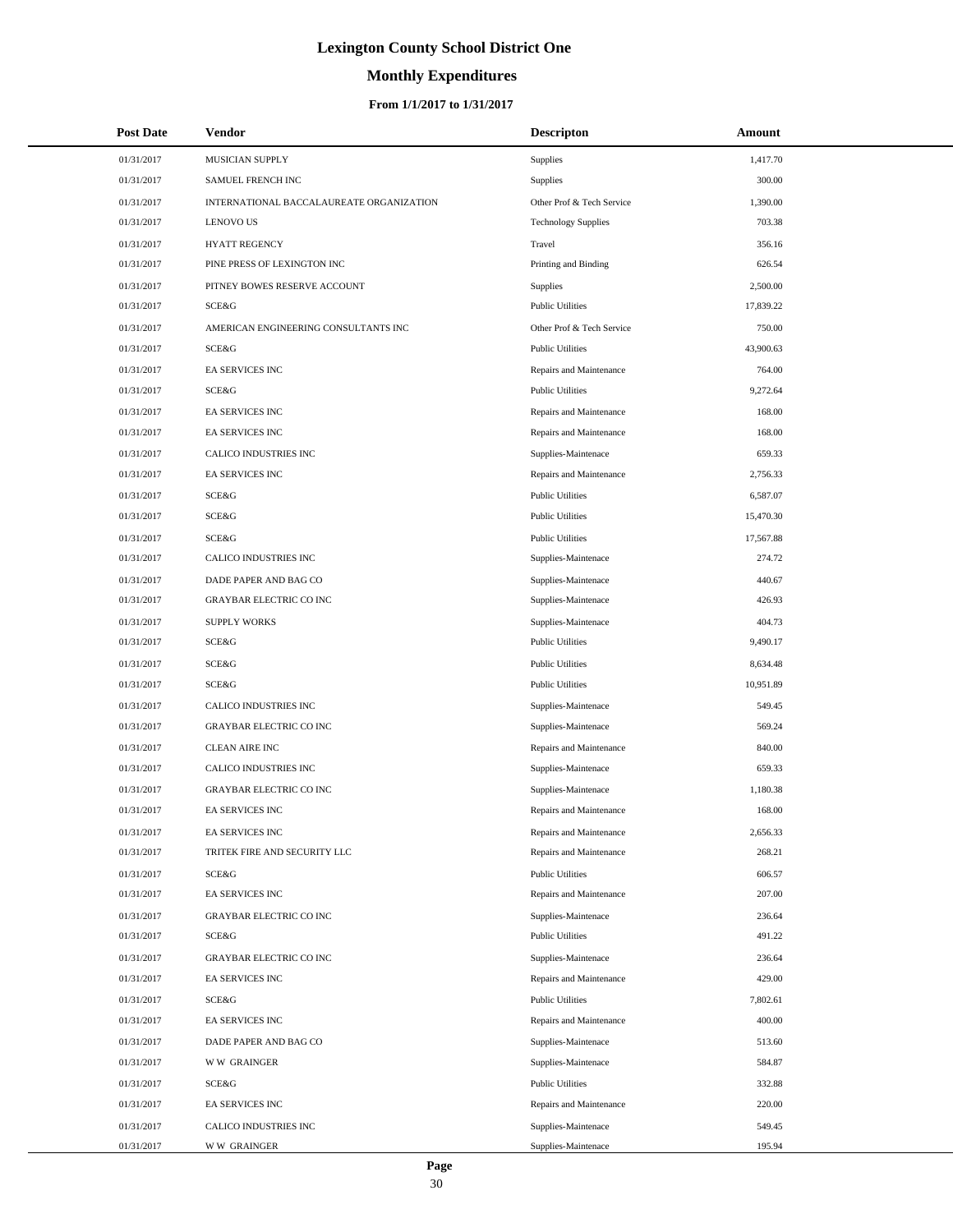# **Monthly Expenditures**

#### **From 1/1/2017 to 1/31/2017**

| <b>Post Date</b> | <b>Vendor</b>                        | <b>Descripton</b>          | Amount    |
|------------------|--------------------------------------|----------------------------|-----------|
| 01/31/2017       | <b>WW GRAINGER</b>                   | Supplies-Maintenace        | 626.47    |
| 01/31/2017       | CASCADE WATER SERVICES               | Repairs and Maintenance    | 107.00    |
| 01/31/2017       | EA SERVICES INC                      | Repairs and Maintenance    | 325.00    |
| 01/31/2017       | TRITEK FIRE AND SECURITY LLC         | Repairs and Maintenance    | 377.75    |
| 01/31/2017       | CALICO INDUSTRIES INC                | Supplies-Maintenace        | 549.45    |
| 01/31/2017       | HAIGLER III, THOMAS I                | Other Prof & Tech Service  | 180.00    |
| 01/31/2017       | TELCOM OF SOUTH CAROLINA INC         | <b>Technology Supplies</b> | 23,563.07 |
| 01/31/2017       | TELCOM OF SOUTH CAROLINA INC         | Repairs and Maintenance    | 840.00    |
| 01/31/2017       | TELCOM OF SOUTH CAROLINA INC         | <b>Technology Supplies</b> | 397.19    |
| 01/31/2017       | <b>DELL COMPUTERS</b>                | <b>Technology Supplies</b> | 422.65    |
| 01/31/2017       | KNOWLEDGE MATTERS INC                | Software Renewal/Agreemen  | 1,195.00  |
| 01/31/2017       | TROXELL COMMUNICATIONS INC           | Supplies                   | 478.97    |
| 01/31/2017       | GS2 ENGINEERING INC                  | Improv Other Than Bldg     | 917.00    |
| 01/31/2017       | WM BUILDING ENVELOPE CONSULTANTS LLC | Building                   | 10,150.00 |
| 01/31/2017       | WM BUILDING ENVELOPE CONSULTANTS LLC | Building                   | 53,550.00 |
| 01/31/2017       | <b>US FOODS</b>                      | <b>Supplies</b>            | 472.22    |
| 01/31/2017       | SYSCO FOOD SERV OF COLUMBIA          | Food                       | 8,343.43  |
| 01/31/2017       | EARTHGRAINS BAKING COMPANIES INC     | <b>Bread</b>               | 166.25    |
| 01/31/2017       | BORDEN DAIRY CO OF SC LLC            | Milk                       | 736.63    |
| 01/31/2017       | SENN BROTHERS INC                    | Produce                    | $-7.90$   |
| 01/31/2017       | <b>US FOODS</b>                      | Supplies                   | 657.79    |
| 01/31/2017       | SYSCO FOOD SERV OF COLUMBIA          | Food                       | 3,357.66  |
| 01/31/2017       | BORDEN DAIRY CO OF SC LLC            | Milk                       | 981.08    |
| 01/31/2017       | SENN BROTHERS INC                    | Produce                    | 210.35    |
| 01/31/2017       | <b>US FOODS</b>                      | Supplies                   | 775.22    |
| 01/31/2017       | SYSCO FOOD SERV OF COLUMBIA          | Food                       | 8,014.17  |
| 01/31/2017       | BORDEN DAIRY CO OF SC LLC            | Milk                       | 522.43    |
| 01/31/2017       | SENN BROTHERS INC                    | Produce                    | 144.05    |
| 01/31/2017       | <b>US FOODS</b>                      | Supplies                   | 530.71    |
| 01/31/2017       | SYSCO FOOD SERV OF COLUMBIA          | Food                       | 2,880.98  |
| 01/31/2017       | BORDEN DAIRY CO OF SC LLC            | Milk                       | 1,599.26  |
| 01/31/2017       | SENN BROTHERS INC                    | Produce                    | $-1.81$   |
| 01/31/2017       | <b>US FOODS</b>                      | Supplies                   | 385.21    |
| 01/31/2017       | SYSCO FOOD SERV OF COLUMBIA          | Food                       | 5,898.42  |
| 01/31/2017       | BORDEN DAIRY CO OF SC LLC            | Milk                       | 558.46    |
| 01/31/2017       | <b>US FOODS</b>                      | <b>Supplies</b>            | 206.59    |
| 01/31/2017       | SYSCO FOOD SERV OF COLUMBIA          | Food                       | 7,647.25  |
| 01/31/2017       | BORDEN DAIRY CO OF SC LLC            | Milk                       | 1,568.60  |
| 01/31/2017       | SENN BROTHERS INC                    | Produce                    | 106.07    |
| 01/31/2017       | US FOODS                             | Supplies                   | 220.95    |
| 01/31/2017       | SYSCO FOOD SERV OF COLUMBIA          | Food                       | 2,094.59  |
| 01/31/2017       | SENN BROTHERS INC                    | Produce                    | 97.46     |
| 01/31/2017       | <b>US FOODS</b>                      | Supplies                   | 508.38    |
| 01/31/2017       | SYSCO FOOD SERV OF COLUMBIA          | Food                       | 7,682.21  |
| 01/31/2017       | BORDEN DAIRY CO OF SC LLC            | Milk                       | 252.84    |
| 01/31/2017       | SENN BROTHERS INC                    | Produce                    | 404.90    |
| 01/31/2017       | US FOODS                             | Supplies                   | 913.12    |
| 01/31/2017       | SYSCO FOOD SERV OF COLUMBIA          | Food                       | 5,386.58  |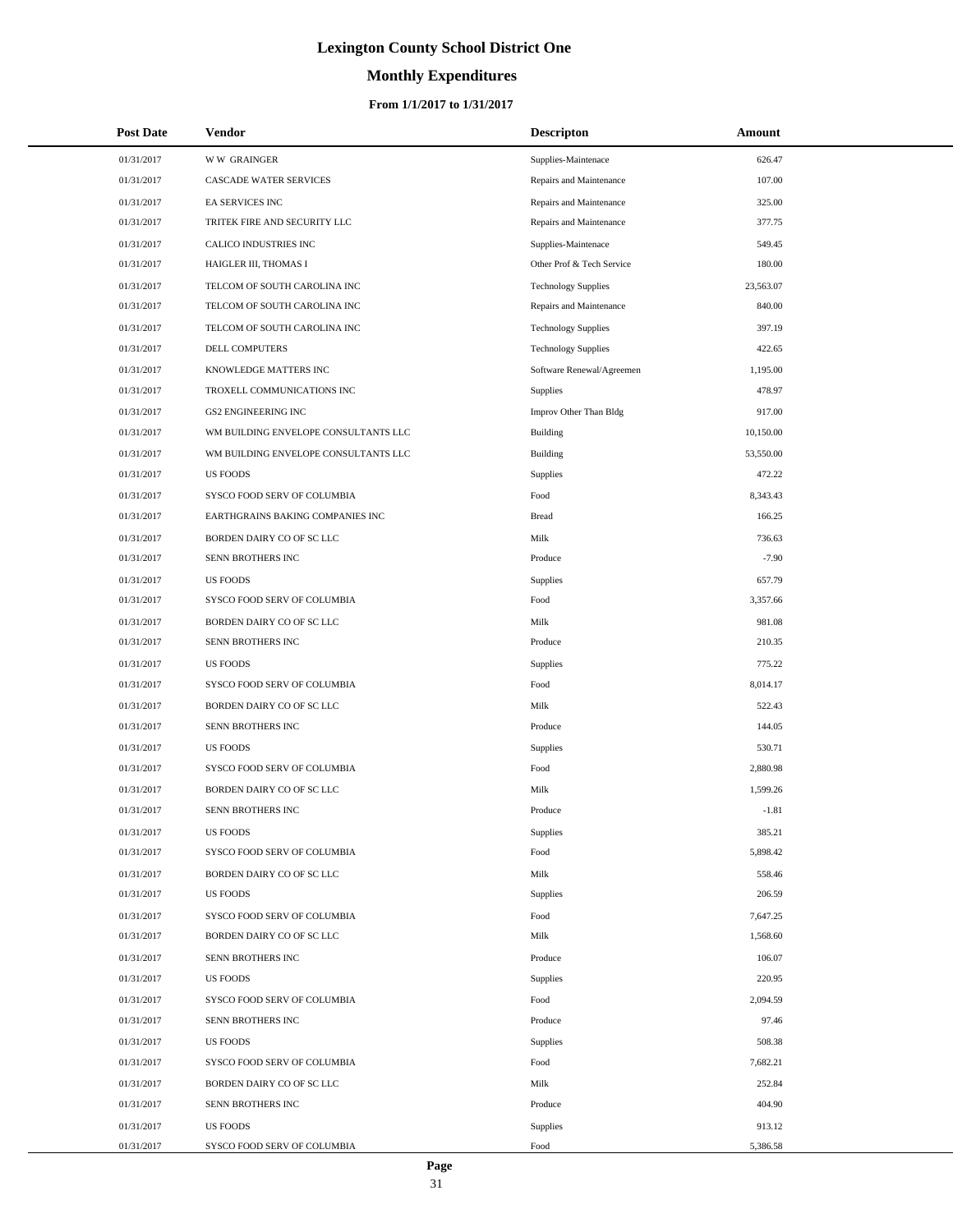# **Monthly Expenditures**

#### **From 1/1/2017 to 1/31/2017**

| <b>Post Date</b> | <b>Vendor</b>                    | <b>Descripton</b> | Amount    |
|------------------|----------------------------------|-------------------|-----------|
| 01/31/2017       | BORDEN DAIRY CO OF SC LLC        | Milk              | 896.49    |
| 01/31/2017       | SENN BROTHERS INC                | Produce           | 71.45     |
| 01/31/2017       | <b>US FOODS</b>                  | Supplies          | 242.26    |
| 01/31/2017       | SYSCO FOOD SERV OF COLUMBIA      | Food              | 13,054.11 |
| 01/31/2017       | EARTHGRAINS BAKING COMPANIES INC | <b>Bread</b>      | 105.00    |
| 01/31/2017       | BORDEN DAIRY CO OF SC LLC        | Milk              | 2,498.94  |
| 01/31/2017       | SENN BROTHERS INC                | Produce           | 276.50    |
| 01/31/2017       | <b>US FOODS</b>                  | Supplies          | 225.20    |
| 01/31/2017       | SYSCO FOOD SERV OF COLUMBIA      | Food              | 5,279.83  |
| 01/31/2017       | BORDEN DAIRY CO OF SC LLC        | Milk              | 1,338.65  |
| 01/31/2017       | SENN BROTHERS INC                | Produce           | 82.00     |
| 01/31/2017       | <b>US FOODS</b>                  | Supplies          | 354.93    |
| 01/31/2017       | SYSCO FOOD SERV OF COLUMBIA      | Food              | 5,948.09  |
| 01/31/2017       | EARTHGRAINS BAKING COMPANIES INC | <b>Bread</b>      | 120.00    |
| 01/31/2017       | BORDEN DAIRY CO OF SC LLC        | Milk              | 1,484.20  |
| 01/31/2017       | SENN BROTHERS INC                | Produce           | 443.46    |
| 01/31/2017       | <b>US FOODS</b>                  | Supplies          | 425.39    |
| 01/31/2017       | SYSCO FOOD SERV OF COLUMBIA      | Food              | 7,865.63  |
| 01/31/2017       | BORDEN DAIRY CO OF SC LLC        | Milk              | 663.65    |
| 01/31/2017       | SENN BROTHERS INC                | Produce           | $-22.60$  |
| 01/31/2017       | <b>US FOODS</b>                  | Supplies          | 1,012.29  |
| 01/31/2017       | SYSCO FOOD SERV OF COLUMBIA      | Food              | 7,012.95  |
| 01/31/2017       | BORDEN DAIRY CO OF SC LLC        | Milk              | 549.51    |
| 01/31/2017       | SENN BROTHERS INC                | Produce           | 145.50    |
| 01/31/2017       | <b>US FOODS</b>                  | Supplies          | 172.30    |
| 01/31/2017       | SYSCO FOOD SERV OF COLUMBIA      | Food              | 1,944.97  |
| 01/31/2017       | BORDEN DAIRY CO OF SC LLC        | Milk              | 543.08    |
| 01/31/2017       | SENN BROTHERS INC                | Produce           | $-25.30$  |
| 01/31/2017       | <b>US FOODS</b>                  | Supplies          | 733.47    |
| 01/31/2017       | SYSCO FOOD SERV OF COLUMBIA      | Food              | 3,036.05  |
| 01/31/2017       | BORDEN DAIRY CO OF SC LLC        | Milk              | 539.52    |
| 01/31/2017       | SENN BROTHERS INC                | Produce           | 98.40     |
| 01/31/2017       | <b>US FOODS</b>                  | Supplies          | 113.52    |
| 01/31/2017       | SYSCO FOOD SERV OF COLUMBIA      | Food              | 5,166.77  |
| 01/31/2017       | BORDEN DAIRY CO OF SC LLC        | Milk              | 867.82    |
| 01/31/2017       | SENN BROTHERS INC                | Produce           | $-37.60$  |
| 01/31/2017       | <b>US FOODS</b>                  | Supplies          | 301.13    |
| 01/31/2017       | SYSCO FOOD SERV OF COLUMBIA      | Food              | 3,259.11  |
| 01/31/2017       | BORDEN DAIRY CO OF SC LLC        | Milk              | 505.42    |
| 01/31/2017       | <b>US FOODS</b>                  | Supplies          | 347.89    |
| 01/31/2017       | SYSCO FOOD SERV OF COLUMBIA      | Food              | 6,252.47  |
| 01/31/2017       | BORDEN DAIRY CO OF SC LLC        | Milk              | 1,545.05  |
| 01/31/2017       | SENN BROTHERS INC                | Produce           | 152.51    |
| 01/31/2017       | <b>US FOODS</b>                  | Supplies          | 524.29    |
| 01/31/2017       | SYSCO FOOD SERV OF COLUMBIA      | Food              | 6,548.17  |
| 01/31/2017       | BORDEN DAIRY CO OF SC LLC        | Milk              | 337.00    |
| 01/31/2017       | SENN BROTHERS INC                | Produce           | 113.74    |
| 01/31/2017       | US FOODS                         | Supplies          | 1,255.57  |